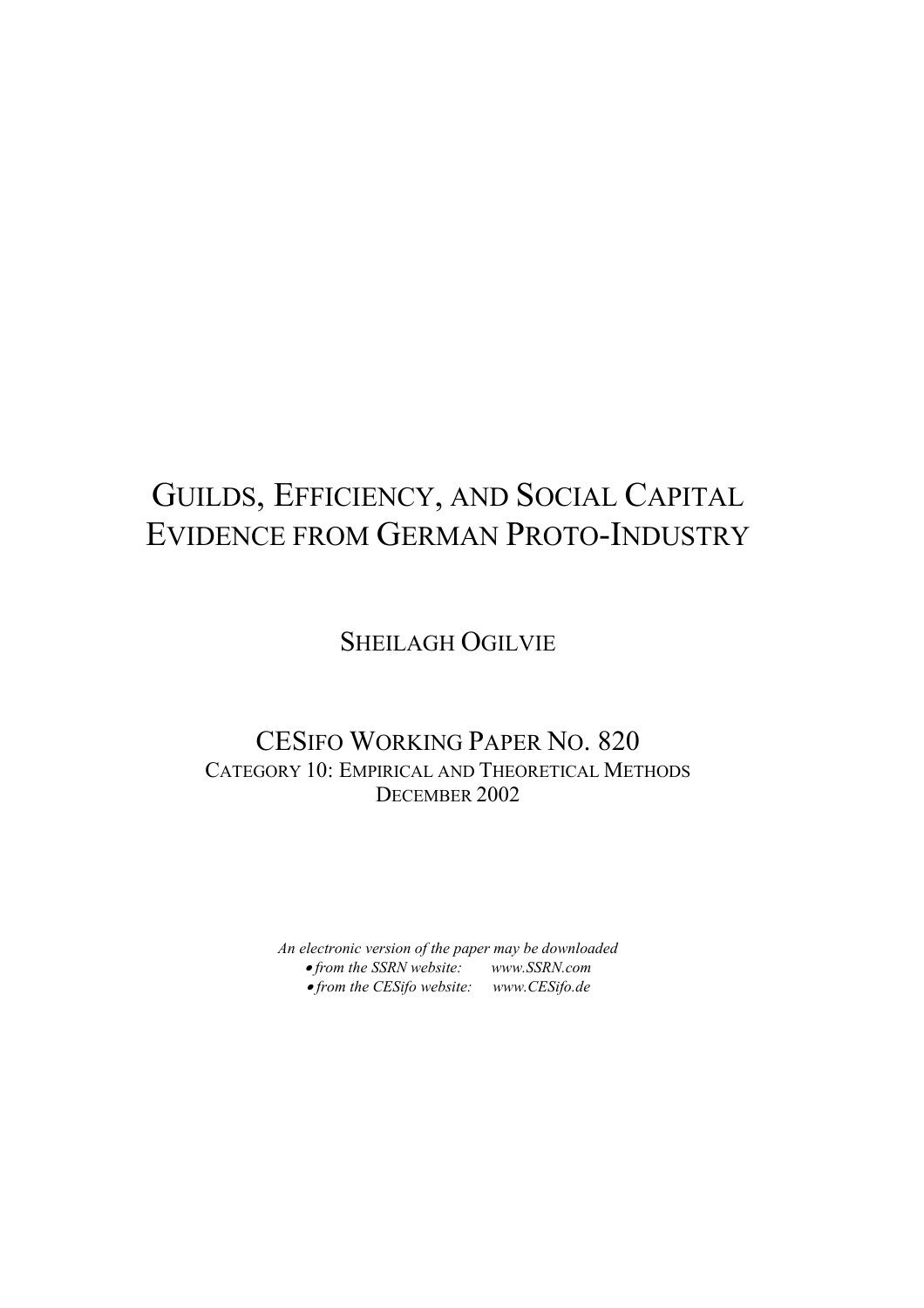## GUILDS, EFFICIENCY, AND SOCIAL CAPITAL: EVIDENCE FROM GERMAN PROTO-INDUSTRY

### Abstract

This paper analyzes an early modern German economy to test alternative theories about guilds. It finds little evidence to support recent hypotheses arguing that guilds corrected market failures relating to product quality, training, and innovation. But it finds that guilds were social networks that generated a social capital of shared norms, common information, mutual sanctions, and collective political action. Guilds' social capital affected rival producers, suppliers, employees, consumers, the government, and the wider economy. Economic analyses of collective action, it is argued, can explain why guilds were so widespread while not necessarily being efficient.

JEL Classification: 010, N40, D7, D23, L4.

Keywords: guilds, social capital, social networks.

*Sheilagh Ogilvie Faculty of Economics University of Cambrdige Sidgwick Avenue Cambridge CB3 9DD United Kingdom sco2@econ.cam.ac.uk*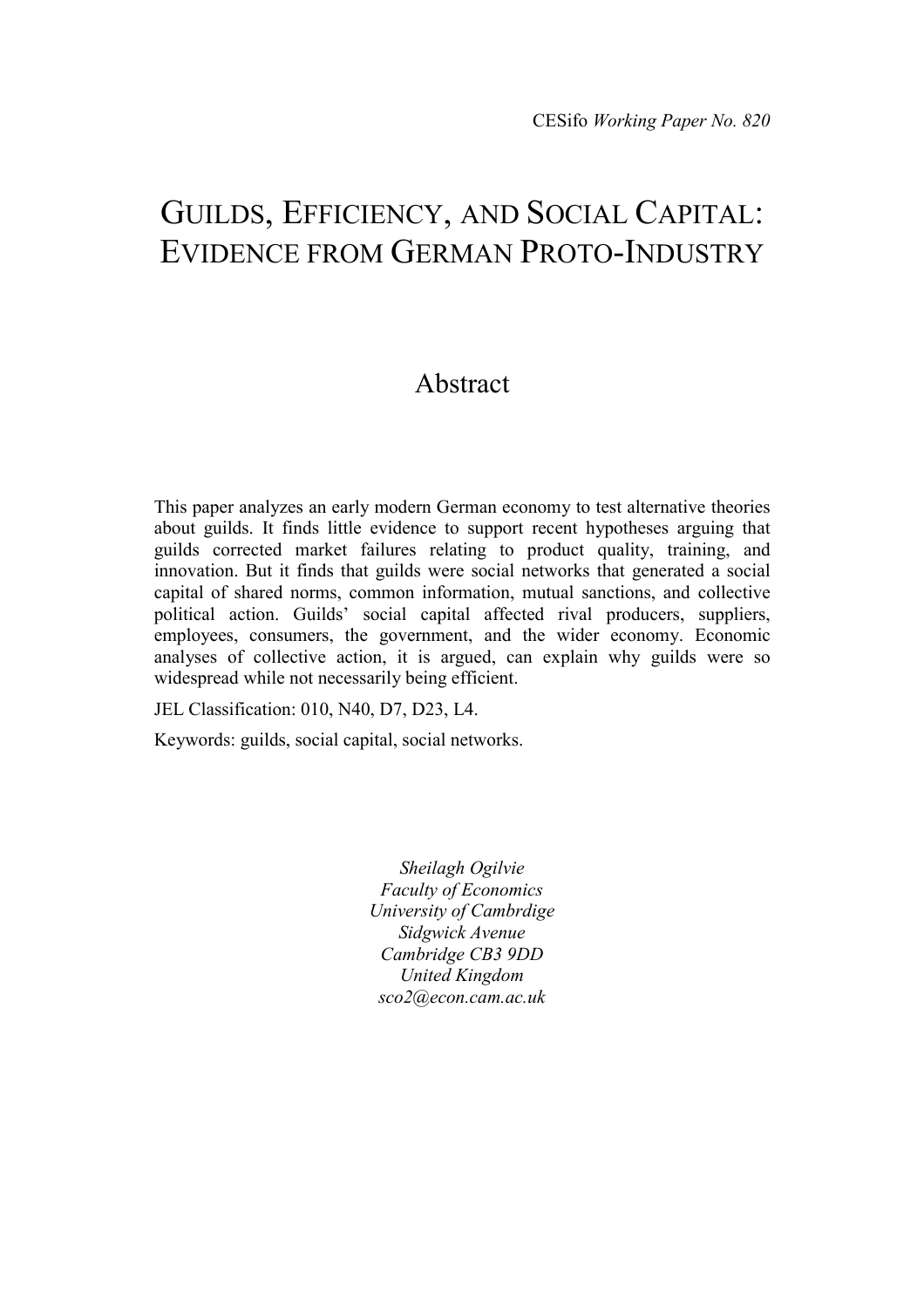$\overline{a}$ 

Guilds were widespread in most European societies from the medieval period to – in some cases – the nineteenth century, and debate still rages about their economic effects. Some historians argue that guilds exercised costly monopolies, others that they were economically powerless, still others that they were positively beneficial.<sup>[1](#page-2-0)</sup> Political scientists and economists adduce guilds as exemplars of "social networks" which generated "social capital", thereby benefiting the economy at large.<sup>[2](#page-2-1)</sup> This paper tests alternative views of guilds by analysing their role in a German industrial region which was densely guilded into the nineteenth century, and which left rich local-level documentation.

A guild was an enduring corporate association, usually of practitioners of a particular occupation, which was legally endowed with the exclusive right to practise certain economic activities in a certain area by virtue of privileges granted by the political authorities. Although a small number of "religious guilds" (or "confraternities") engaged in devotional and charitable activities, and a few "political guilds" exercised urban administrative roles, the most common types were "craft guilds" and "merchant guilds" (also called "merchant companies" or "merchant associations"). "Craft guilds" were associations of master artisans in a particular branch of manufacturing; "merchant guilds" were associations of traders in a particular locality or a particular line of wares. Merchant guilds arose before craft guilds, but both were widespread in Europe by the twelfth century. Guilds of both sorts began to lose their powers in some parts of the Netherlands and England in the sixteenth century, but they survived in France and most parts of Germany, Italy, Scandinavia, and

<span id="page-2-0"></span><sup>&</sup>lt;sup>1</sup> On this debate, see Ogilvie, State Corporatism, 308-10, 339-66; Pfister, "Craft Guilds", 12-14; Gustafsson, "Rise", 1-7, 12-13; Epstein, "Craft Guilds", 685-6; Reith, "Technische Innovation", 21- 8.

<span id="page-2-1"></span><sup>&</sup>lt;sup>2</sup> Putnam, <u>Democracy</u>, 163-85; Dasgupta, "Economic Progress", 351-2; Raiser, "Informal Institutions", 231.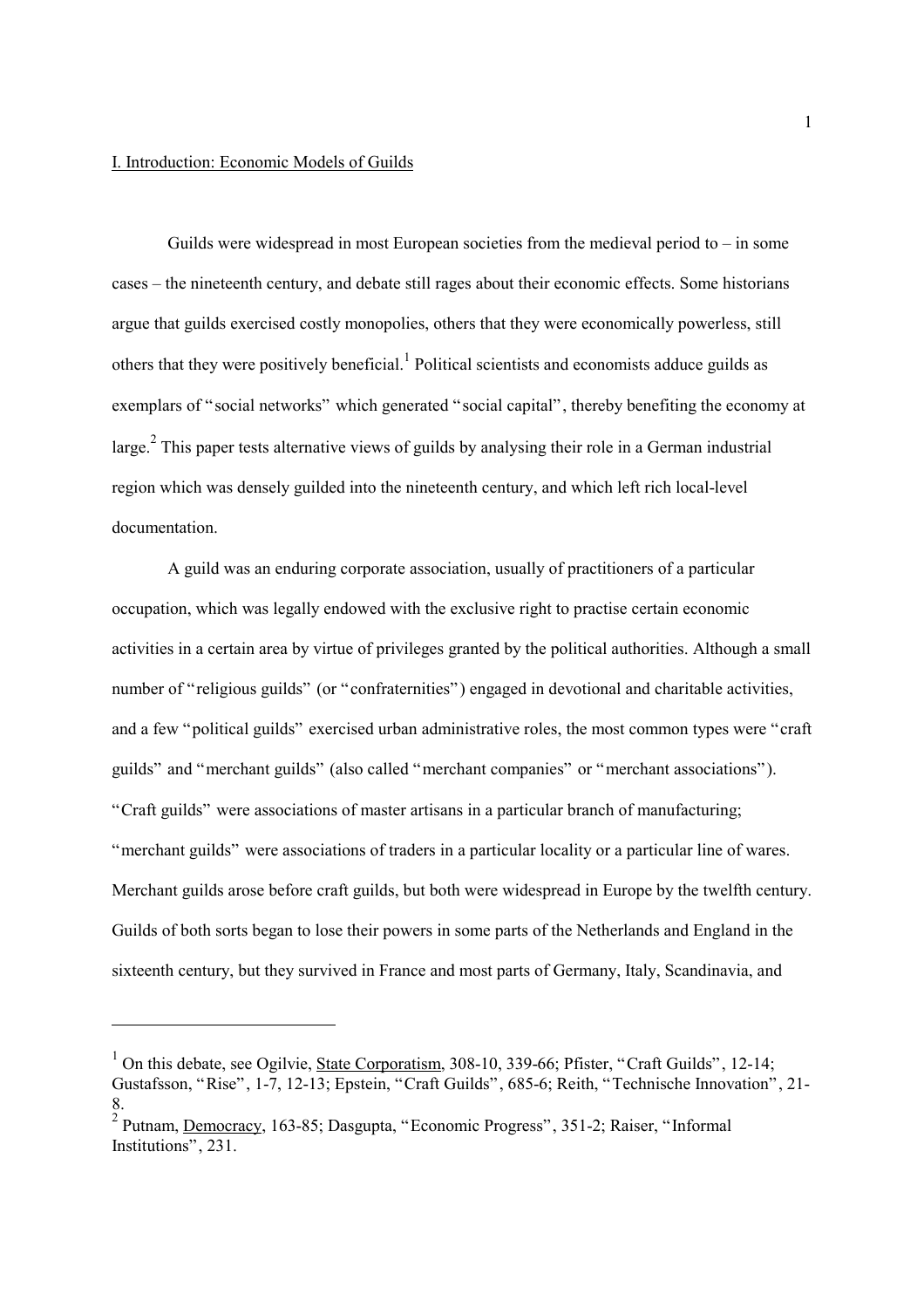Iberia into the late eighteenth century. Some German territories did not abolish guilds until the later nineteenth century; Württemberg, for instance, retained its guilds until 1864.<sup>[3](#page-3-0)</sup>

Guilds are often portrayed as primarily medieval, urban, and craft-oriented. But this view is based on the experience of England and the Netherlands, which cannot be generalized. In most other parts of Europe, guilds existed not just in crafts but in export-oriented "proto-industries" and tertiary activities such as merchant trading. Rural or "regional" (rural-urban) guilds were formed in many central and southern European societies, including Germany, Switzerland, Austria, Bohemia, Italy, Spain, Greece, Bulgaria, and Serbia. And in many parts of Europe, guilds survived (indeed, continued being formed) into the eighteenth or even the nineteenth century.<sup>[4](#page-3-1)</sup> The range and importance of the economic sectors in which guilds operated, their existence in the countryside, and their survival to the dawn of industrialization and beyond, make it important to find out what they actually did.

The traditional literature on guilds consisted mainly of economic historians criticizing the cartelistic provisions of guild charters, and social historians praising guilds' contribution to the solidarity of pre-modern society.<sup>[5](#page-3-2)</sup> These two perspectives seldom intersected. Recently, however, there have been some notable efforts to rehabilitate guilds, on economic rather than socio-cultural grounds. This "rehabilitation" literature argues that guilds were efficient institutional arrangements that benefited the preindustrial economy. First, guilds are held to have solved asymmetries of information between producers, merchants and consumers concerning product quality, thereby increasing exchange and enabling industries to expand over larger spatial areas. <sup>[6](#page-3-3)</sup> Second, guilds are supposed to have overcome imperfections in markets for trained industrial labour, thereby improving

<span id="page-3-3"></span><span id="page-3-0"></span><sup>3</sup> Irsigler, "Zur Problematik", 54-5, 65; Ogilvie, State Corporatism, 72-9, 419-37; Pfister, "Craft Guilds", 12-14; Gustafsson, "Rise", 1-7, 12-13; Epstein, "Craft Guilds", 685-6.

<span id="page-3-1"></span><sup>4</sup> See Ogilvie, State Corporatism, 72-9, 419-37; Reininghaus, Gewerbe, 61-3, 71-2, 79-80; Pfister, "Craft Guilds", 11-14.

<span id="page-3-2"></span><sup>&</sup>lt;sup>5</sup> For surveys of the debate, see Ogilvie, State Corporatism, 308-10, 339-66; Pfister, "Craft Guilds", 12-14; Gustafsson, "Rise", 1-7, 12-13; Epstein, "Craft Guilds", 685-6; Reith, "Technische Innovation", 21-8.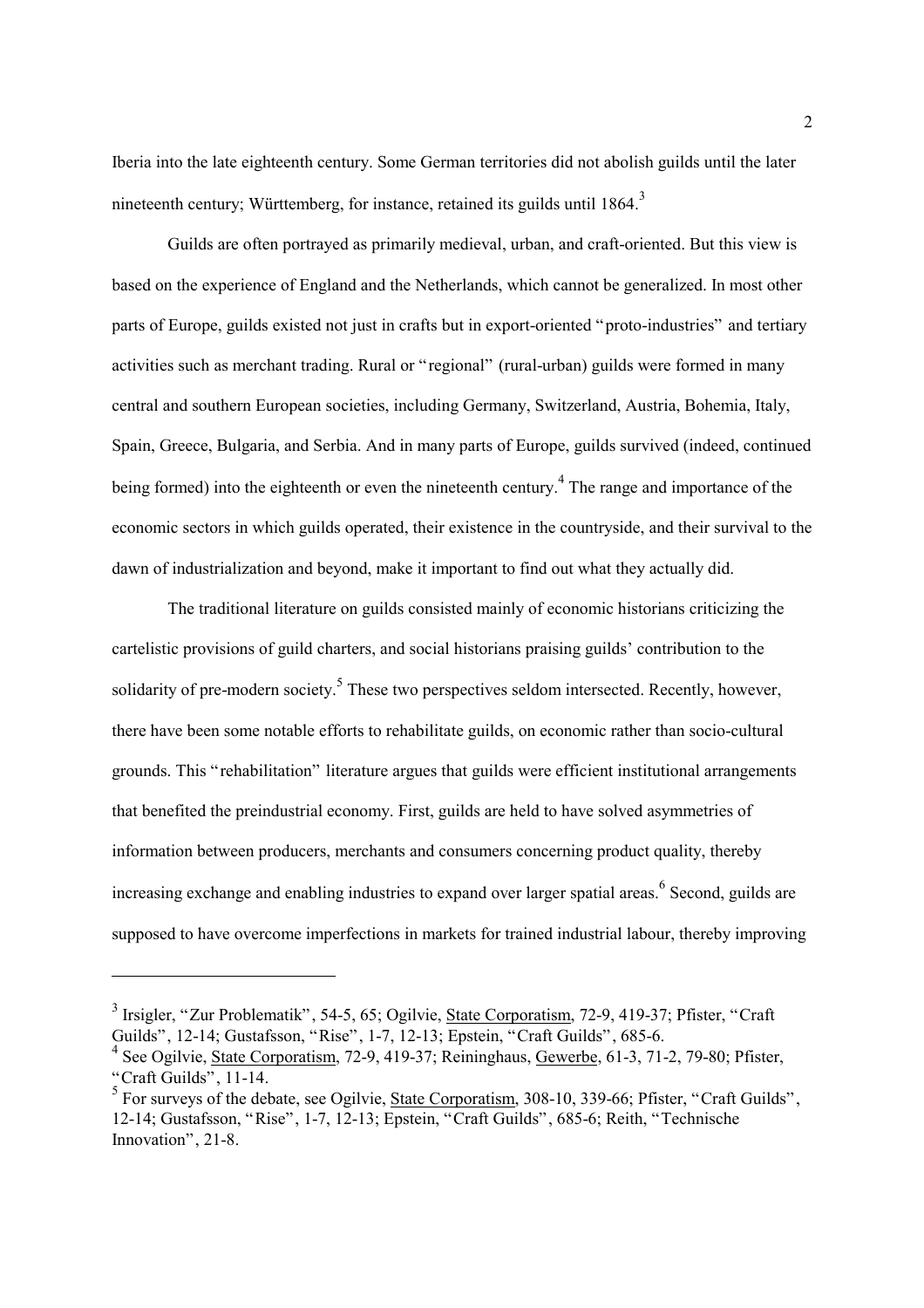the performance of the pre-modern industrial sector.<sup>7</sup> Third, guilds are regarded as having solved imperfections in markets for technological innovations, thereby contributing to preindustrial economic growth.<sup>[8](#page-4-1)</sup> Finally, guilds are portrayed as social networks that generated beneficial social capital by sustaining shared norms, punishing violators of these norms, effectively transmitting information, and successfully undertaking collective action.<sup>[9](#page-4-2)</sup>

These arguments offer stimulating new perspectives on a widespread and important institution in the preindustrial economy. But up to now they have not been tested against alternative theories about guilds as institutions through deeper empirical analyses of particular industries and economies. The lack of thorough empirical studies is a serious gap, since guilds rarely restricted themselves to a single activity – maintaining quality, training labour, regulating technology, or undertaking collective political action. Instead, they engaged in a wide variety of interlinked economic, social, political, religious and cultural activities. To evaluate whether guilds were efficient institutions – or beneficial social networks – we must scrutinize the entire range of what they actually did in real-life situations. That is the purpose of this paper.

#### II. The Württemberg Worsted Industry as a Test Case for Guilds

To draw up a balance-sheet on the efficiency of a particular institution that engages in a

<sup>6</sup> Pfister, "Craft Guilds", 11, 14-18; Gustafsson, "Rise"; Reith, "Technische Innovation", 49-53.

<span id="page-4-0"></span><sup>7</sup> Epstein, "Craft Guilds", 688-93; Pfister, "Craft Guilds", 14, 18.

<span id="page-4-1"></span><sup>8</sup> Epstein, "Craft Guilds", 693-705; Reith, "Technische Innovation", 45-8.

<span id="page-4-2"></span><sup>9</sup> Putnam, Democracy, 163-85; Dasgupta, "Economic Progress", 351-2; Raiser, "Informal Institutions", 231. There is also an intriguing argument, advanced in Greif, Milgrom, and Weingast, "Coordination", that medieval merchant guilds constituted a commitment device ensuring that rulers guaranteed security for trade; as this model circumscribes its coverage to refer specifically to merchant guilds in the early medieval period, and acknowledges that superior institutions for providing commercial security arose by the sixteenth century at latest, it does not fall within the purview of the present paper, which studies the craft and merchant guilds which survived in most European economies for several centuries after 1500.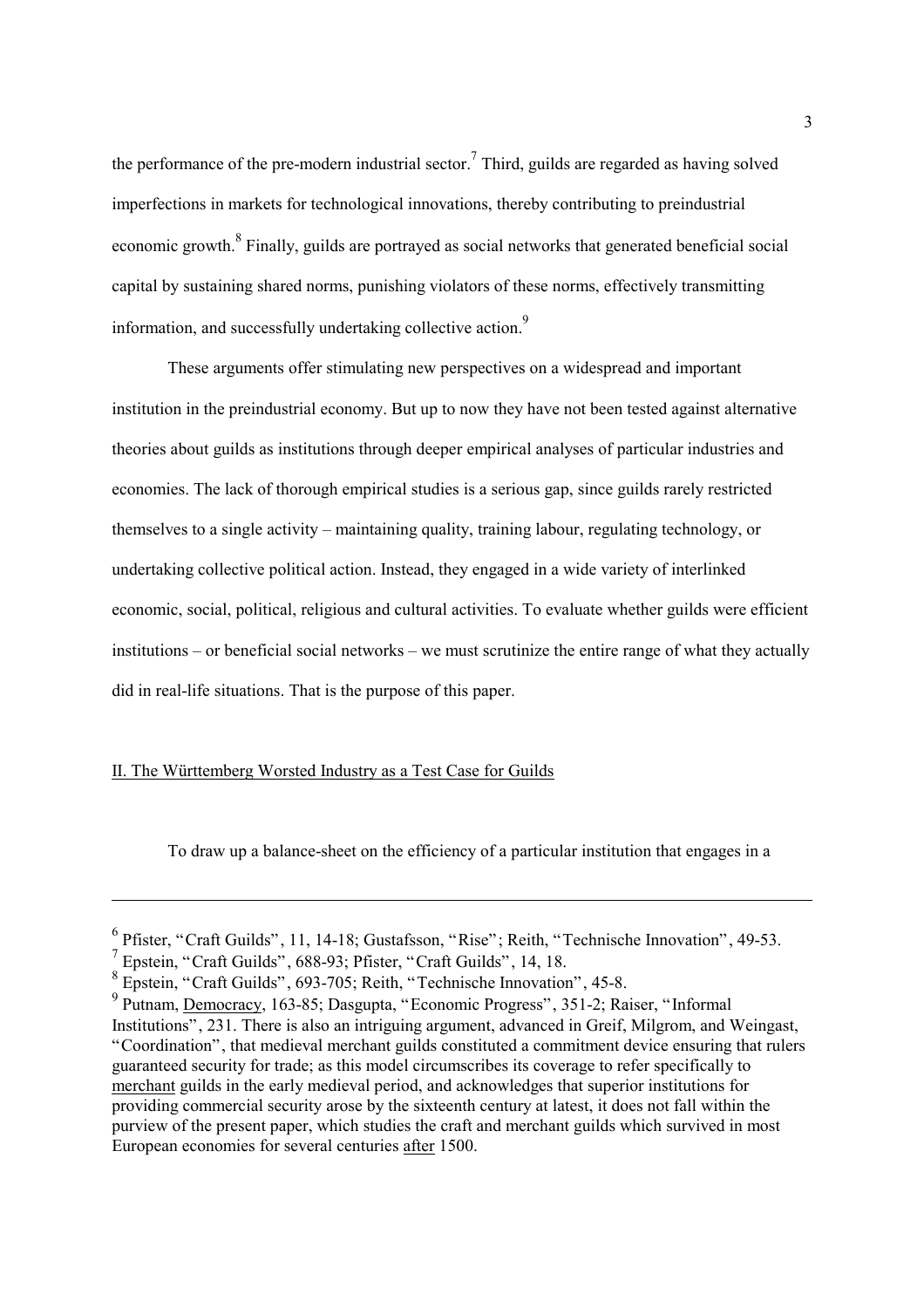<span id="page-5-0"></span>multitude of activities over a long period requires detailed empirical findings. This study presents such findings for a large German industrial region between the late sixteenth and the early nineteenth century. In the 1560s, country people in the southwest German territory of Württemberg began to weave light worsted cloths ("New Draperies") for export markets. For 250 years, this "protoindustry" employed thousands of people, was the most important single livelihood in many rural communities, and became the economic mainstay of a region of a thousand square kilometres, oneninth of the land-area of Württemberg. The only other industry approaching it in importance was a linen proto-industry with a similar – guilded – institutional structure. Neither of Württemberg's two main proto-industries was economically vibrant. Instead, they were typical of many proto-industries throughout Europe: after an initial phase of rapid expansion, they grew slowly, required little skill, were technologically backward, and offered most of their practitioners a distinctly meagre living. But the Württemberg worsted industry supported 30-40 per cent of the population in the densest industrial communities for two and a half centuries, and survived in pockets well into the nineteenth century.<sup>[10](#page-5-0)</sup>

Throughout its entire history, the Württemberg worsted industry was guilded. Within two decades of its emergence in the 1560s, established master weavers were collecting money from house to house and organizing a grass-roots campaign to lobby the government for guild privileges. In 1589, weavers in the administrative district of Calw got a state charter for a "regional" (rural-urban) guild, followed by weavers in the district of Wildberg in 1597. In 1611 the government issued a national ordinance for weavers' guilds in the six main worsted-producing districts. National guild ordinances were issued in 1654 and 1686, and auxiliary legislation expanded upon them throughout the eighteenth century. Worsted-weaving remained guilded until the abolition of all Württemberg guilds in 1864.

Although making worsteds was early limited to guild masters, trading in them was initially

 $10$  On Württemberg's two proto-industries, see Ogilvie, State Corporatism, ch. 4; Troeltsch,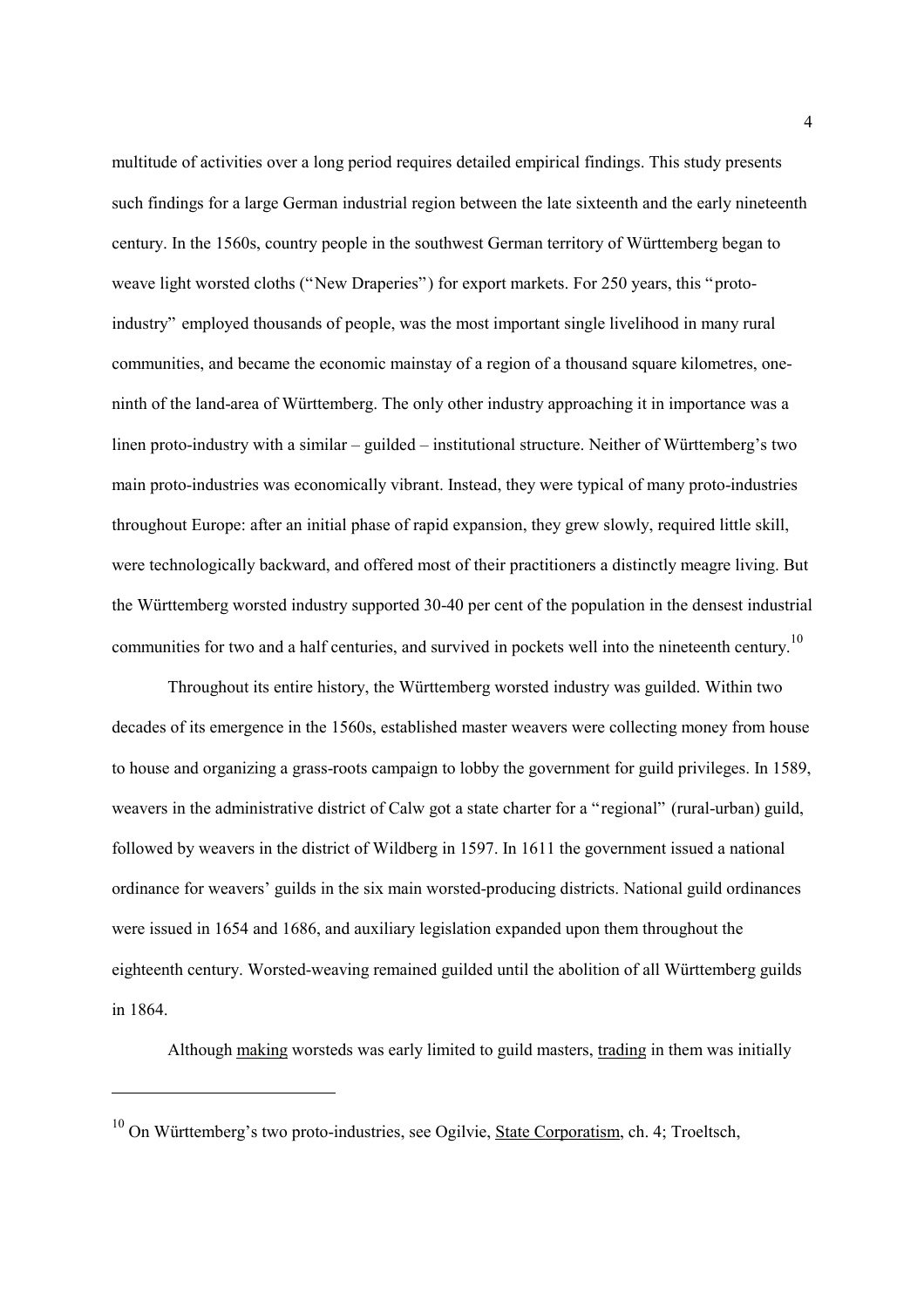open to all comers, and included women, peasants, and foreigners – anyone with a bit of capital and time to invest in buying cloths and transporting them to nearby trade fairs.<sup>11</sup> Thus, for instance, in 1643 Magdalena Frohnmüller, who had lost her weaver husband eight years earlier, was exporting worsteds in bulk to the neighbouring territory of Baden despite the risks of military plundering.<sup>12</sup> But in 1650, 22 merchants and dyers in the small town of Calw (population c. 2,000) formed a guild-like "association", lobbied the princely bureaucrats, and secured state privileges legally entitling them to exclude all other dyers and exporters of worsteds, and to compel all weavers to sell only to their association, at fixed prices and quotas. This guild-like merchant-dyers' association – the notorious Calwer Zeughandlungskompagnie – astutely used state loans, bribes, and systematic lobbying to expand its economic privileges and its political influence, and was only dissolved when worsted exports collapsed in the late  $1790s$ .<sup>[13](#page-6-2)</sup>

This institutional pattern was widespread in export-oriented proto-industries outside England and the Netherlands. Guilds were almost universal in the urban finishing stages, such as dyeing. Guild-like merchant "associations" exercising exclusive purchasing and exporting rights were the norm among proto-industrial traders. And in many proto-industries, particularly in central, southern and eastern Europe, rural proto-industrial producers were also guilded – as in Württemberg.<sup>14</sup> Guilds' widespread survival in export-oriented proto-industry and commerce as well as traditional crafts makes it the more important to investigate their economic impact.

It is therefore fortunate that detailed sources survive, documenting the Württemberg protoindustrial guilds. A unique series of annual account-books survive for the weavers' guild in the most

Zeughandlungskompagnie, chs. 1-4; Medick, Weben.<br><sup>11</sup> Troeltsch, <u>Zeughandlungskompagnie</u>, 39-40.

<span id="page-6-0"></span>

<span id="page-6-1"></span><sup>12</sup> HSAS A573 Bü. 128, fol. 82r, 29.8.1643.

<span id="page-6-2"></span><sup>&</sup>lt;sup>13</sup> Ogilvie, State Corporatism, esp. 89-94; Troeltsch, Zeughandlungskompagnie, esp. 49-69, 80-135.

<span id="page-6-3"></span><sup>&</sup>lt;sup>14</sup> Ogilvie, State Corporatism, 72-79, 419-37; Reininghaus, Gewerbe, 61-3, 71-72, 79-80; Pfister, "Craft Guilds", esp. 11-14.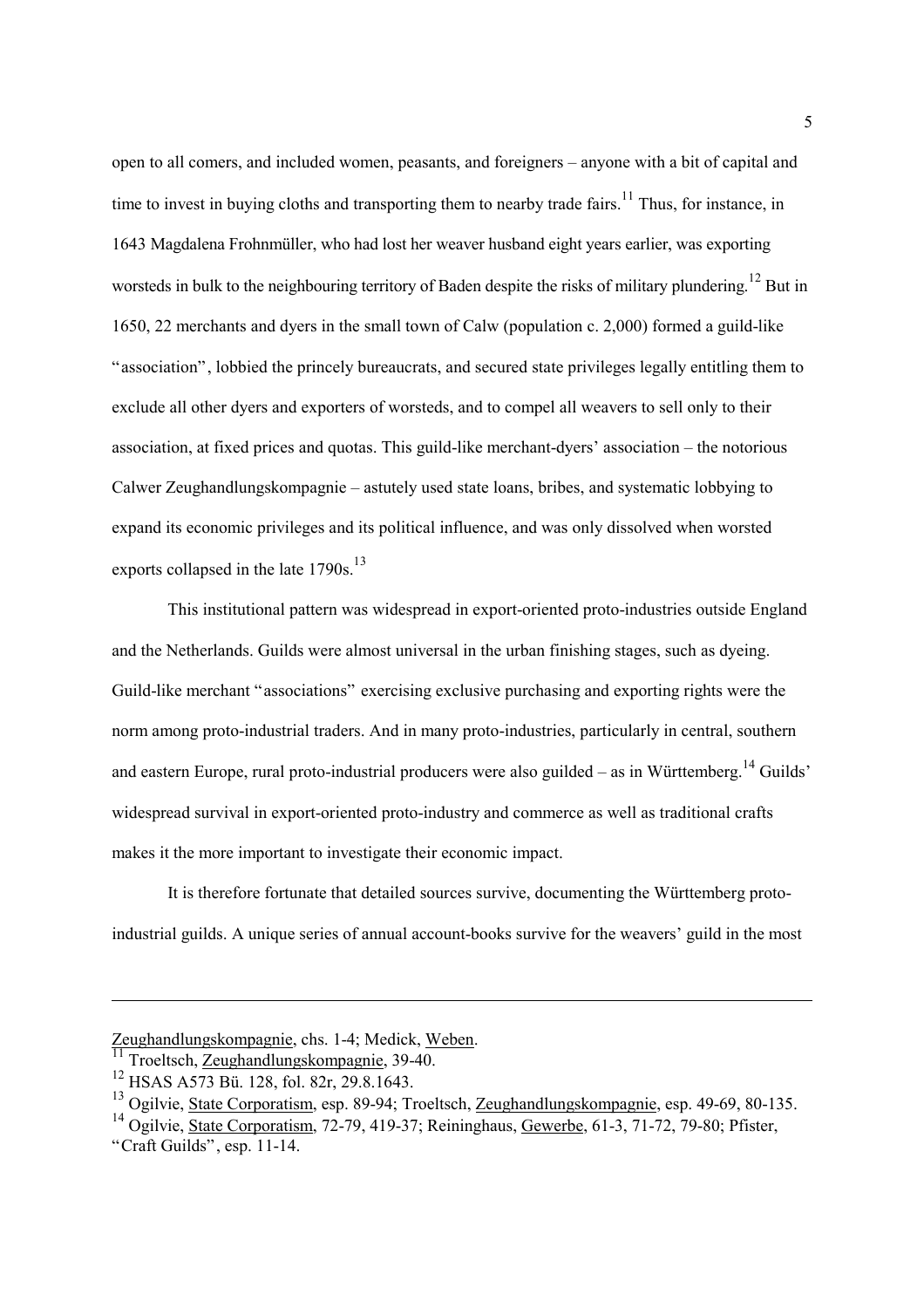densely industrial district in the region. Wildberg, covering the period  $1598-1760$ <sup>15</sup>. The colossal business registers of the Calw merchant-dyers' association also survive for long periods between 1650 and 1797.<sup>16</sup> The Württemberg "Upper Council" preserved hundreds of metres of petitions, lists, registers, and correspondence relating to the industry, the weavers' guilds, and the merchant-dyers' association.<sup>17</sup> Local courts kept detailed minutes with many references to local guild activities.<sup>[18](#page-7-3)</sup> Finally, state ordinances and other administrative decrees defined the legal basis for guilds' privileges and obligations.<sup>19</sup> This outstanding store of documentation makes it possible to reconstruct the entire array of activities pursued by the weavers' guilds and the merchant-dyers' association on the local level over a period of centuries. What light does it shed on alternative models of guilds?

#### III. Did Guilds Correct Market Failures Relating to Product Quality?

A first "rehabilitation" model argues that guilds arose and survived for so long because they overcame asymmetries of information and problems of delegated monitoring relating to product quality. According to this argument, information asymmetries between producers and consumers were greater in preindustrial than in modern economies. Uncertainty about quality reduced consumers' willingness to purchase, decreasing gains from trade. Guilds are supposed to have corrected this, by regulating raw materials, production processes, apprenticeship, journeymanship, mastership examinations, trademarks, and output quality, and by contracting collectively with merchants<sup>20</sup>

<span id="page-7-0"></span><sup>&</sup>lt;sup>15</sup> HSAS A573 Bü. 777-911.

<span id="page-7-1"></span><sup>16</sup> Analyzed in Troeltsch, Zeughandlungskompagnie, 136-89.

<span id="page-7-2"></span><sup>&</sup>lt;sup>17</sup> HSAS A228, Bü. 256-304.

<span id="page-7-3"></span><sup>18</sup> HSAS A573 Bü. 1-103; PAW KKP, Vols. I-VIII; PAE KKP, Vols. I-VIII.

<span id="page-7-4"></span><sup>&</sup>lt;sup>19</sup> Printed in Reyscher, Sammlung, vol. 13, 364, 500-01, 615-40; vol. 14, 178; and Troeltsch, Zeughandlungskompagnie, 431-84.

<span id="page-7-5"></span> $^{20}$  Gustafsson, "Rise", 5, 13-24; Pfister, "Craft Guilds", 14-16.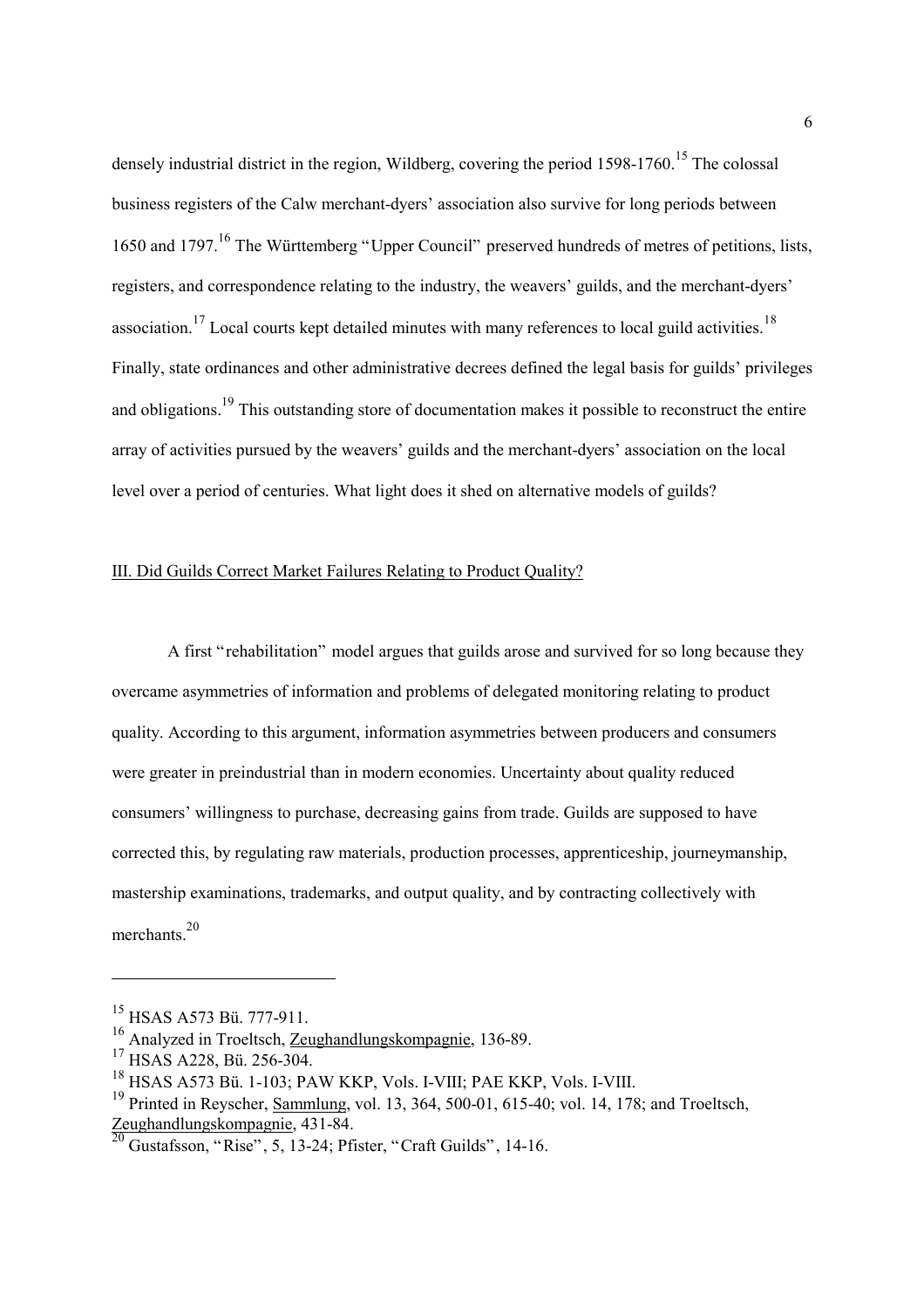The evidence adduced in support of this view is of two types. One consists of the frequent references to poor craftsmanship in contemporary plays and poems, which are supposed to show that quality was a serious problem and that guilds existed to control it.<sup>21</sup> The problem is that literature serves explicitly rhetorical and often normative ends, making it an unreliable guide to what was actually happening. Literary references to poor craftsmanship, for example, may as easily have arisen from guilds' failure to control quality as from their desire to do so.

A second source of evidence that guilds' main purpose was to monitor quality is that, it is claimed, "the majority of the guild statutes are concerned precisely with demands for a sufficiently high quality of product", and guilds imposed "exceedingly harsh sanctions for violating the quality regulations"[.22 E](#page-8-1)mpirically, this is not true. Only 19 per cent of the articles of the 1589 Calw worsted-weavers' guild charter were even remotely concerned with quality control; in 1611 it was 35 per cent, in 1686, only 12 per cent.<sup>23</sup> The content of such articles was minimal: at most, they set legal cloth measurements. Nor were sanctions "exceedingly harsh". The penalties named were lenient, normally fines of 15 Kreuzer, the lowest guild fine ever inflicted, amounting to about two days' average earnings for a weaver in normal times. Only exceptionally poor cloths were to be defaced and the maker fined by the state. Harsh sanctions such as exclusion from the guild or the community never came into question  $24$ 

Even if guild statutes had focussed mainly on quality issues and had penalized them severely – which they did not – it is important to recognize that legislation, hitherto the mainstay of guild studies, is a deeply questionable source of evidence about what actually occurred. Many regulations primarily served the rhetorical purpose of justifying the guild's existence and hence were not

<span id="page-8-0"></span><sup>21</sup> Gustafsson, "Rise", 3, 13-15, 23; Pfister, "Craft Guilds", 16-17.

<span id="page-8-1"></span> $22$  Gustafsson, "Rise", 9, 13.

<span id="page-8-2"></span><sup>&</sup>lt;sup>23</sup> Ordinances reprinted in Troeltsch, Zeughandlungskompagnie, 431-53; and Reyscher, Sammlung, vol. 13, 615-40.

<span id="page-8-3"></span><sup>&</sup>lt;sup>24</sup> Ogilvie, State Corporatism, 345-8.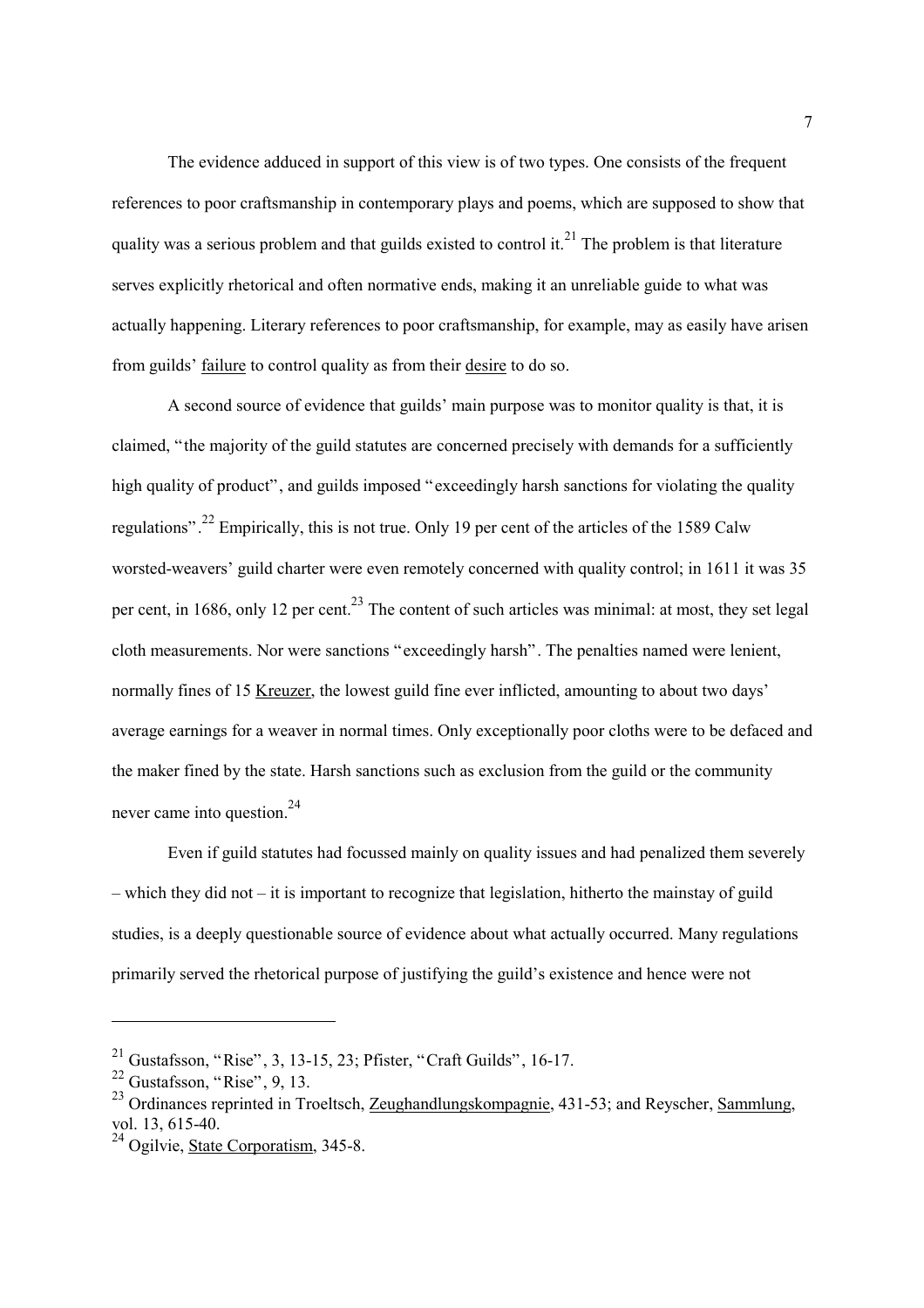enforced. Some were enforced but evaded to a greater or lesser extent. And, as we shall see, some regulations that were enforced did not actually appear in the legislation. We therefore need an outside check on guild legislation.

Such an outside check is provided for the Württemberg worsted industry by the guild account-books, the merchant records, and the community court minutes described earlier. The records of the merchant-dyers' association show that "the ordinances' provision that altogether bad wares should be torn up was never carried out".<sup>25</sup> Guild account-books shows that quality-related offences were penalized with the lowest average fine, 0.36 Gulden, significantly lower than the 0.59 Gulden imposed for non-quality-related offences, and that enforcement of quality regulations declined significantly as a proportion of the guild's overall regulatory activity between the late sixteenth and the late eighteenth century. $^{26}$  $^{26}$  $^{26}$ 

Community court minutes show vividly that, in defiance of modern historians' belief that guild trademarks functioned as effective quality guarantees,  $27$  contemporaries regarded guild quality standards as inadequate. Merchants and government repeatedly exhorted worsted-weavers in general to work more carefully and guild inspectors in particular to apply higher quality standards. In 1686, a merchant actually travelled up to Wildberg from Calw "to measure the guild sealing-counter which was supposed to be too short",  $^{28}$  an exercise which was repeated subsequently by other merchants.<sup>[29](#page-9-4)</sup> and was ultimately institutionalized into a periodic merchant inspection of all weavers' workshops.<sup>[30](#page-9-5)</sup> In 1777, worsted-merchants went so far as to complain in the Wildberg community court about the

<span id="page-9-0"></span><sup>25</sup> Troeltsch, Zeughandlungskompagnie, 120 note 1.

<span id="page-9-1"></span> $26$  See the analysis in Ogilvie, State Corporatism, 329-33, 345-52.

<span id="page-9-2"></span> $27$  Gustaffson, "Rise", 22.

<span id="page-9-3"></span><sup>28</sup> HSAS A573 Bü. 839 (1685-6), fol. 66.

<span id="page-9-4"></span><sup>29</sup> HSAS A573 Bü. 847 (1693-4), fol. 102v; HSAS A573 Bü. 848 (1694-5), fol. 16r.

<span id="page-9-5"></span> $30$  Ogilvie, State Corporatism, 194-5.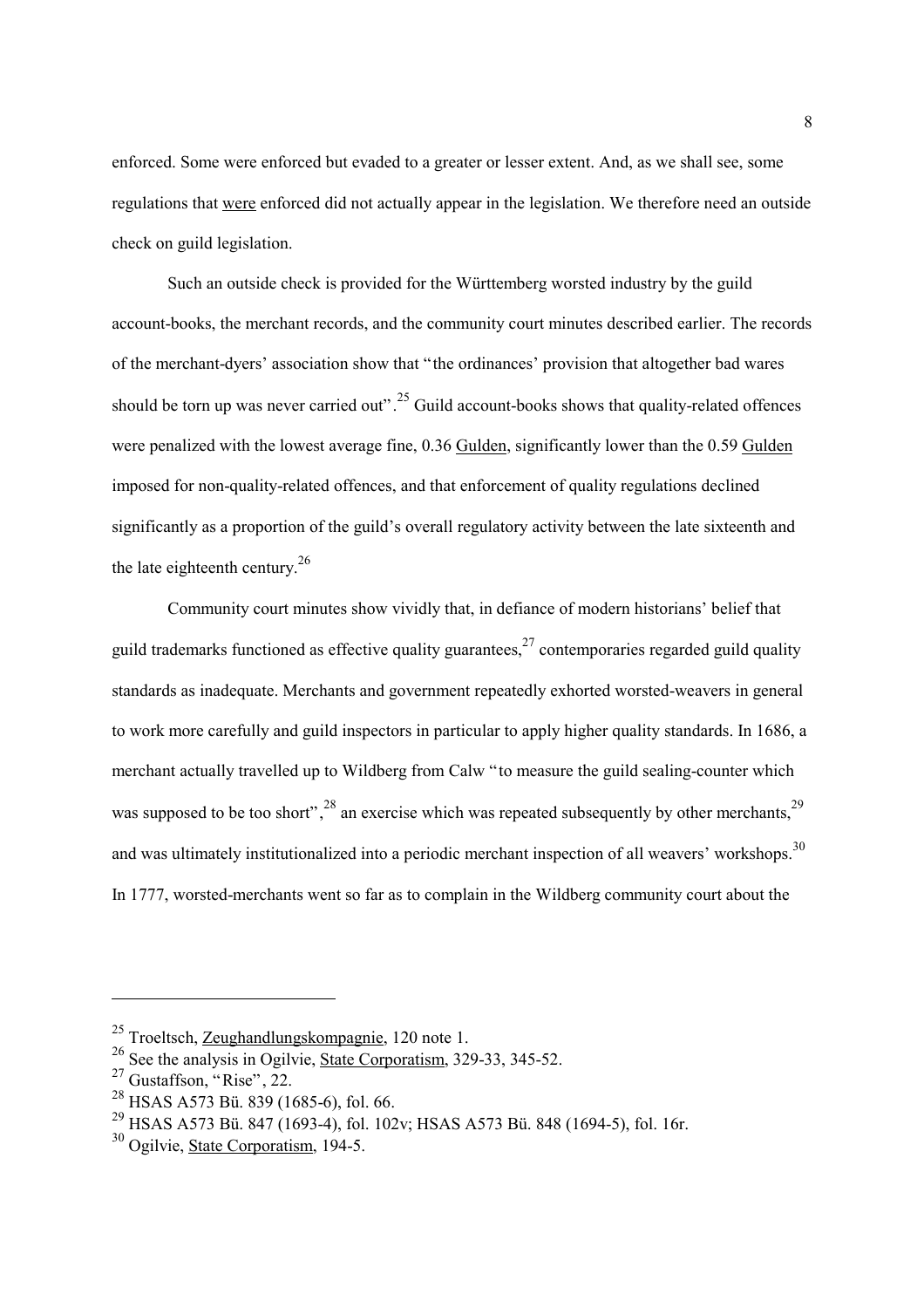"improper way in which the guild sealing-counter is attended to".<sup>31</sup> Merchants introduced their own quality controls at point of sale, precisely because guild quality controls were inadequate.<sup>[32](#page-10-1)</sup>

Why did the weavers' guilds enforce their quality legislation so minimally? Community court minutes, guild accounts, and merchant business records show why. First, the guild inspectors or "sealers" were subject to strong social pressures from fellow-weavers. One sealer gave utterance to this when he petitioned to be released from his office, "on the grounds that the sealing takes place very badly, and when one says anything about it one incurs great enmity".<sup>33</sup> Second, the sealers lacked the requisite knowledge for detecting low-quality work. No pretence was made of appointing skilled or experienced masters as sealers. Instead, the office was a sinecure which rotated among masters every two years according to seniority, so every guild member would get a chance to enjoy the sealing fees.<sup>34</sup> Furthermore, the guild sealers only inspected cloth size, something easily measured by customers. This rendered the guild quality controls irrelevant to questions of asymmetric information<sup>[35](#page-10-4)</sup>

Even when guild sealers did enforce the regulations, it is not clear that the motive – or the effect – was to benefit consumers. In 1661, for example, Jacob Zeyher complained that "he cannot get along with the guild sealers ... he has to make the cloth 2 ells wide, he sells such cloth in Offenburg, the people want it like that from him, and otherwise he can't sell it, but the sealers will not seal it for him". The Wildberg guild sealers explained that their objection to Zeyher was that "he sells his cloths very cheap, and thereby causes the craft great injury". It is possible, of course, that Zeyher was cheating his customers, and the guild sealers were indeed protecting these consumers and the reputation of Wildberg cloths. But it is also conceivable that Zeyher was speaking the truth when

<span id="page-10-0"></span><sup>31</sup> HSAS A573 Bü. 96, 17.4.1777, unpag.

<span id="page-10-1"></span><sup>32</sup> Troeltsch, Zeughandlungskompagnie, 12, 119-20.

<span id="page-10-2"></span><sup>33</sup> HSAS A573 Bü. 91, 29.10.1660, fol. 7r.

<span id="page-10-3"></span><sup>34</sup> HSAS A573 Bü. 96, 17.4.1777.

<span id="page-10-4"></span><sup>35</sup> Ogilvie, State Corporatism, 348-52; Troeltsch, Zeughandlungskompagnie, 119-20.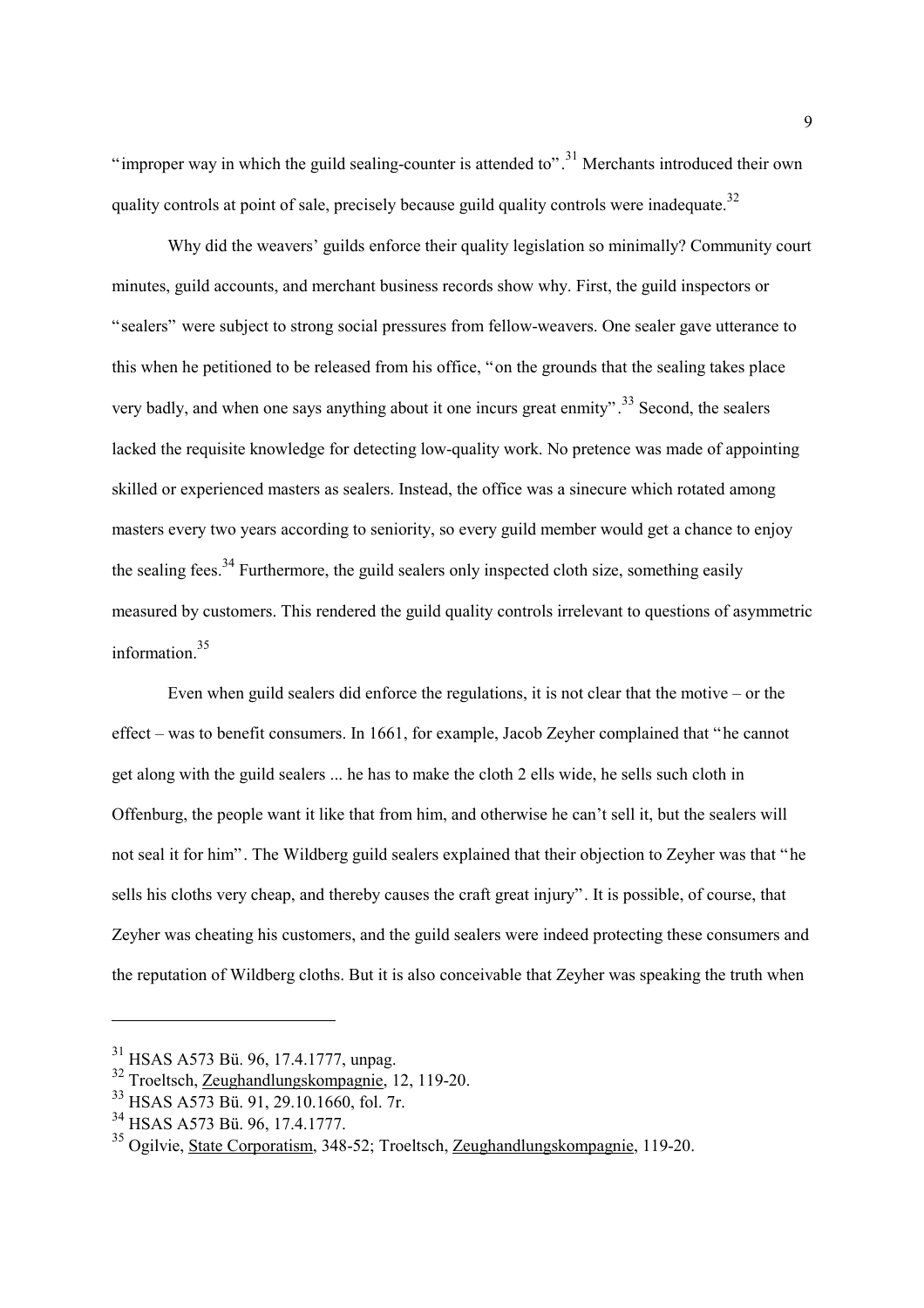he said "the people want it like that from him": he had certainly been selling these cloths to Offenburg for several years, and even the guild sealers admitted that they were "very cheap". In this case, the guild seal appears to have been used to not so much to protect consumers against poor products as to protect high-cost producers against cheaper and more innovative competitors  $36$  A single, monopolistic entity such as a guild might have been better placed than a variegated range of individual producers to guarantee a single, standard quality. But just these characteristics made a guild less able, and probably also less willing, to undertake the market research and the flexible response to changes in demand necessary to deliver the combinations of quality and price desired by a varied and changing population of consumers.

The guilds of the Württemberg worsted proto-industry did not succeed – and seem not even to have tried – to implement their own quality controls effectively. However, the guild structure of the industry did have effects on quality which were unintended and, unfortunately, negative. Guilds inadvertently affected quality in three ways.

First, the weavers' guilds imposed price-ceilings on raw wool. Wool-traders could therefore only stay in business by supplying low-quality wool, since they were forbidden to charge more for better quality. Poor wool was universally recognized as a major cause of the low quality of Württemberg worsteds.<sup>[37](#page-11-1)</sup>

Second, the weavers' guilds and the merchant-dyers' association imposed piece-rate-ceilings on spinning. This had serious effects on the welfare of thousands of unguilded female spinners, who were legally prohibited from engaging in any guilded work, whose productivity in manual labour was low, and who therefore depended heavily on spinning and begging.<sup>38</sup> But spinning piece-rate ceilings also harmed quality: since spinners were forbidden to charge more for finer work, they span fast,

<span id="page-11-0"></span><sup>36</sup> HSAS A573 Bü. 91, 28.10.1661, fol. 6r, 9r.

<span id="page-11-1"></span><sup>37</sup> Ogilvie, State Corporatism, 352-53; Troeltsch, Zeughandlungskompagnie, 97-101, 154-56, 160-67.

<span id="page-11-2"></span><sup>&</sup>lt;sup>38</sup> For a detailed analysis of these women's economic options, see Ogilvie, A Bitter Living, ch. 6.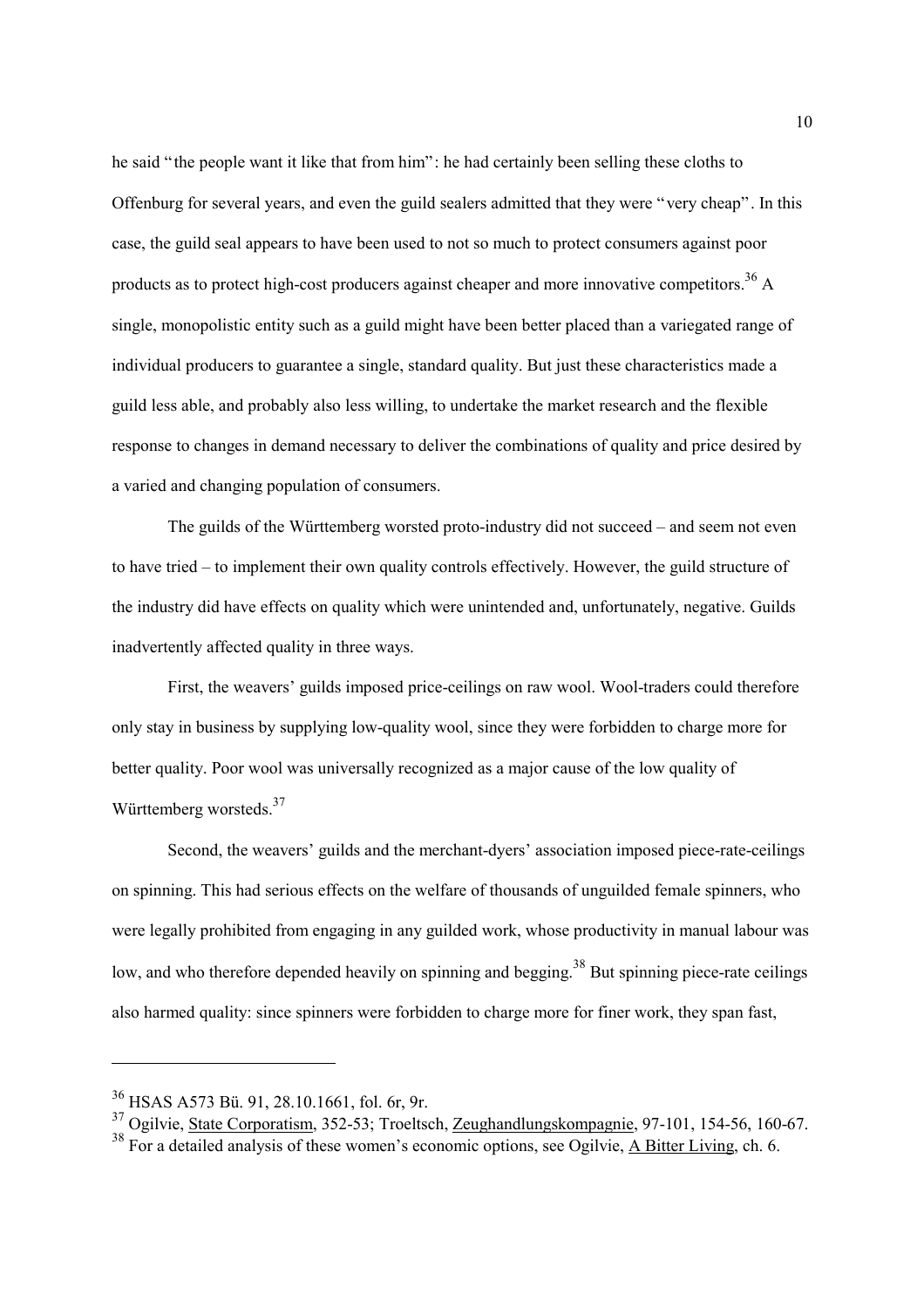producing coarse and irregular yarn. Poor yarn was universally recognized as another cause of the bad quality of Württemberg worsteds.[39](#page-12-0)

Third, the guilds and the merchant-dyers' association engaged in monopoly contracting – the so-called "Calwer Moderation", whereby the prices and quantities of worsteds the merchant-dyers bought from the weavers were collectively fixed in periodic negotiations between their respective guilds under state supervision.[40 T](#page-12-1)he "rehabilitation" literature views such monopoly contracting as a major benefit of guild organization, arguing that it reduced the transaction costs of monitoring quality in a rural industry with dispersed producers.<sup>41</sup> However, many of the earliest and most successful proto-industries in Europe were located in societies such as the Netherlands and England where neither the proto-industrial merchants nor the proto-industrial producers were organized into guilds: evidently there existed, at least from the late medieval period onward, alternative institutional frameworks which managed to monitor quality successfully. Furthermore, as the Württemberg example shows, monopoly contracting between guilds of merchants and producers could actually have the opposite effect on quality – a negative one. The monopoly contracts between weavers' guilds and merchant-dyers' association contained no quality provisions: they focussed on fixing quotas and prices. No weaver could charge the merchant-dyers' association more for higher quality, and the association had to buy his quota irrespective of quality. This removed incentives for any weaver to weave carefully, since he could not earn more by doing so. Conversely, the merchantdyers' association could not pay one weaver more for better cloth, since this price would then be demanded by the whole guild. Monopoly contracting between weavers' and merchants' guilds thus created a rigid regime of prices and quotas hindering weavers from profiting from better work and merchants from experimenting with new quality/price ratios which might better suit consumer

<span id="page-12-2"></span><span id="page-12-0"></span><sup>39</sup> Troeltsch, Zeughandlungskompagnie, 34-36, 125-31, 165-66, 171; Ogilvie, State Corporatism, 353-6.

<span id="page-12-1"></span><sup>40</sup> Troeltsch, Zeughandlungskompagnie, 80-135.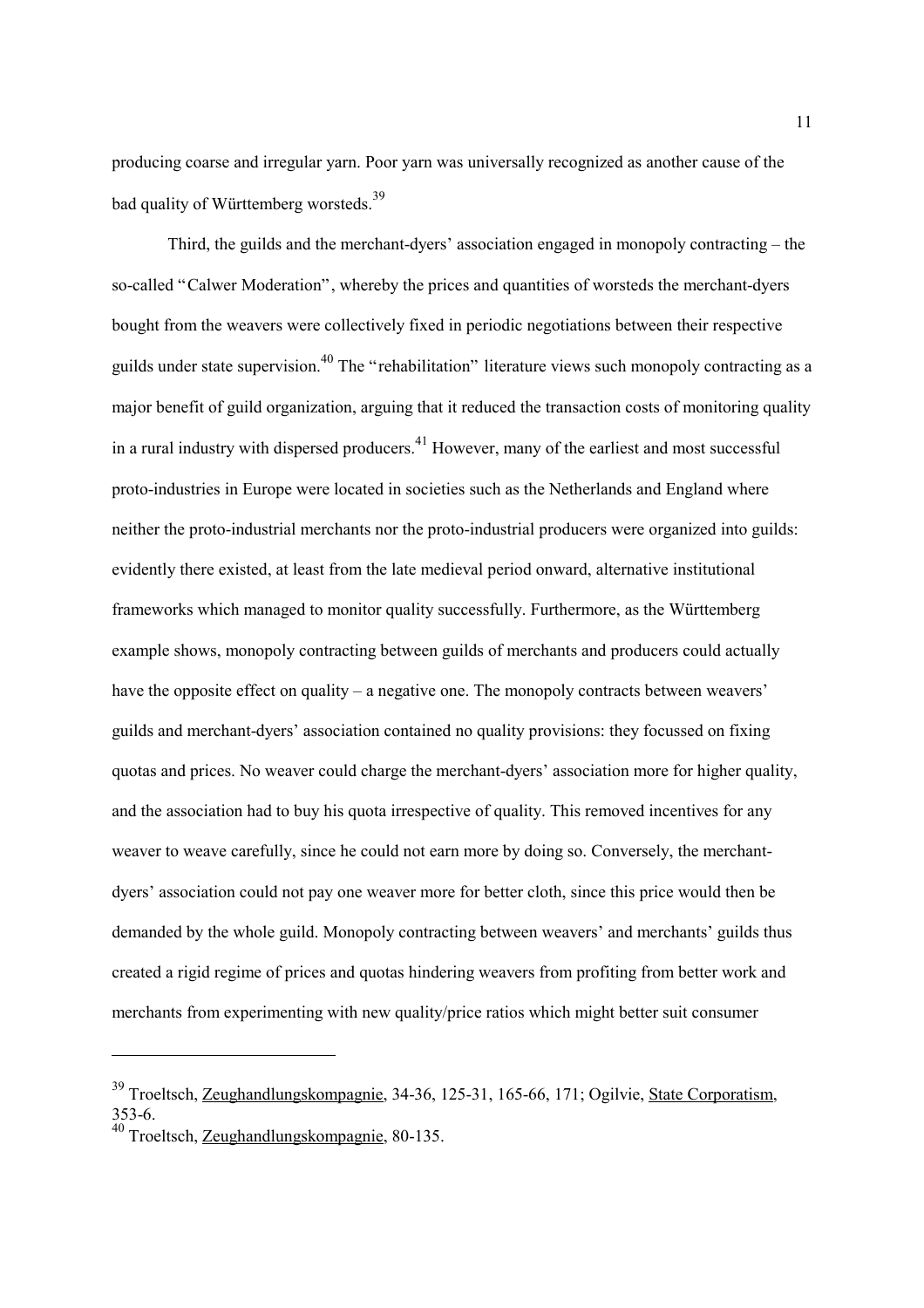demand<sup>[42](#page-13-0)</sup>

This showed in the quality outcome. The Württemberg worsted industry was thoroughly regulated by guilds of both weavers and merchants. Had guilds' function been to enhance quality, one would expect Württemberg worsteds to have been of unusually high quality. Instead, they compared poorly with worsted proto-industries in Thuringia, France, the Netherlands, and England, where guilds were weak or absent.<sup>43</sup> One might blame other factors than guilds, were it not for evidence that the Württemberg guilds' price ceilings on wool, rate ceilings on spinning, and monopoly contracting on cloths dampened the incentives of individual spinners, weavers, dyers, and merchants to enhance quality or adjust it flexibly to demand. More generally, the existence – indeed, superiority – of nonguilded proto-industries in societies such as England and the Netherlands which are regarded as the cradle of the "consumer revolution" suggests either that information asymmetries between preindustrial producers and consumers were unimportant, or that alternative institutions (merchant inspections, state regulations) were better at solving them.<sup>[44](#page-13-2)</sup>

#### IV. Did Guilds Correct Market Failures Relating to Training?

A second "rehabilitation" theory contends that guilds efficiently overcame market imperfections relating to training. Preindustrial crafts, it is argued, required formal training in sectorspecific skills. But training markets functioned poorly because of opportunistic behaviour and information asymmetries between trainers and trainees, and between trained craftsmen and customers. This led to under-investment in training, scarcity of skilled labour, lower-quality output,

 $41$  Pfister, "Craft Guilds", 14-16.

<span id="page-13-0"></span><sup>&</sup>lt;sup>42</sup> For details of these monopoly guild contracts, see Ogilvie, State Corporatism, 355-56; Troeltsch,  $\frac{\text{Zeughandlungskompagnie}}{43 \text{ C}}$ , 101, 125-31, 165-6.

<span id="page-13-1"></span>Ogilvie, State Corporatism, 352-57; Troeltsch, Zeughandlungksompagnie, 35-7, 126-30, 163-6.

<span id="page-13-2"></span><sup>44</sup> As acknowledged in Pfister, "Craft Guilds", 21; Epstein, "Craft Guilds", 686.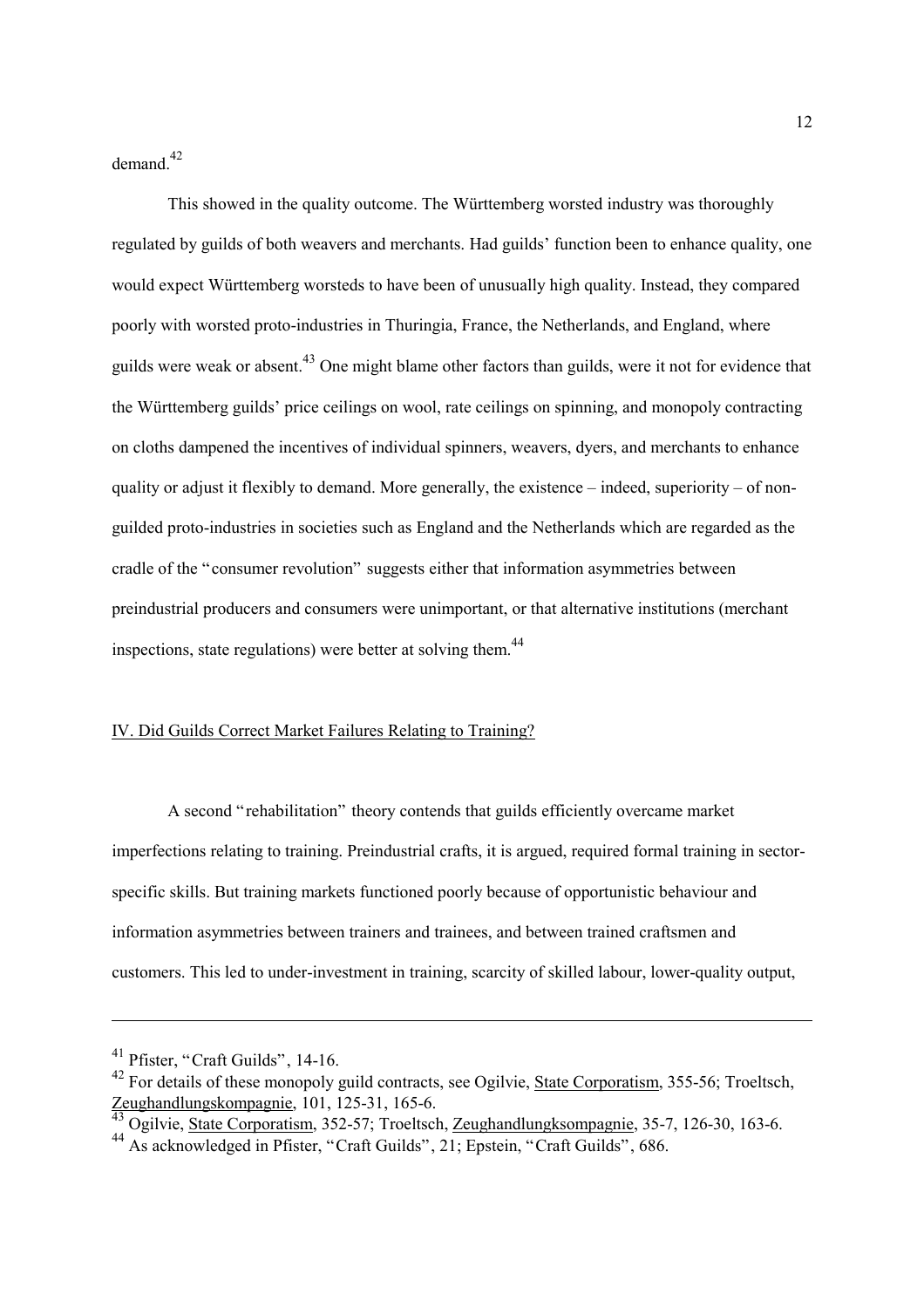<span id="page-14-2"></span>and lost gains from trade. Guilds arose and survived, it is claimed, because they corrected these market imperfections, by implementing rules against opportunistic behaviour by masters and apprentices, imposing apprenticeship entrance requirements which enabled masters to identify good apprentices, issuing apprenticeship certificates which enabled masters to identify good journeymen and journeymen to obtain appropriate employment, and imposing mastership entrance requirements which enabled apprentices to identify skilled trainers and customers to identify skilled producers.<sup>[45](#page-14-0)</sup>

As with quality controls, the main empirical support for this theory is provided by guild legislation, which always made elaborate provisions for apprenticeship, journeymanship, masterpieces, and admission to mastership. But for the reasons already observed, although legislation is the mainstay of guild studies, it is not a reliable guide to what actually happened. Many regulations primarily served the rhetorical purpose of justifying the guild's existence and were either not implemented at all, or were interpreted in ways that suited the interests of certain parties. Guild regulations governing apprenticeship, journeymanship, and mastership did potentially guarantee skilled training, but they also potentially restricted permission to work in the industry. So independent evidence is needed to see how guilds implemented legislation. Such evidence reveals a much more complicated picture.

Counter to the claims of guild ordinances, worsted-weaving – like many other preindustrial crafts and proto-industries – was not highly skilled and did not require prolonged formal training. As early as 1582, disgruntled guild masters admitted that peasants, men of other crafts, and even women were setting up as worsted-weavers and selling successfully on export markets, "after learning combing and weaving for only a few weeks or months".[46](#page-14-1) Guilds excluded girls from apprenticeship, as was normal throughout Europe.<sup>47</sup> Despite this, females were explicitly praised for their craft skills,

<span id="page-14-0"></span><sup>45</sup> Gustafsson, "Rise", 21; Epstein, "Craft Guilds", 687-93; Pfister, "Craft Guilds", 18.

<span id="page-14-1"></span><sup>46</sup> Troeltsch, Zeughandlungskompagnie, 10-11.

<sup>47</sup> Ogilvie, A Bitter Living, ch. 3; Roper, Holy Household, 44-9; Stuart, Defiled Trades, 213-9;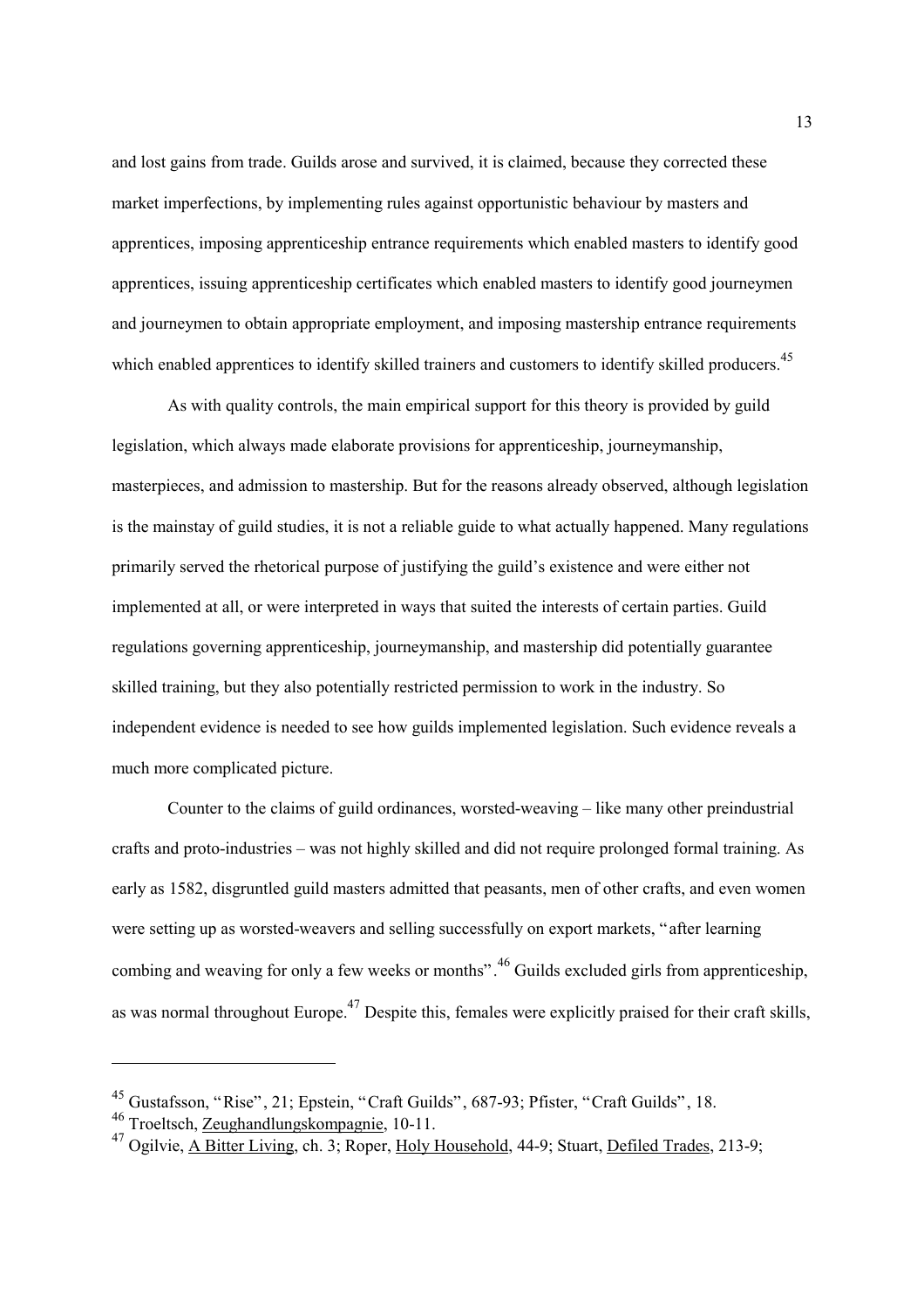as in 1751 when an Ebhausen journeyman told a widowed master that a particular girl "would suit him well as a future wife, because she could work very capably at the worsted-weaving craft".<sup>[48](#page-15-0)</sup> Despite being denied formal apprenticeship because of her female gender, a master's wife was allowed to practise under her husband's guild license, as in 1675 when one weaver's wife admonished an adult stepson about the proper way to stretch a weft,  $^{49}$  or in 1686 when another was prosecuted (without her husband) for Sabbath weaving[.50 D](#page-15-2)espite receiving no guild training, a master's widow was allowed to continue the craft workshop on her own, irrespective of how short a time she had been married; widows in fact comprised some 17 per cent of practising weavers.<sup>[51](#page-15-3)</sup>

In the low level of skill required, and the non-necessity of formal training, the Württemberg worsted industry was typical of many, perhaps most preindustrial crafts – and certainly typical of a majority of European proto-industries. Indeed, a number of recent studies have concluded that formal guild training was not required by the technologies used in many – perhaps most – preindustrial European crafts. Yet such low-skilled crafts – and, as we saw earlier, many proto-industries – often organized themselves into guilds, evidently for reasons other than the need to provide guarantees of skilled training  $52$ 

The reason even low-skilled activities such as worsted-weaving organized themselves into guilds was that apprenticeship, journeymanship, and mastership regulations enabled established producers to restrict entry to the industry, thereby protecting themselves from competition.<sup>53</sup> As a

Hafter, "Underground", 14-18, 27-32; Rule, "Property", 107. <sup>48</sup> PAE KKP Vol. IV, 7.7.1751, fol. 80r.

<span id="page-15-0"></span>

<span id="page-15-1"></span><sup>49</sup> PAW KKP Vol. IV, fol. 33r-33v, 17.12.1675.

<span id="page-15-2"></span><sup>50</sup> PAW KKP Vol. V, fol. 60r, 4.6.1686.

<span id="page-15-3"></span><sup>51</sup> Ogilvie, A Bitter Living, ch. 5; Ogilvie, State Corporatism, 135.

<span id="page-15-4"></span><sup>52</sup> Simon-Muscheid and Jacobsen, "Resümee", 163; Ogilvie, A Bitter Living, ch. 3; Roper, Holy Household, 44-9; Stuart, Defiled Trades, 213-9; Hafter, "Underground", 14-18, 27-32; Rule, "Property", 107; Sonsenscher, Hatters, 35-6.

<span id="page-15-5"></span><sup>&</sup>lt;sup>53</sup> Rule, "Property", 107; Hafter, "Underground", 14-18, 27-32; Lourens and Lucassen, "Gilden", 66-7, 75-9.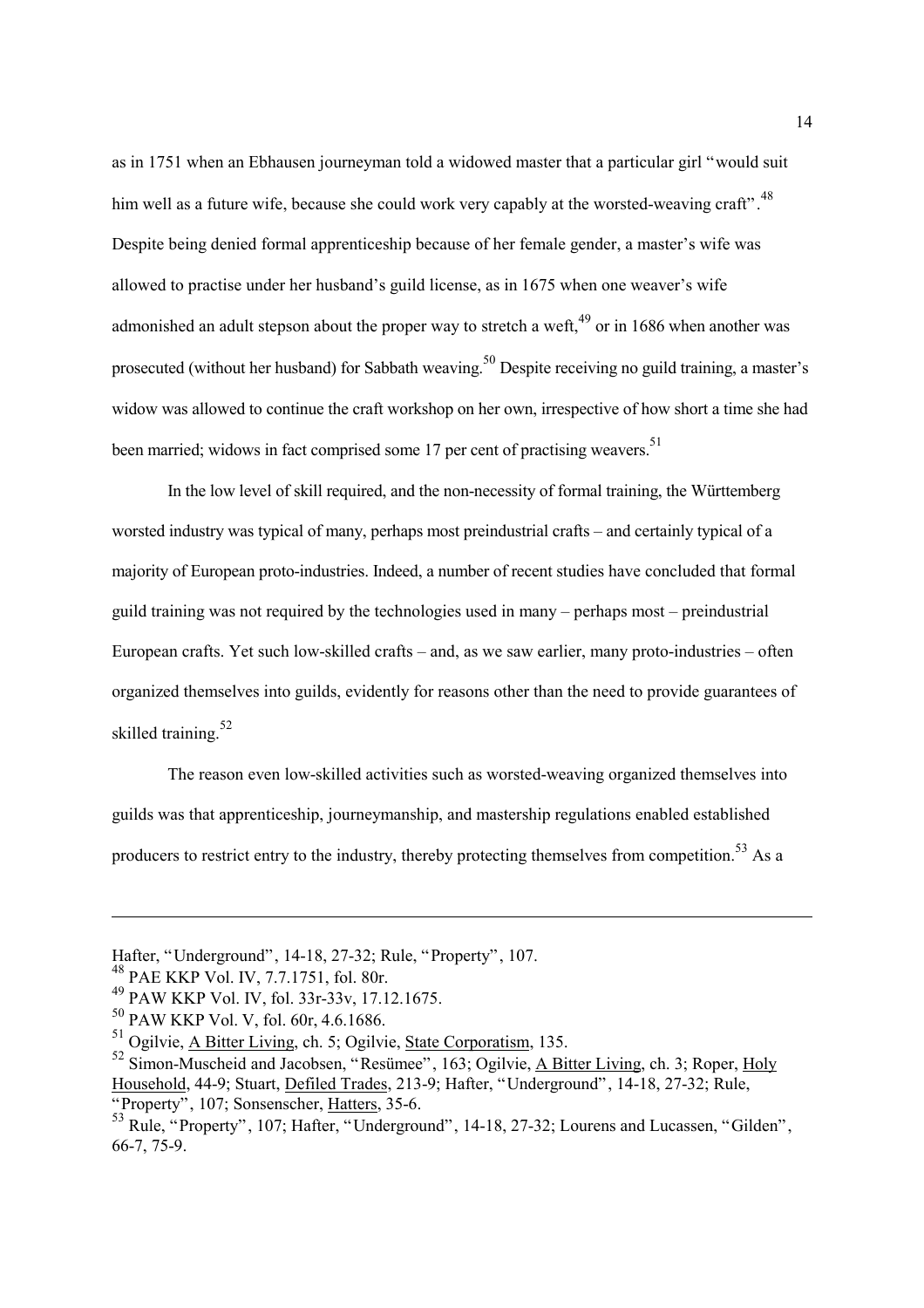Württemberg legal treatise stated in 1780,

Anyone who wants to learn a craft has to possess particular qualities, which are necessary because without them no-one can be accepted as an apprentice and registered with a guild. Among these qualities is: 1) legitimate birth, the cause being that illegitimate birth is a stain [Macula], and this prevents acceptance into a guild; and 2) masculine sex, since no female may properly practise a craft, even if she understands it just as well as a male person.<sup>[54](#page-16-0)</sup> What mattered was not whether one "understood" the craft but whether one belonged to an identifiable group – females, bastards – which the guild could justify excluding.

In practice, the Württemberg worsted-weavers' guilds – like nearly all other European guilds – used apprenticeship, journeymanship, and mastership regulations to exclude not only women and bastards, but also Jews, Catholics, Calvinists, Roma ("gypsies"), itinerants, serfs, members of "untouchable" occupations, and often anyone who was not the son of a local citizen or an existing master of the guild. In the Württemberg worsted proto-industry, for instance, sons of non-weavers or non-citizens had to pay a punitively high entry fee, much higher than that charged to sons of guild members. Such fees deterred poor applicants such as the non-local non-weaver's son denied permission to marry a weaver's daughter in 1785 because he "was in no sort of position even to raise the citizenship and mastership admission fees".<sup>55</sup> During the initial worsted boom, entry was more open (though not to women), but after the 1660s some 90 per cent of new apprentices and masters were sons of local guild members; the others came from rich families and bought their way into the guild. The only way to get around guild restrictions on apprenticeship and mastership was to seek a state dispensation, like the Wildberg pauper who vainly petitioned the prince in 1769 to overturn the weavers' guild's rejection of her son due to the Macula (stain) of his illegitimate birth.<sup>56</sup> Fewer than

<span id="page-16-0"></span><sup>&</sup>lt;sup>54</sup> Weisser, <u>Recht</u>, 99-100.

<span id="page-16-1"></span><sup>55</sup> HSAS A573 Bü. 6948, 17.5.1785.

<span id="page-16-2"></span><sup>&</sup>lt;sup>56</sup> HSAS A573 Bü. 6947, 3.5.1769.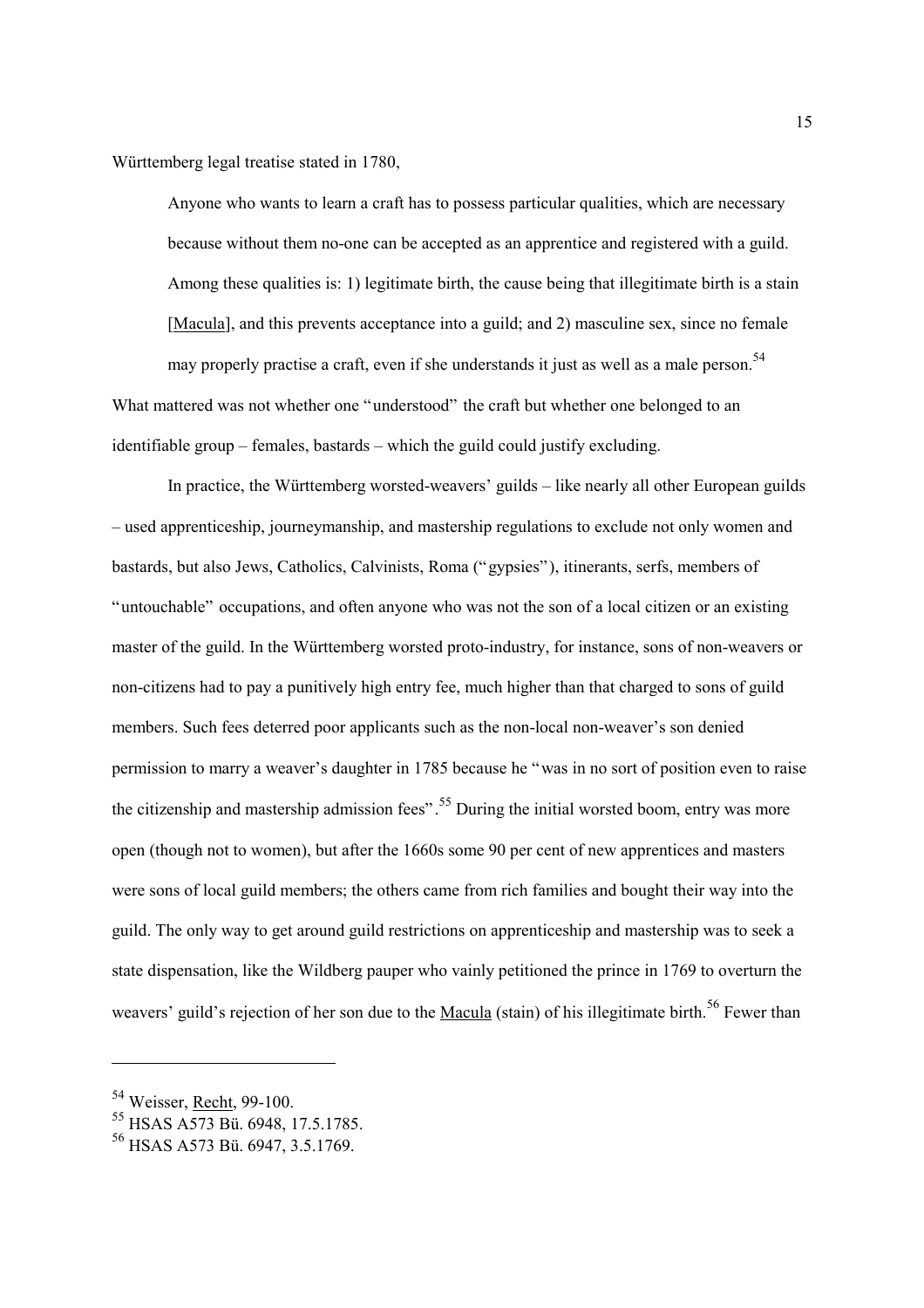3 per cent of new apprentices and fewer than 1 per cent of new masters in the district of Wildberg between 1598 and 1760 achieved state dispensations from guild admission barriers, and even then usually just a reduction in fees rather than a relaxation of absolute guild preconditions relating to gender, ethnicity, legitimacy, religion, or paternity.<sup>[57](#page-17-0)</sup>

Functioning mainly as barriers to entry, guild apprenticeship, journeymanship, and mastership often failed to guarantee skills. Masters exploited apprentices as cheap sources of agricultural and household labour, leaving them to complain – vainly – about receiving no training.<sup>[58](#page-17-1)</sup> All apprentice worsted-weavers received certificates after working out their time, without examination.<sup>59</sup> Journeymen were supposed to be examined, but one journeyman who produced a masterpiece that local gossip described in 1793 as "not masterly, so that it had to be improved by fulling" was "admitted as a master nonetheless".<sup>60</sup> The guild-like merchant-dyers' association behaved likewise: members' sons were admitted to full membership with little knowledge of the industry.[61 P](#page-17-4)erhaps this should not be surprising: as associations of masters, guilds had incentives to certify members' sons without discrimination, and to permit opportunism by masters who could not be bothered to train their apprentices or journeymen.

Further evidence that guilds were unnecessary to ensure craft skills is the proliferation of females and other black-market workers, here as in other European guilded industries, and the huge lobbying expenditures (discussed in the section on "social capital") which the guilds undertook to defend their monopoly over production licences.<sup> $62$ </sup> Women, Jews, and other excluded groups were perceived by guild masters as serious competitors, despite being visible minorities whom customers

<span id="page-17-0"></span><sup>57</sup> For quantitative analyses, see Ogilvie, State Corporatism, 155-79, Figs. 6.3-6.10.

<span id="page-17-1"></span><sup>&</sup>lt;sup>58</sup> See, for instance, HSAS A573 Bü. 16, 3.6.1624, fol. 60r; PAW KKP Vol. VIII, 22.6.1798, fol. 94r.

<span id="page-17-2"></span><sup>59</sup> HSAS A573 Bü. 777-911.

<span id="page-17-3"></span><sup>60</sup> HSAS A573 Bü. 100 (1793), fol. 22v-23r.

<span id="page-17-4"></span><sup>61</sup> Troeltsch, Zeughandlungskompagnie, 65-7.

<span id="page-17-5"></span> $62$  Hafter, "Underground", 16-8, 30-2; Ogilvie, A Bitter Living, ch. 6.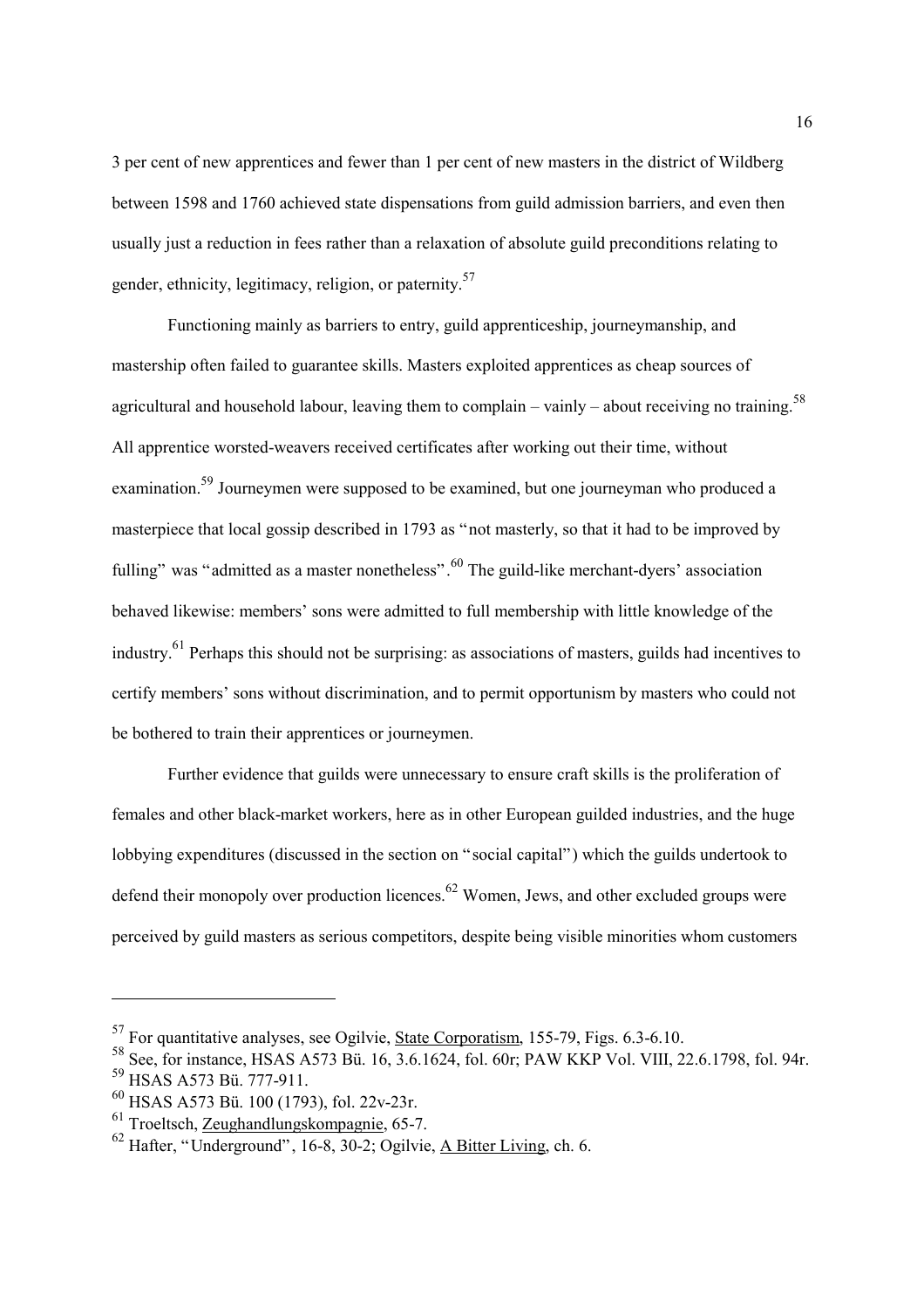could easily identify as non-possessors of guild training. Thus in the early 1750s, the Wildberg worsted-weavers' guild mounted concerted and successful opposition to Juliana Schweickhert, a poor, fifty-year-old spinster doing black-market combing and weaving, jobs officially reserved for guild masters and journeymen.<sup>63</sup> In 1787, local prohibitions on dealing with Jews were strengthened after a Wildberg worsted-weaver complained that "through the peddling of the Jews he and other craftsmen are suffering much interference and weakening of their livelihoods".<sup>64</sup> These complaints can only have been made because the skills of these women and Jews, despite their legal exclusion from guild training, equalled or surpassed those of guild members. Such evidence suggests that it would be inappropriate to view guilds as efficient institutions that were essential for transmitting and guaranteeing craft skills.

#### V. Did Guilds Correct Market Failures Relating to Innovation?

A third approach to rehabilitating guilds argues that they overcame imperfections in markets for technological innovations. Because information is non-excludable and non-rival, its social benefits may exceed its private benefits, leading to sub-optimal provision or diffusion. This makes it hard to devise an efficient institutional framework to encourage technological innovation.<sup>65</sup> Recently it has been argued that guilds constituted such an institutional framework, by offering monopoly rents to innovators which overcame disincentives to innovation created by non-excludability, compelling journeymen to travel which overcame barriers to diffusion, requiring skilled training which encouraged technological specialization, and promoting spatial clustering which eased technology

<span id="page-18-0"></span><sup>63</sup> HSAS A573 Bü. 904 (1752-3), rubric "Strafen"; HSAS A573 Bü. 906 (1754-5), rubric "Strafen"; HSAS A573 Bü. 904 (1752-3), rubric "Strafen"; HSAS A573 Bü. 906, unpag., rubric "Strafen". <sup>64</sup> HSAS A573 Bü. 99, fol. 67v, probable date April 1787, #197 and #198.

<span id="page-18-1"></span>

<span id="page-18-2"></span> $^{65}$  For an excellent discussion, see Dasgupta and David, "Priority", 5-12.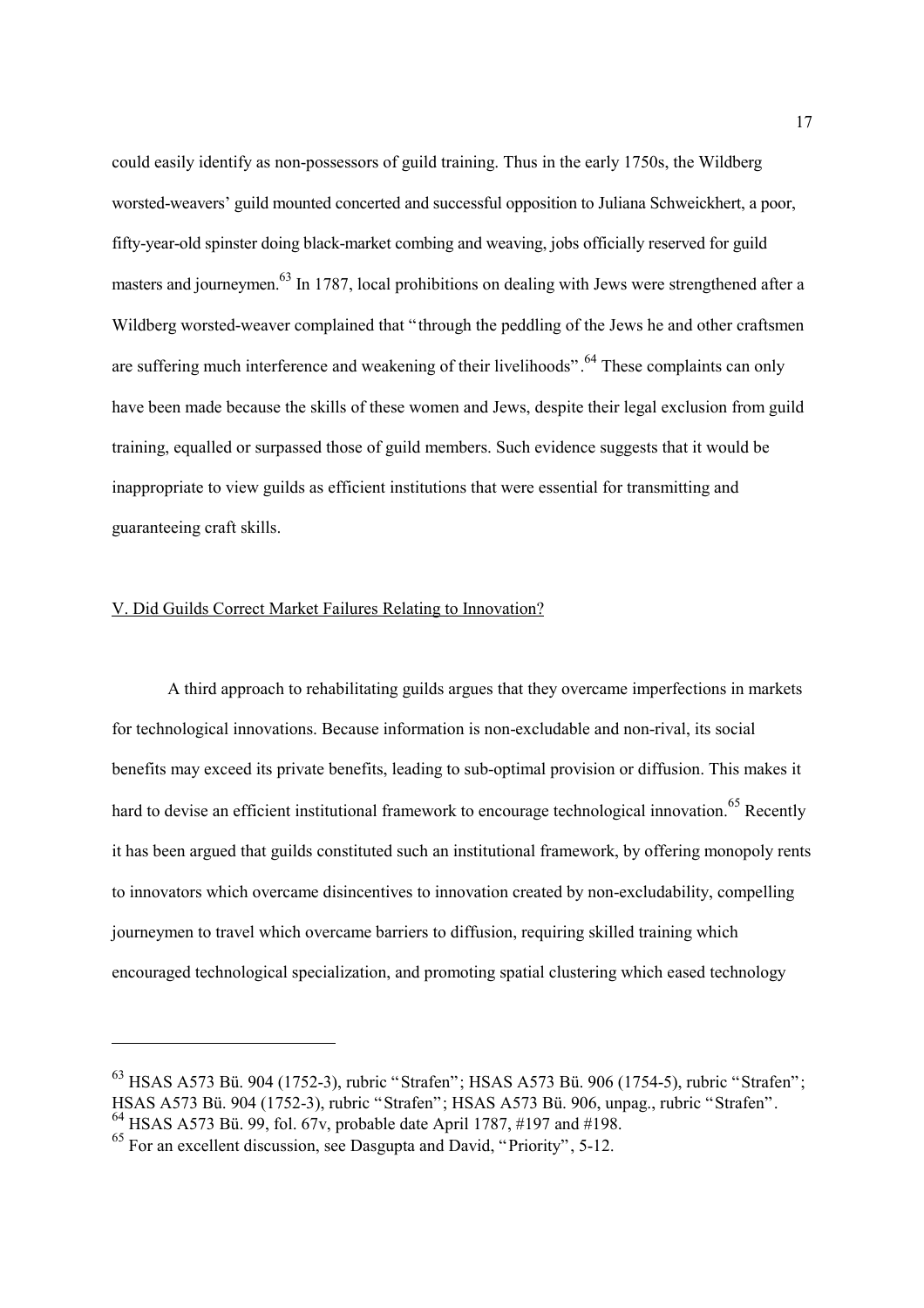transfer<sup>[66](#page-19-0)</sup>

No direct empirical evidence has been adduced in support of these hypotheses: they derive their support partly from theoretical reasoning (monopoly rents could in principle have encouraged innovators, travelling journeymen could in principle have spread innovations), and partly from cases in which guilds did not manifest hostility to a particular technological change, which is taken as evidence that guilds actually encouraged innovations in general.<sup>[67](#page-19-1)</sup>

Guilds' attitudes to innovation were certainly more complex than is represented by the traditional view that guilds always opposed the introduction of new techniques. Many industrial innovations were adopted quietly and without detectable resistance by guilds. The broadclothweavers of late-sixteenth-century Württemberg, for instance, did not oppose the innovations involved in shifting to worsteds. Instead, they simply extended their existing guild privileges to cover the new cloths, thereby excluding the peasants, other craftsmen, and women who had started to compete with them. If a new technique or product did not threaten the well-being of established guild masters, they had no incentive to resist it.

But the same guilds could bitterly resist other innovations which they did perceive as threatening their interests. In 1619-21, an Italian merchant who sought to introduce innovative techniques from France and the Netherlands into the primitive Württemberg worsted technology met such vehement opposition from a guild-like association of Calw merchant-dyers and the local weavers' guilds that he departed and refused all invitations to return.<sup>68</sup> In 1698, the Württemberg weavers' guilds lobbied against "several members of the Calw merchant-dyers' association who have begun to make new sorts of Schlickh Cadiß and to put them out to be woven, which they are not

<span id="page-19-0"></span><sup>66</sup> Epstein, "Craft Guilds", 693-705; Reith, "Technische Innovation", 43-9.

<span id="page-19-1"></span><sup>67</sup> On this lack of direct evidence, see Reith, "Technische Innovation", 46.

<span id="page-19-2"></span><sup>68</sup> Troeltsch, Zeughandlungskompagnie, 35-8.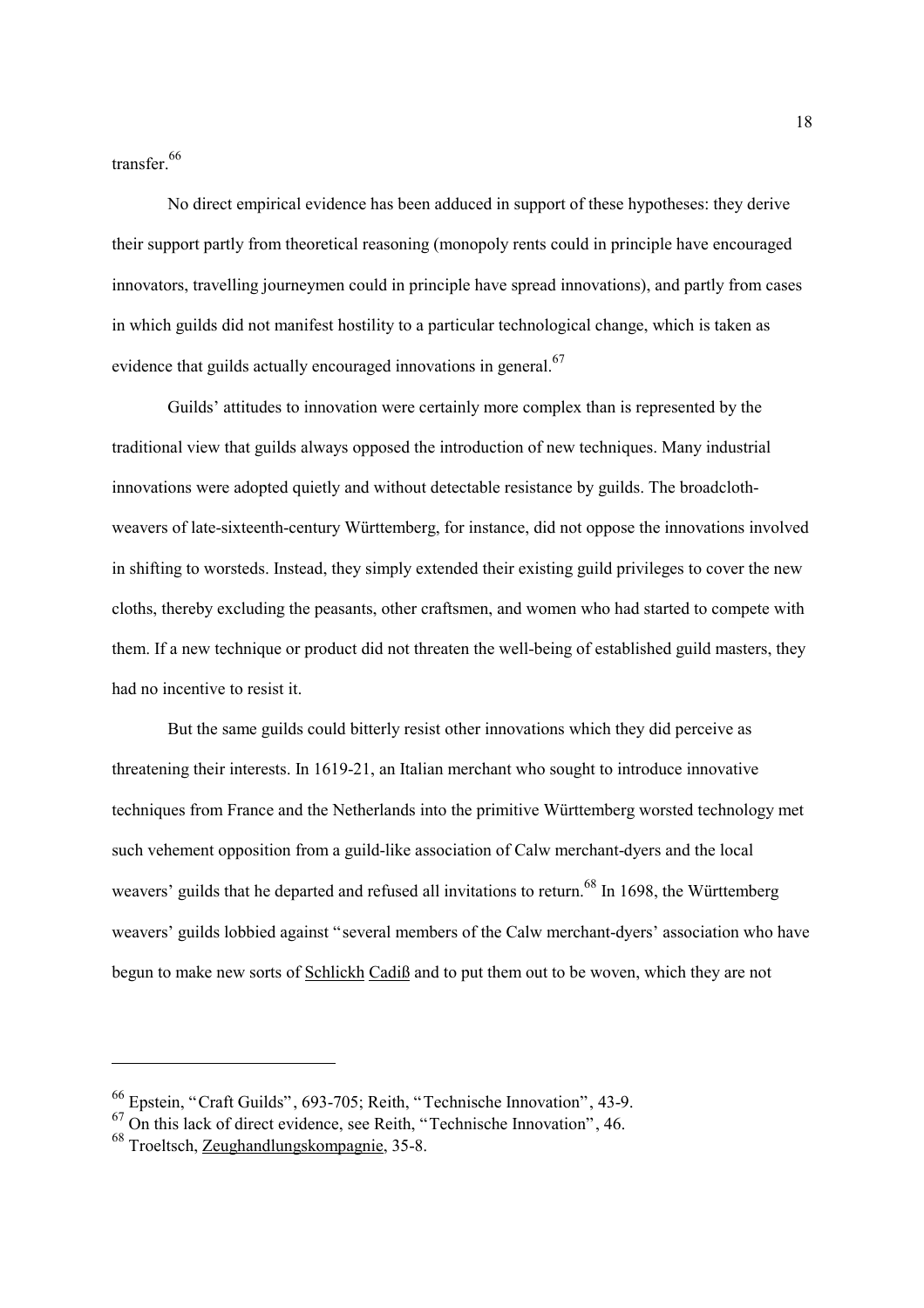entitled to do".  $^{69}$  In 1709-10, the weavers' guilds allied with their usual enemy the merchant-dyers' association to lobby (successfully) against a textile manufactory in Stuttgart that sought to produce more advanced worsteds.<sup>70</sup> In 1775, the guilds of weavers and merchants again successfully blocked a textile manufactory in Nagold whose "technical advances and new work opportunities" threatened their own industry.<sup>71</sup> Like most guilds, those in Württemberg tolerated some innovations while blocking others which they perceived as a threat.<sup>72</sup> What guilds provided was the means – the "social" capital" lowering the costs of collective action – which established producers could use to resist innovation when it threatened their interests.

The "rehabilitation" approach acknowledges that guilds often opposed innovations but seeks to explain it away in two ways. First, it argues that modern researchers over-estimate the importance of the innovations opposed by guilds, which were often economically or technological impractical.<sup>73</sup> But if the technique was no good and would not be adopted anyway, then why oppose it? The very fact that a guild mounted costly opposition to a technique suggests that it did compete with established practices and threaten members' rents.

Second, it is argued that guilds' attempts to block innovation failed: innovations were secretly adopted, innovators forced guilds to liberalize by threatening to emigrate, or other guilds adopted the innovation anyway. But the fact that regulations are evaded does not mean that they have no costs, as analyses of the "informal" sector in modern less-developed economies vividly show.<sup>[74](#page-20-5)</sup> Concealing forbidden innovations or migrating to a guildless enclave were costly, deterring the

<span id="page-20-0"></span><sup>69</sup> HSAS A573 Bü. 851 (1698-9), fol. 25r-v.

<span id="page-20-1"></span><sup>70</sup> HSAS A573 Bü. 862 (1709-10), fol. 26r-v.

<span id="page-20-2"></span><sup>71</sup> HSAS A228 Bü. 1698 (1775-7), #1-58; Troeltsch, Zeughandlungskompagnie, 90-1, 130-1.

<span id="page-20-3"></span> $^{72}$  For other examples, see Thomson, "Proto-industrialization", 88; Ogilvie, State Corporatism, 424-

<sup>31;</sup> Pfister, "Craft Guilds", 19-20; Reith, "Technische Innovation", 39-41, 50-3, 56-7.

<span id="page-20-4"></span><sup>73</sup> Reith, "Technische Innovation", 38-41; Epstein, "Craft Guilds", 695.

<span id="page-20-5"></span><sup>74</sup> Todaro, Economic development, 270-1; Ray, Development economics, 261, 346-8, 395-6; Soto, Other Path.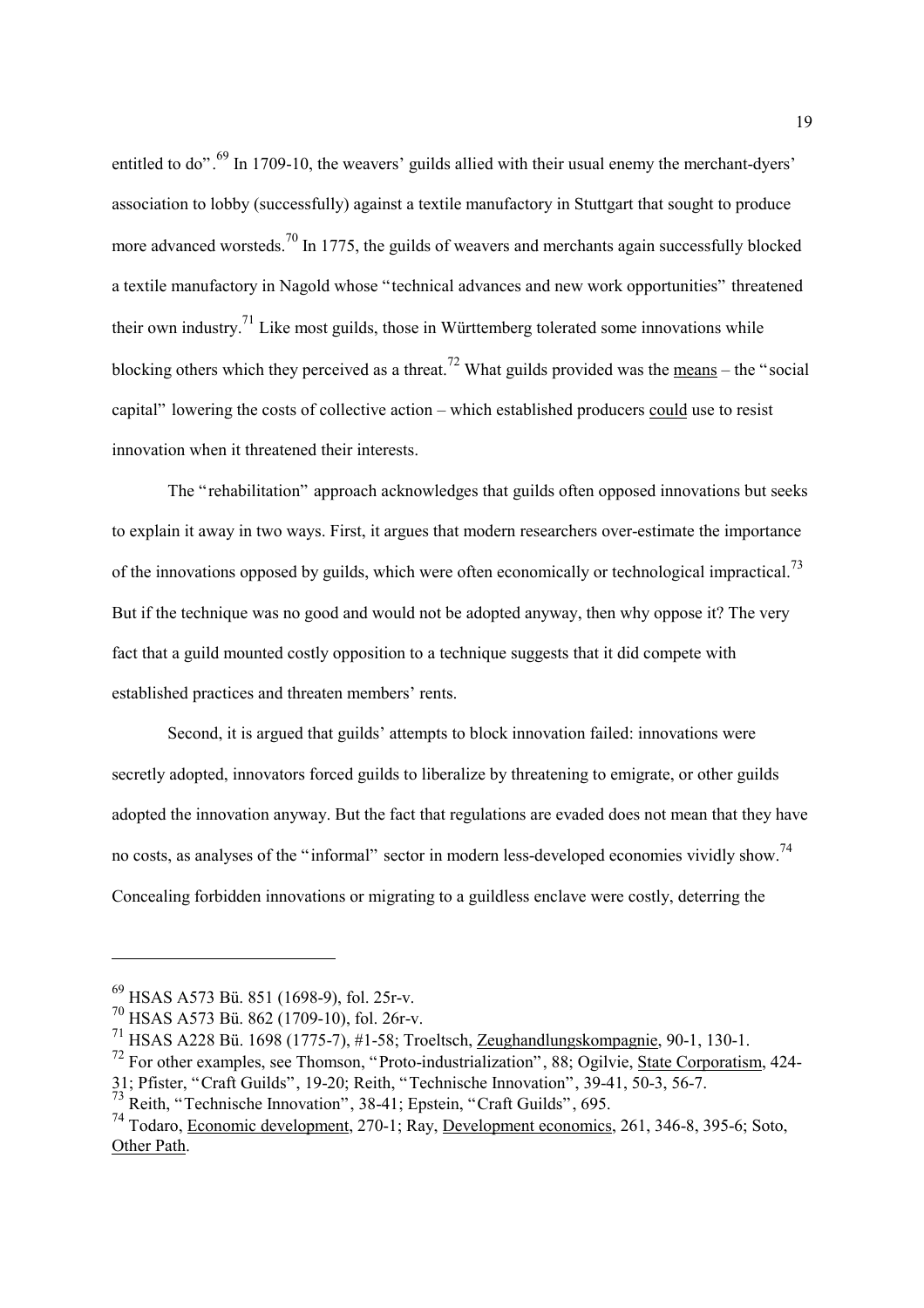marginal innovator. Neither the existence of more liberal regimes nor threats of emigration by individuals inevitably forces inefficient institutions to liberalize. In preindustrial Europe, political coercion, trade protection, market segmentation, transportation costs, and migration restrictions enabled guilds to protect their markets against technologically superior competitors for generations, sometimes for centuries.<sup>75</sup>

The argument that guilds were too weak to hinder innovation is also inconsistent with the argument that they were strong enough to encourage innovation by enforcing training regulations, offering monopoly rents to innovators, requiring journeymen to travel, and promoting spatial clustering. Guilds in the Württemberg worsted industry were certainly strong enough to enforce apprenticeship regulations. But in practice, as shown earlier, these regulations were used not to guarantee skill but to exclude outsiders. The Württemberg guilds were also strong enough to offer monopoly rents, as shown by their successful efforts to restrict entry, impose output quotas, and depress input prices. But these rents went to all masters, irrespective of whether they were innovative. The Württemberg proto-industrial guilds were also strong enough to require journeymen to travel. But it is not clear that guilds were necessary to ensure such migration: young workers were highly mobile even in guildless sectors such as agriculture;<sup>76</sup> and the Netherlands enjoyed legendary labour mobility and technological innovation, while differing from Germany, France, and England in not requiring journeymen to travel.<sup>77</sup> Furthermore, as one nineteenth-century commentator pointed out, the Württemberg weavers' guilds actually excluded any technological stimulus which journeymen might have brought to the region by prohibiting the settlement of foreign journeymen.<sup>78</sup> The Württemberg guilds were strong enough that they could control their members without enforcing spatial clustering, since their writ ran in the countryside as well as in the town. But even where

<span id="page-21-3"></span><span id="page-21-0"></span><sup>75</sup> See the examples discussed in Ogilvie, State Corporatism, 424-31; Pfister, "Craft Guilds", 19-20.

<span id="page-21-1"></span><sup>76</sup> On the mobility of farm servants and labourers, see Ogilvie, A Bitter Living, esp. ch. 3 and 6.

<span id="page-21-2"></span> $^{77}$  Lourens and Lucassen, 'Gilden', 73-5, 77, 79.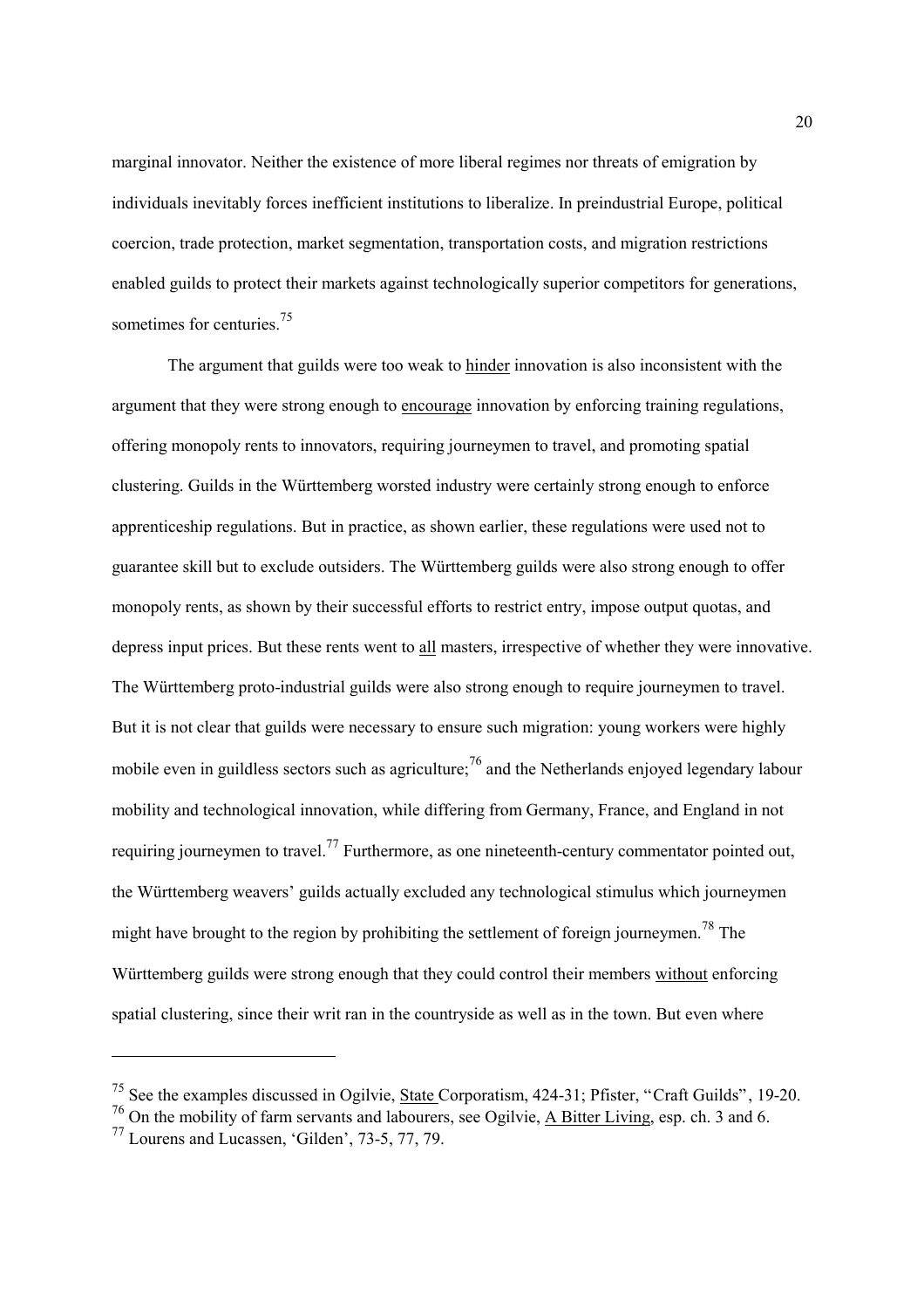industries did cluster spatially – e.g., in towns or particular urban neighbourhoods – it is not clear that this was because of guild pressure: industrial agglomeration is widely observed in the absence of guilds for a variety of reasons long recognized by economists.<sup>[79](#page-22-0)</sup>

The strength of guilds in Württemberg proto-industry had a further effect on technological innovation not recognized in either traditional or rehabilitation approaches. In worsted production, innovation mainly consisted in introducing new cloth varieties. The Württemberg weavers' guilds systematically lobbied against extending the merchant-dyers' association's purchasing privilege to new varieties, and individual weavers often refused to produce new kinds of cloth. In turn, the guildlike merchant-dyers' association repeatedly allowed decades to elapse before it agreed to purchase new worsted varieties from the weavers. Its members preferred to invest their monopoly profits in office, political influence, land, colonial imports, conspicuous religious and charitable observance, and leisure, rather than risking them in uncertain industrial innovations. New worsted varieties were swiftly adopted only in the early phase of the industry, before the guild-like merchant-dyers' association was established, and in the later eighteenth century when merchants obtained privileges permitting them a small "manufactory" employing wage-weavers who relinquished their status as independent guild masters and produced according to merchants' precise prescriptions.<sup>[80](#page-22-1)</sup>

Why was there this extraordinary resistance to so many crucial innovations by both weavers' guilds and merchant-dyers' association? It was a rational response to the incentives presented by their guild organization. First, the merchant-dyers' association only wanted new worsted varieties to be produced if they were included in its purchasing privileges; lobbying for new privileges took time and money, and this delayed introduction of new cloth varieties. Second, the weavers' guilds believed (with some justification) that permitting new cloth varieties would simply expand the power of their

<sup>78</sup> Troeltsch, Zeughandlungskompagnie, 165-6.

<span id="page-22-0"></span><sup>79</sup> See, for instance, Marshall, Principles, 267-77; Fujita and Thisse, "Agglomeration", 339-41.

<span id="page-22-1"></span><sup>80</sup> Ogilvie, State Corporatism, 359-60; Troeltsch, Zeughandlungskompagnie, 119, 161-69.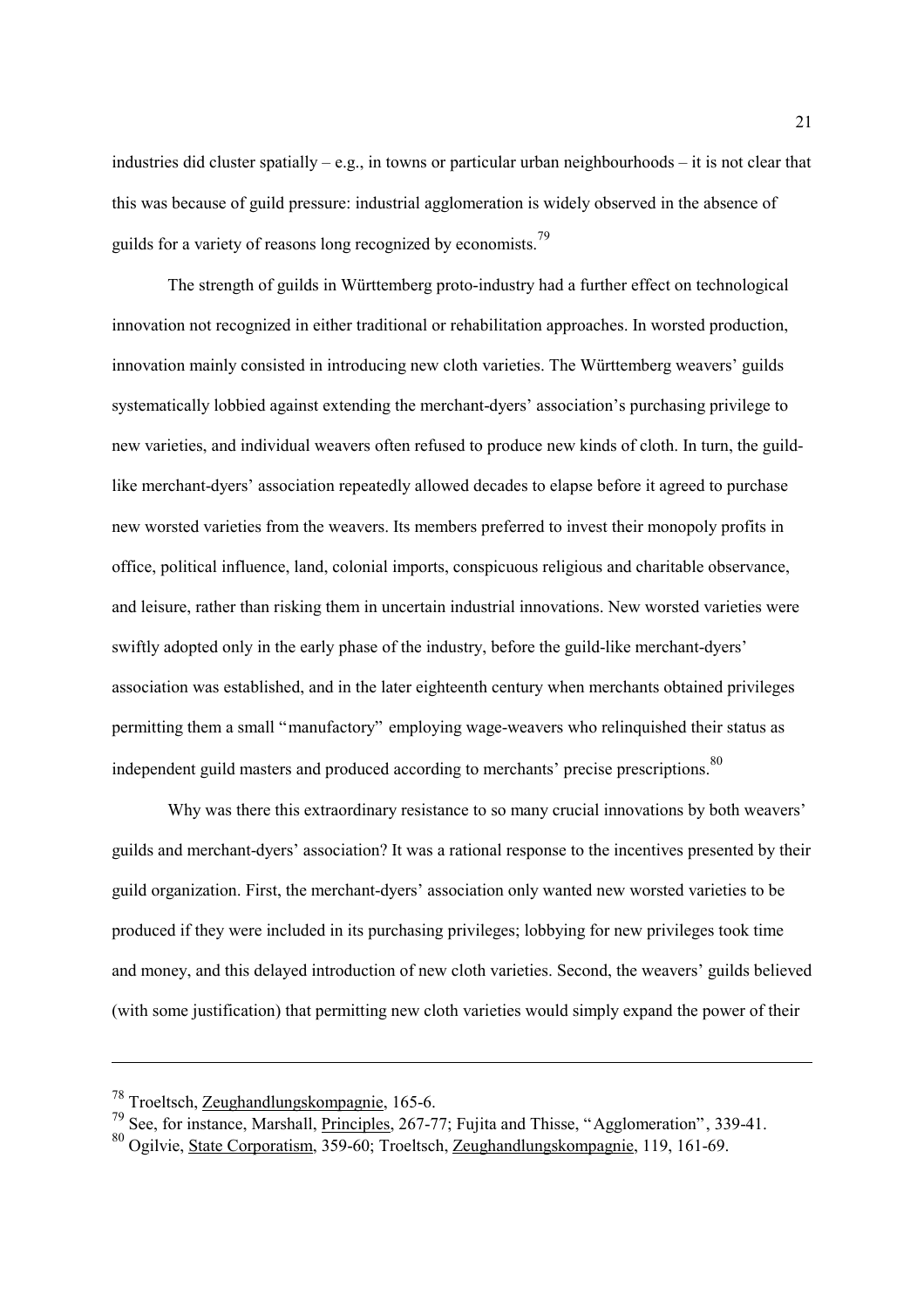<span id="page-23-2"></span>arch-enemy the merchant-dyers' association, which would shift all the risks of introducing the new varieties onto the weavers. Third, new varieties often required better wool or finer spinning, but (as we saw in the preceding section) the weavers' guilds and the dyers' association capped prices of these inputs, depressing their quality; when new cloth varieties were produced, the poor quality of the wool and yarn often meant they failed to sell. Fourth, any change in cloth varieties led to an expensive round of political negotiations between weavers' guilds and merchant-dyers' association. Each party rationally feared being caught on the losing end of this inevitable lobbying struggle, being locked into an inflexible set of obligations which would work to its disadvantage if international prices or demand moved in the wrong direction. The fear of regulatory re-equilibration deterred both guilds from seeking to innovate.<sup>81</sup> The market interlinkages created by the interlocking privileges of guilds of craftsmen and merchant-dyers thus hindered adoption of new techniques, even without deliberate guild action. $82$ 

#### VI. Guilds and Social Capital

l

A final rehabilitation approach has been to regard a guild as a "social network", a framework within which a carefully-defined group of individuals transact repeatedly with one another and form multi-stranded relationships, thereby generating "social capital" – a store of common norms, shared information, and the willingness and ability to enforce these norms and take other forms of collective action, thereby benefiting the wider society.<sup>83</sup> Pre-industrial European guilds are explicitly adduced by political scientists and economists as exemplars of social networks which generated beneficial

<span id="page-23-0"></span><sup>81</sup> Ogilvie, State Corporatism, 359-60; Troeltsch, Zeughandlungskompagnie, 84-6, 119, 142-43, 151- 52, 161-69, 189-90.

<span id="page-23-1"></span><sup>82,</sup> For examples of how interlinked and imperfect factor markets deter innovation in LDC agriculture, see Ray, Development Economics, 420-78.

 $83$  Coleman, "Social Capital"; Putnam, Democracy; and, from a rapidly expanding literature, the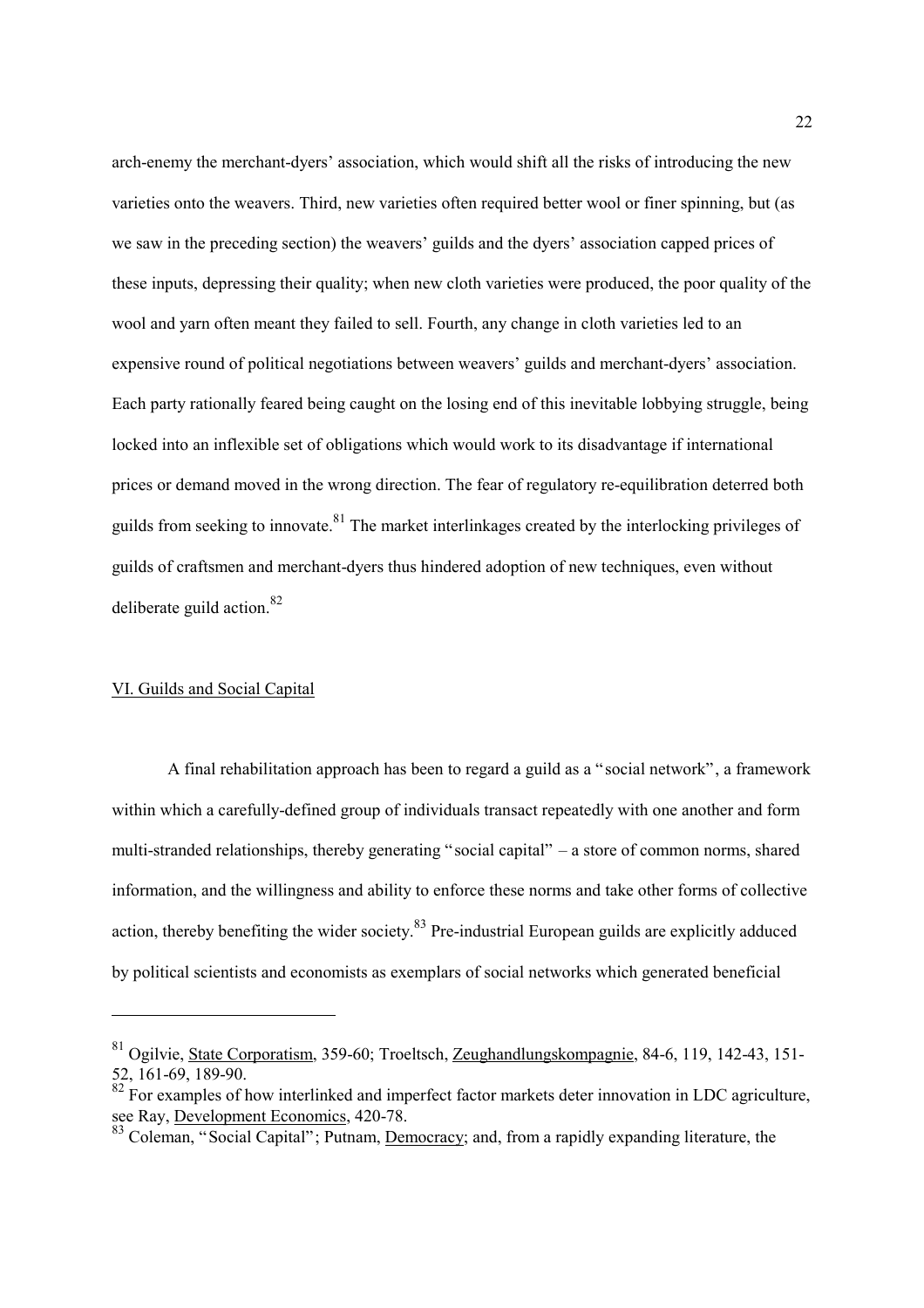social capital. Thus Robert Putnam argues that since medieval times northern Italy's tightly-knit guilded societies facilitated information transmission, norm enforcement, and collective action, in turn ensuring that government was monitored; governmental and economic failure in southern Italy, he argues, was caused by lack of such urban guild networks.<sup>84</sup> Likewise, economists working on lessdeveloped and transition economies adduce the preindustrial European guild as an example of a social network generating a beneficial social capital of norms, information, enforcement, and collective action for the economy at large. $85$ 

James Coleman, the originator of the concept of social capital, defined two criteria which social networks must possess in order to generate social capital: "closure" and "appropriability". <sup>[86](#page-24-2)</sup> "Closure" means that network membership is clearly defined, so that norm-violating behaviour can be collectively punished and norm-compliant behaviour collectively rewarded. Guilds of craftsmen and merchants in Württemberg, as in most of pre-industrial Europe, clearly defined membership through their careful filtering of admission to apprenticeship, journeymanship, and mastership, and their exclusion of women, Jews, and members of many other identifiable groups, even though these possessed the requisite technical skills.<sup>[87](#page-24-3)</sup>

"Appropriability" means that an organization, "once brought into existence for one set of purposes, can also aid others". [88 M](#page-24-4)any social networks, especially those with deep historical roots such as guilds, were not deliberately brought into existence for one set of purposes. But guild members did engage in repeated transactions with one another, encompassing different spheres of activity. Thus members of the Wildberg worsted-weavers' guild transacted in the same factor and product markets, socialized over wine at their regular tavern, collaborated on petitions to the ruler,

<span id="page-24-4"></span>essay collection edited by Dasgupta and Serageldin, Social Capital.<br><sup>84</sup> Putnam, <u>Democracy</u>, 163-85.

<span id="page-24-0"></span>

<span id="page-24-1"></span><sup>85</sup> Dasgupta, "Economic Progress", 351-2; Raiser, "Informal Institutions", 231.

<span id="page-24-2"></span><sup>86</sup> Coleman, "Social Capital", 23-7.

<span id="page-24-3"></span><sup>87</sup> Ogilvie, State Corporatism, 45-57, 72-9, 127-80.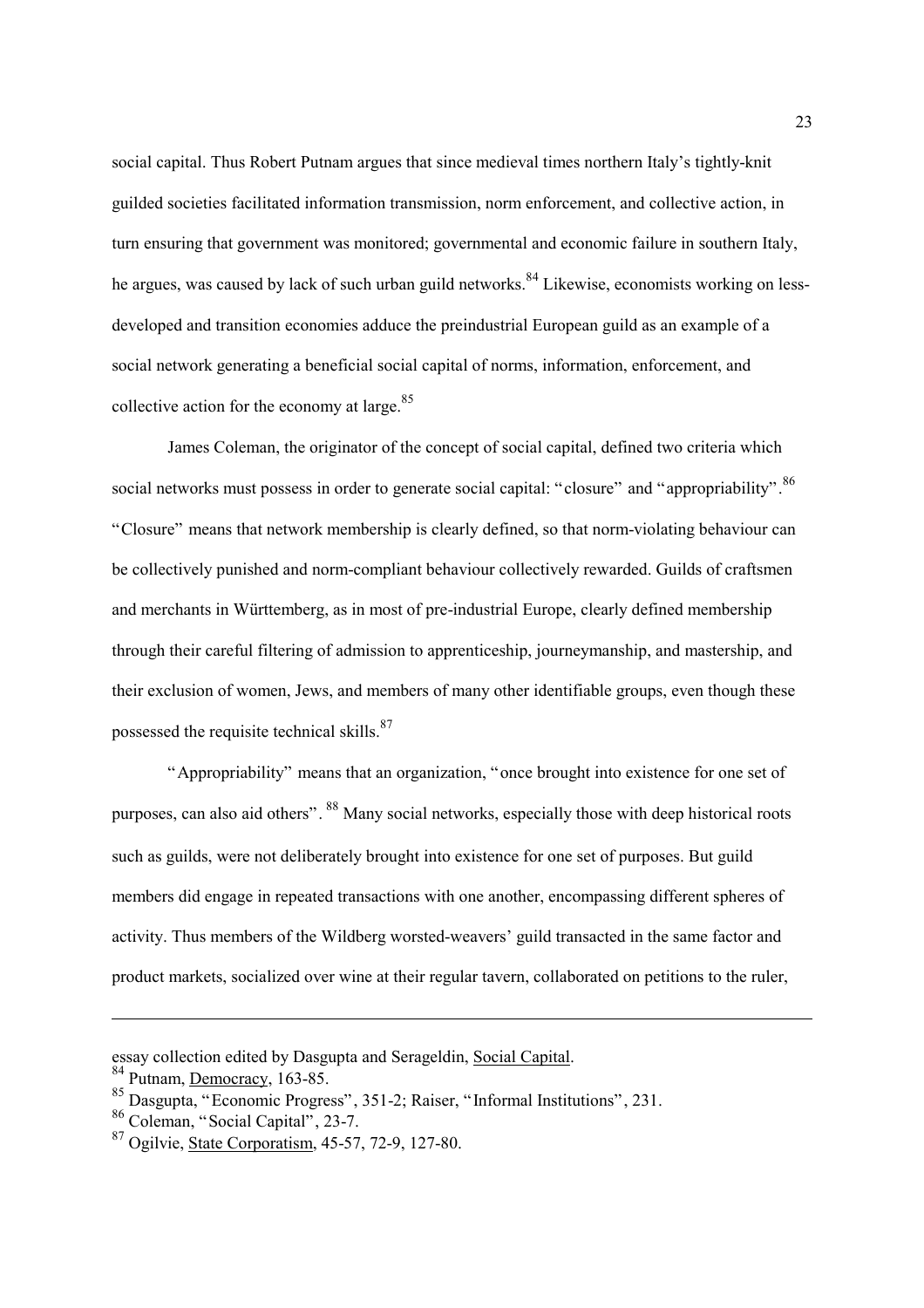marched to Stuttgart to hold political demonstrations, and attended each other's weddings and funerals. These multi-stranded or "multiplex" relationships among guild members allowed, in Coleman's formulation, "the resources of one relationship to be appropriated for use in others", making it more possible to generate social capital.

Guilds, like other social networks, are regarded as generating social capital in four main forms: the fostering of shared norms; the improvement of information flow about these norms; the punishment of violations against these norms; and the organization of collective action in defence of these norms. These manifestations of social capital are held to have benefited not just guild members but the economy at large. $89$ 

Guilds in preindustrial Württemberg certainly created social capital in the sense that they fostered shared norms. Local documents are replete with explicit statements of such norms. In 1598, for instance, the Wildberg weavers' guild declared explicitly that it was wrong for "absolutely anyone who has not been apprenticed to the craft to practise it, whether in towns or villages".  $90 \text{ In}$  $90 \text{ In}$ 1611, the weavers' guilds of the entire Württemberg worsted region stated that unmarried females should be forbidden to make wefts, in order that girls "might be kept to other and necessary domestic tasks and business". <sup>91</sup> In 1623, guild members explicitly declared it to be "dishonourable" for a weaver to pay a spinner above the piece-rate ceiling; one weaver rumoured to have violated this norm had to sue his accusers "in order to rescue his honour".<sup>92</sup> In 1650, the guild-like merchant-dyers' association justified its monopoly on the grounds that "it is much better and more useful to conduct

<sup>88</sup> Coleman, "Social Capital", 23-7.

<span id="page-25-0"></span><sup>89</sup> Putnam, Democracy, 163-85; Dasgupta, "Economic Progress", 351-2; Raiser, "Informal Institutions", 231.

<span id="page-25-1"></span> $90$  HSAS A573 Bü. 777, unpag., rubric "Zöhrung".

<span id="page-25-2"></span><sup>&</sup>lt;sup>91</sup> "Engelsattweberordnung" (1611), reprinted in Troeltsch, <u>Zeughandlungskompagnie</u>, 435-53; here article 20, 446.

<span id="page-25-3"></span> $^{92}$  HSAS A573 Bü. 15, fol. 618r, 20.2.1623.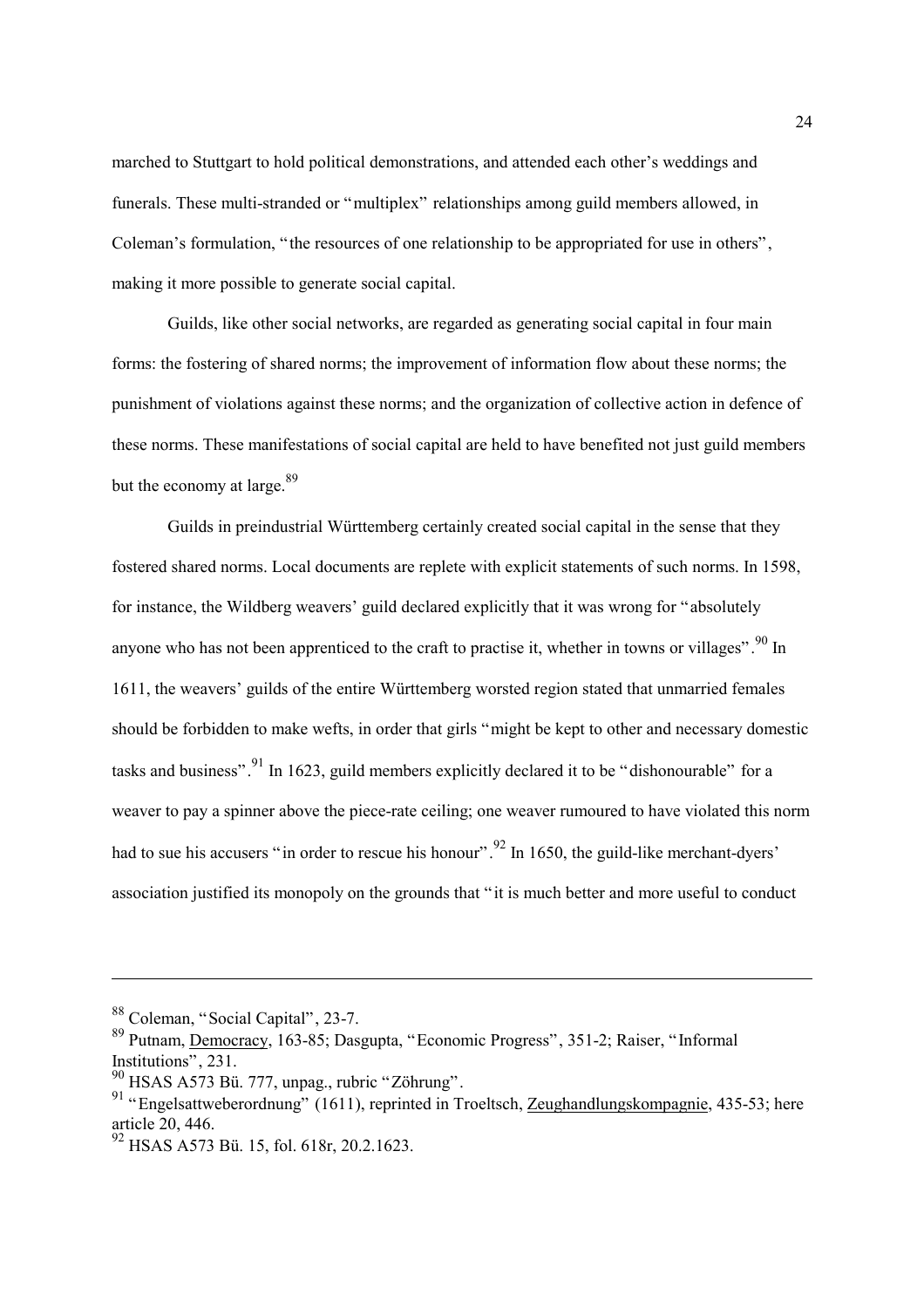trade out of one single hand than out of many unequal and separate hands". <sup>93</sup> In the 1720s, the Wildberg weavers' guild fostered a new norm that members must shun the "untouchable" knacker: masters and journeymen were punished for remote contacts such as touching the knacker's horse or sleeping on the knacker's lawn, "thereby shaming the guild".  $94$  In the 1780s, guild masters prevailed on communal authorities to restate the norm "forbidding trade and peddling by Jews outside the public periodic markets, and  $\ldots$  explicitly warning the entire citizenry against it".<sup>[95](#page-26-2)</sup>

But did these norms benefit the wider economy? The norm that it was wrong to practise this low-skilled activity without guild apprenticeship served primarily to exclude entrants regardless of how well they "understood" the craft, as we saw earlier. The norm that women should be limited to housework rather earning income from craft work also served primarily to protect established producers from competition. The norm that it was "dishonourable" to pay spinners a competitive wage made spinning labour scarce, depressed yarn quality, and caused hardship to thousands of women – 15 per cent of spinners were dependent on charity.<sup>96</sup> The norm that worsted-exporting should be monopolized by a single merchant guild depressed cloth quality, stifled innovation, and harmed weavers and other entrepreneurs. The norm that intercourse with Jews and knackers was "defiling" was economically inefficient and socially divisive.  $97$  As James Coleman himself acknowledges, "effective norms in an area can reduce innovativeness in an area, not only deviant actions that harm others but also deviant actions that can benefit everyone". <sup>98</sup> Guild norms in Württemberg penalized "deviant" actions – occupational mobility, women's employment,

<span id="page-26-0"></span><sup>&</sup>lt;sup>93</sup> "Rezess Zwischen denn Ferbern vnnd der Knapschafft zue Calw vnnd selbiger refier" (2.9.1650), reprinted in Troeltsch, Zeughandlungskompagnie, 453-56.

<span id="page-26-1"></span><sup>94&</sup>lt;br><sup>94</sup> HSAS A573 Bü. 876 (1723-4), fol. 10v; Ogilvie, <u>State Corporatism</u>, 333-9.

<span id="page-26-2"></span><sup>95</sup> HSAS A573 Bü. 99, fol. 67v, probable date April 1787, #197 and #198.

<span id="page-26-5"></span><span id="page-26-3"></span><sup>&</sup>lt;sup>96</sup> HSAS A573 Bü. 6967 (1736); Ogilvie, <u>A Bitter Living</u>, ch. 6.

<span id="page-26-4"></span><sup>&</sup>lt;sup>97</sup> On guilds' discrimination against women, Jews, bastards, and members of "dishonourable" occupations, see Roper, Holy Household, 36-55; Ogilvie, State Corporatism, 336-8; Stuart, Defiled Trades, 189-221; Ogilvie, A Bitter Living, ch. 7.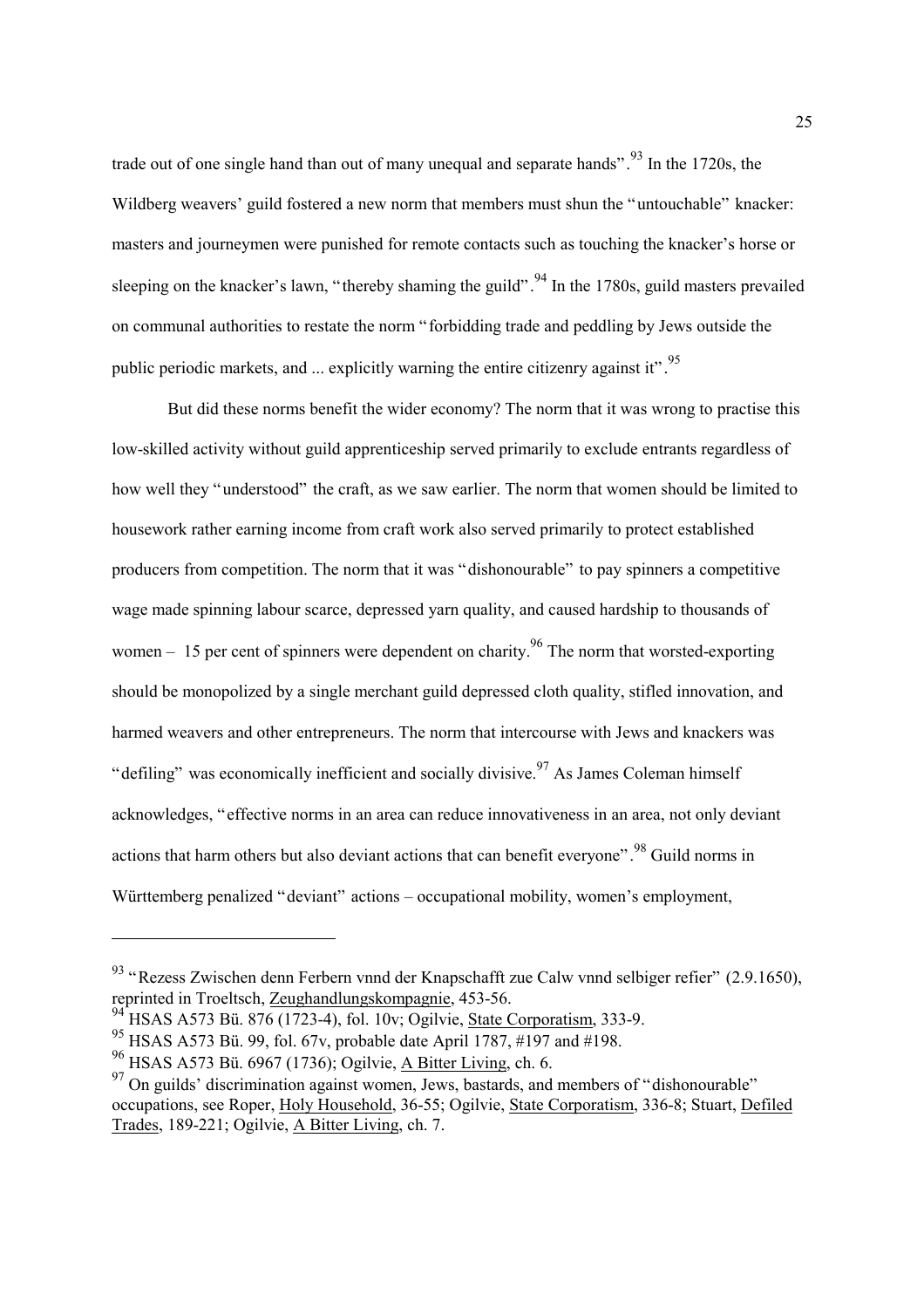competitive wages, non-monopolistic commerce, and moves to break down gender and racial discrimination – that could have benefited everyone.

This should be borne in mind when we assess the second way in which guilds created social capital, by improving information flow. The weavers' guild had officials in every weaving community who were obliged to report known offences. Together with the merchant-dyers' association, the weavers' guild also employed special "loom-inspectors" who carried out periodic "visitations" of all workshops to check for "forbidden" equipment, excessive apprentice or journeyman numbers, or violations of the output quota.<sup>99</sup> The guild also paid spies, as in 1707-8 when it employed an Emmingen weaver "who went around in the villages and investigated whether there were any [apprentices who were non-masters' sons] to be found there".<sup>100</sup> About every seven months, the guild held a general assembly attended by over 95 per cent of the membership. Here, each master in turn was asked if he had anything to report, as in 1752 when several masters were reported by their fellow guild-members for illegally employing a 50-year-old spinster, "to weave and comb, counter to the guild ordinance". <sup>101</sup> Local communities also held periodic general assemblies, at which each citizen in turn was asked if he had anything to report, as in 1669 when one weaver reported that Hannß Schrotter had been "setting his servant girl behind the loom and having her weave", despite already having been forbidden to do so.<sup>102</sup>

These information-transmission mechanisms did ensure that guild members were aware of each other's activities. But it is clear that they were used for harmful as well as beneficial purposes: to enforce output quotas, prevent adoption of new equipment, limit apprenticeship by nonmasters' sons, and prevent women's work – e.g., to stifle "innovations" that could, in Coleman's

<sup>98</sup> Coleman, "Social Capital", 23.

<span id="page-27-0"></span><sup>99</sup> Ogilvie, State Corporatism, 193-7.

<span id="page-27-1"></span><sup>100.</sup> HSAS A573 Bü 860 (1707-8), fol. 29v.

<span id="page-27-2"></span><sup>&</sup>lt;sup>101</sup> Ogilvie, State Corporatism, 316-21; HSAS A573 Bü. 904 (1752-3), unpag., rubric "Strafen".

<span id="page-27-3"></span><sup>&</sup>lt;sup>102</sup> HSAS A573 Bü. 92, fol. 5v, 1.11.1669.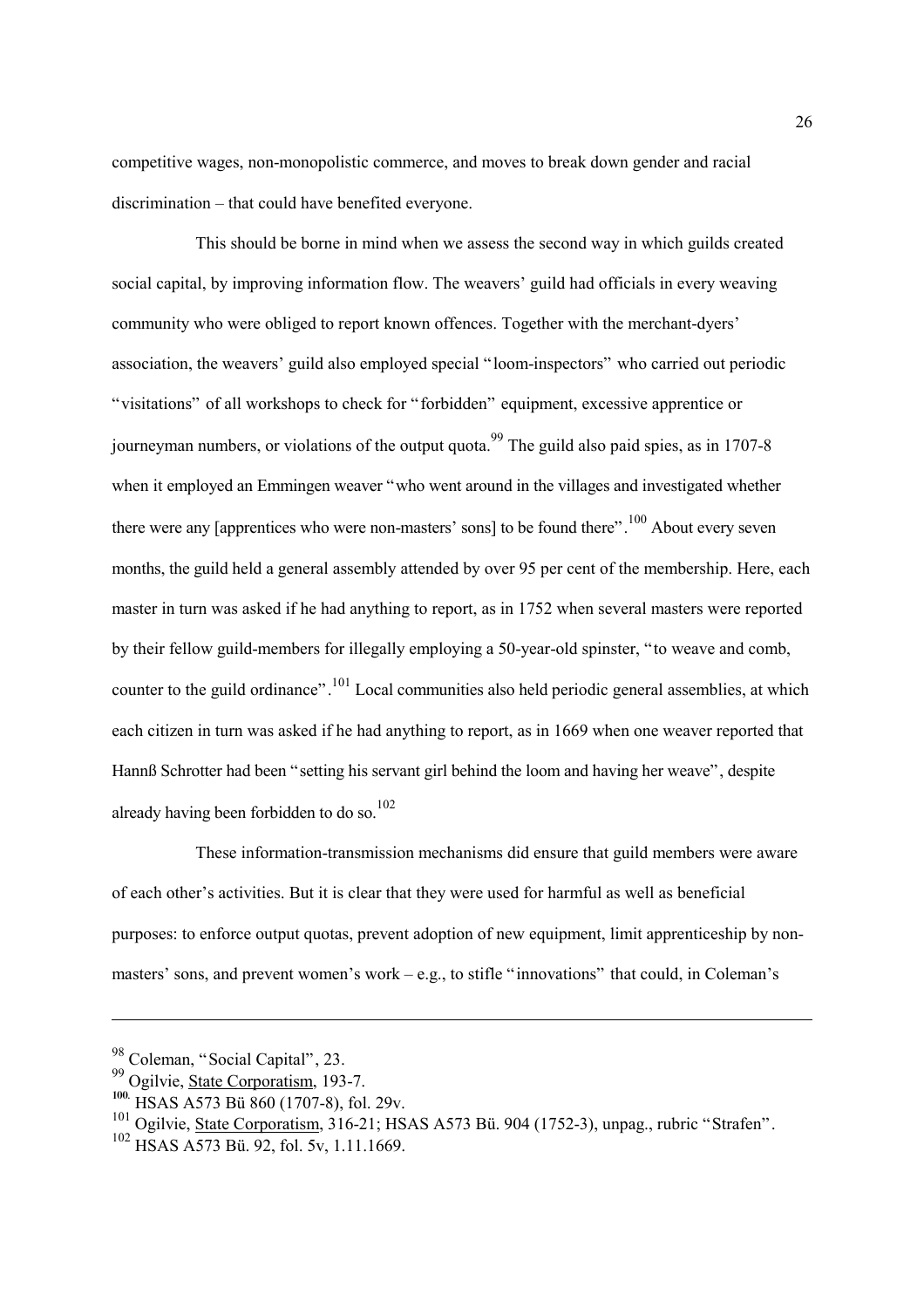formulation, have benefited everyone.

The same applies to the third way in which guilds created social capital, by facilitating group action against violations of its norms. The guild was entitled autonomously to punish a vast array of offences, many of them not laid down explicitly in any legislation but simply decided upon at the discretion of the guild officials. The 143 years of surviving guild account-books between 1598 and 1760 show the Wildberg guild imposing fines on 653 individuals for 85 separate types of offence. The minimum fine was two days' average earnings (e.g., for quality offences), the maximum nine days' earnings (e.g., for illegally employing women).<sup>103</sup> A special range of fines was invented in the early eighteenth century to penalize "defiling" contacts with "untouchable" social groups.<sup>104</sup> Some offenders, such as the Wildberg master who set his maidservant behind the loom in 1669, were fined by the state as well.<sup>105</sup> Weavers who sold to traders outside the privileged merchant-dyers' association were fined and lost their wares, at a minimum cost of one week's earnings; the proceeds were split between guild and state.<sup>106</sup> Individual weavers perceived guild fines as a deterrent, as in 1623 when Hans Pfeiffer complained that a fellow-weaver, by spreading rumours that he had overpaid a female spinner, "had sought to bring him into punishment before the guild".<sup>[107](#page-28-4)</sup>

But was this social capital of collective sanctions beneficial? It sustained the weavers' monopoly over weaving and the merchant-dyers' monopsony over dyeing and exporting, it helped masters pay non-competitive wages to spinners, it enforced the cartelistic output quotas, and it penalized those who failed to discriminate against females and "defiling" social groups. One must surely question whether this social capital benefited the wider society.

Similar questions arise in evaluating the fourth way in which guilds created social capital, by

<span id="page-28-4"></span><span id="page-28-0"></span><sup>103</sup> For quantitative analyses of guild fines, see Ogilvie, State Corporatism, 321-39.

<span id="page-28-1"></span><sup>&</sup>lt;sup>104</sup> Ogilvie, State Corporatism, 333-9.

<span id="page-28-2"></span><sup>105</sup> HSAS A573 Bü. 92, fol. 5v, 1.11.1669.

<span id="page-28-3"></span><sup>106</sup> HSAS A573 Bü 829 (1673-4), fol. 33-4; HSAS A573 Bü 830 (1674-5), fol. 14, 31; HSAS A573 Bü 854 (1700-01), fol. 14v. See the detailed discussion in Ogilvie, State Corporatism, 202-3.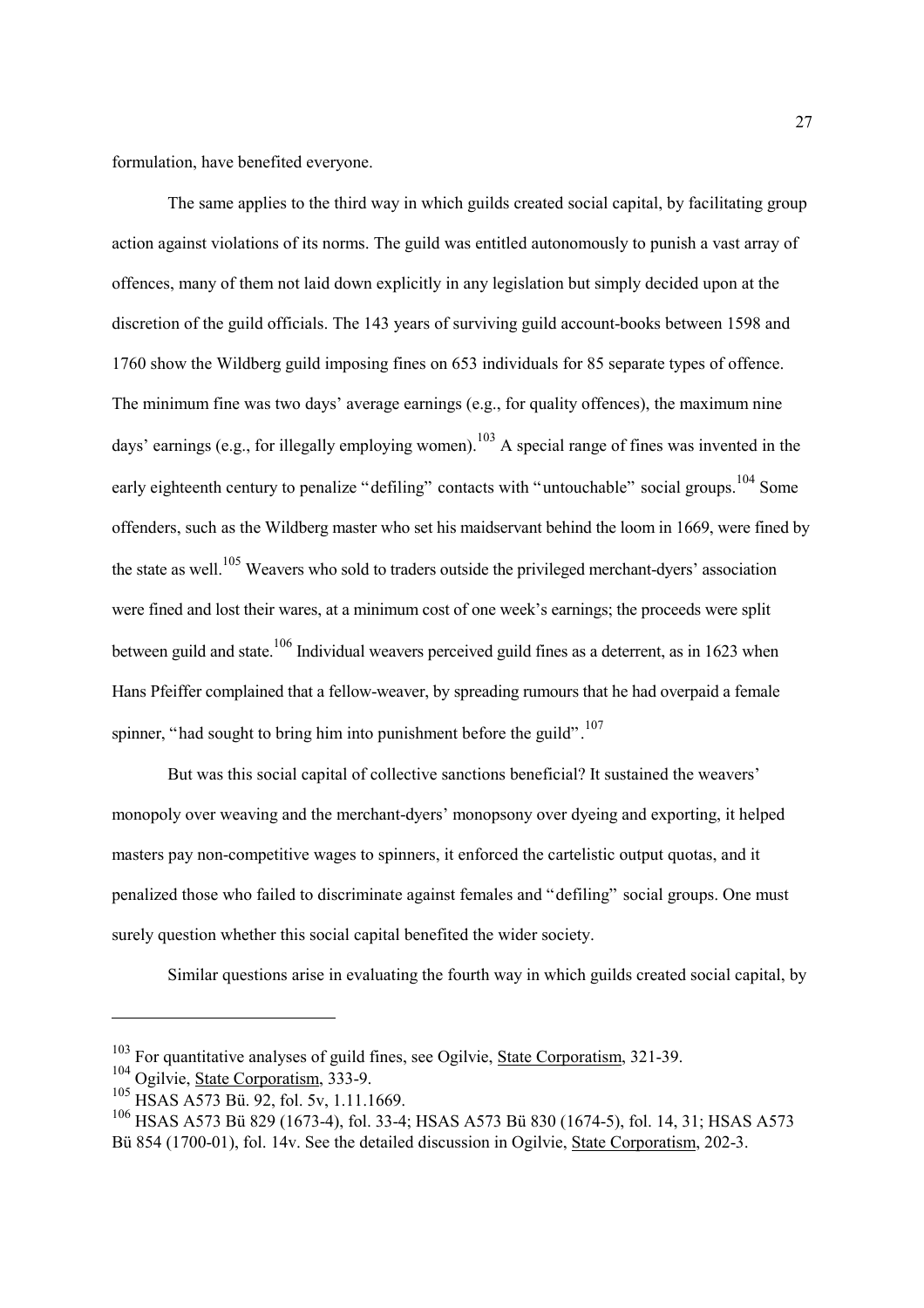collectively monitoring the government. The weavers regarded a major reason for the existence of their guild as being to monitor – indeed, lobby – the government to ensure that "appropriate" political decisions were taken. Over the 143 years of surviving accounts between 1598 and 1760, the Wildberg guild spent more than a quarter of its revenues on lobbying, a sum equivalent to 115 days' average earnings for a weaver every year of the guild's existence.<sup>108</sup> In particularly troubled periods, such as the 1680s, the Wildberg guild alone was spending on its annual lobbying a sum equivalent to the price of two houses. Individual guild members also invested time in lobbying, most notably in 1689 when one-sixth of the entire guild membership marched to Stuttgart in a body to perform a "Fueß Fall" (literally a "foot fall") in front of the prince.<sup>109</sup> These expenditures alone suggest that the guild created economic rents for its members – people do not spend time and money defending valueless privileges. The guild's unremitting series of campaigns to monitor the government ranged from relatively trivial affairs such as a campaign to prevent village schoolmasters from weaving, through serious conflicts such as putting down a journeyman's strike or confiscating black-market yarn from village spinners, to enormous struggles which absorbed the entire financial strength of the guild for years on end, as with the campaigns to obtain more favourable legislation against the merchant-dyers' association in the 1680s and the 1740s. The merchant-dyers' association behaved likewise, astutely securing government support through intermarriage with local officials, bribes to bureaucrats, and massive state loans. These investments paid off, as in 1736 when the state greatly extended the association's privileges, on the grounds that "it was a substantial national treasure, as shown especially with the moneys that had to be raised during the recent French invasion threat, and hence no just opportunity should be lost to extend it a helping hand in all matters".<sup>[110](#page-29-2)</sup>

<sup>107</sup> HSAS A573 Bü. 15, fol. 618r, 20.2.1623.

<span id="page-29-0"></span><sup>&</sup>lt;sup>108</sup> See the analysis in Ogilvie, State Corporatism, 366-78, esp. Table 10.1.

<span id="page-29-1"></span><sup>&</sup>lt;sup>109</sup> HSAS A573 Bü. 842 (1688-9), fols. 94-8, 107-10; described in detail in Ogilvie, State Corporatism, 376-7.

<span id="page-29-2"></span><sup>&</sup>lt;u>110</u> Quoted in Troeltsch, <u>Zeughandlungskompagnie</u>, 84 note 2.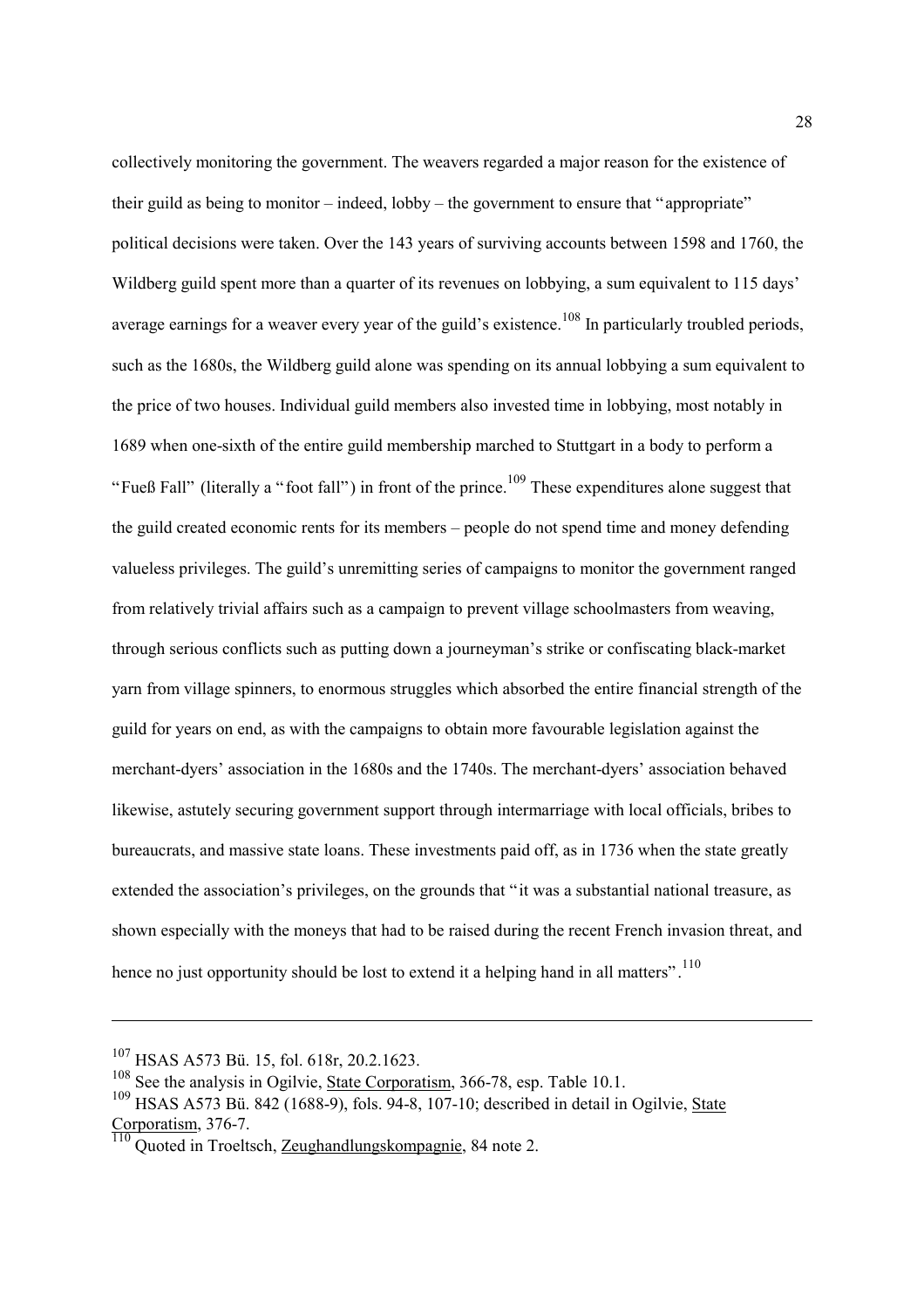One cannot help but feel some sympathy for the weavers' guilds in their conflicts with the privileged merchant-dyers' association. But the master weavers themselves enjoyed equally oppressive legal privileges over their own journeymen and spinners. Furthermore, guild lobbying by both weavers and merchants consumed vast resources of money and time, and secured public policies that benefited well-organized producer interests at the expense of employees, suppliers, would-be entrants (often, as we have seen, members of the most deprived and excluded sectors of society), and ordinary consumers. In a wider perspective it is not clear that guilds' use of social capital to monitor and influence the political process benefited the economy as a whole.

#### VII. Conclusion

Using economic theory to understand preindustrial European guilds opens exciting new perspectives, as we shall see shortly. But it is important that our economic models stand up to thorough empirical tests. This paper has sought to confront certain theoretical speculations about the economic effects of guilds with a detailed empirical investigation which encompasses the whole range of guild activities, uses non-legislative sources, and sets guilds in their wider socio-political and technological context.

Its findings suggests serious grounds for scepticism about the hypothesis that guilds arose and survived because they corrected market imperfections. Information asymmetries between producers and purchasers certainly existed, but many important and long-lived guilds – such as those in the Württemberg worsted industry – did not make any contribution to solving them. Imperfections in training markets may also have existed in the preindustrial economy, but the empirical evidence examined in this paper provides reasons for doubting that guilds were an efficient institution for correcting them. Imperfections in markets for innovative techniques exist in all economies, and no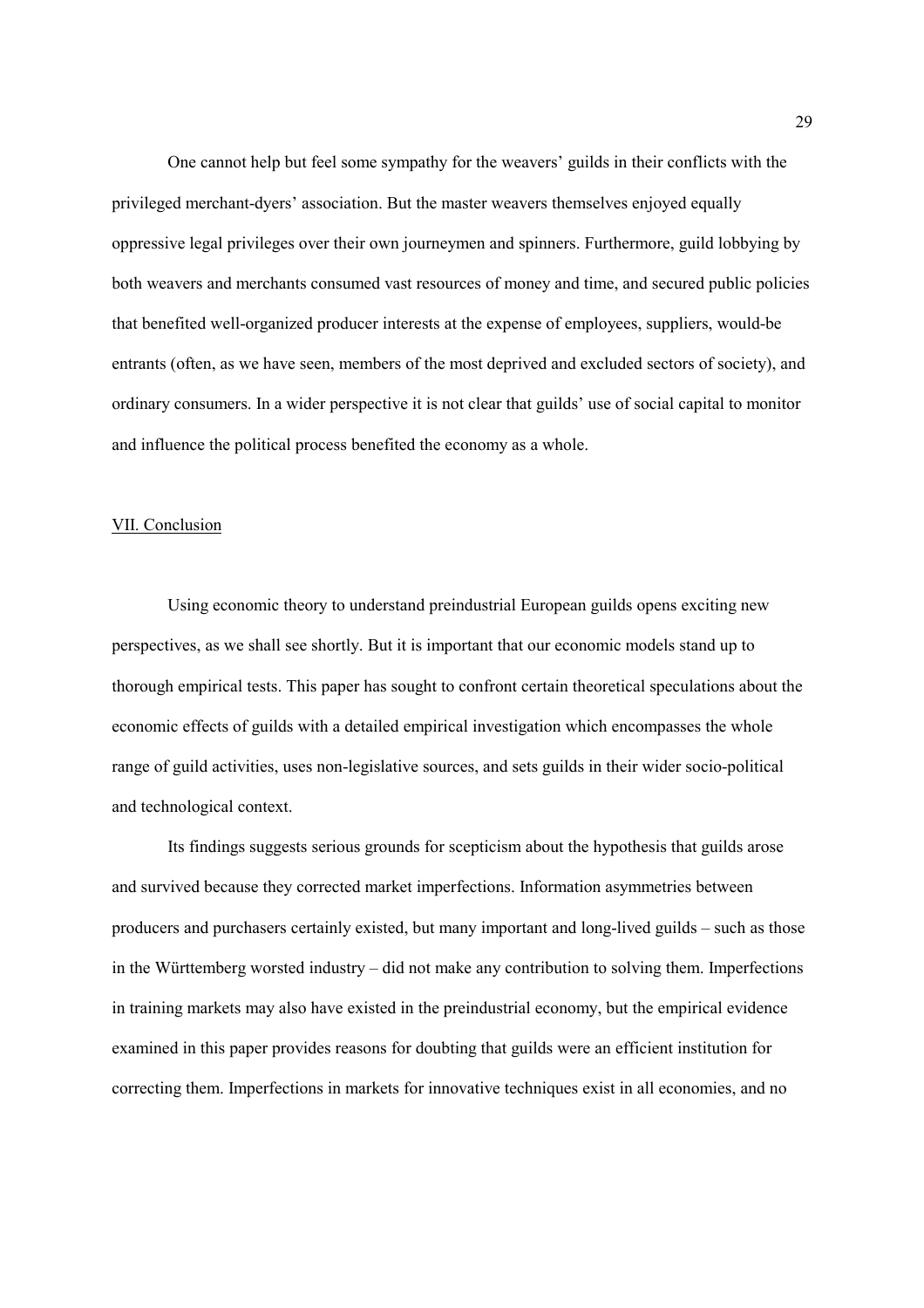perfect institution for solving them has yet been devised. But sober empirical investigation suggests little reason to believe that guilds were this institution.

Social networks generating a social capital of shared norms, common information, mutual sanctions, and collective political action may – in some forms – overcome problems posed by lack of trust, reputation, monitoring, and cooperation in developing economies. But the evidence presented in this paper provides greater support for the possibility already acknowledged by James Coleman – that social capital might reduce innovativeness and economic well-being by penalizing "deviant" actions that could have benefited the economy at large.<sup>111</sup> Despite widespread advocacy of social capital as a cure to all the ills of today's developing economies, almost no theoretical attention has been devoted to analyzing what institutional mechanisms, if any, could be put in place to ensure that social capital is used for beneficial rather than harmful ends. The evidence on preindustrial social capital presented in this paper suggests that such attention is badly needed. In the meantime, we must treat social capital with caution. Most existing studies of social capital assume that its benefits outweigh its costs; this paper suggests that we must question this assumption – and test it empirically.

So how can we use economic theory to help us move forward in this difficult and tangled area? Economics can help us understand why guilds existed in so many societies and sectors, and survived for such long periods of time, without being efficient institutions. Suppose there exists an institution which is not efficient, in the sense that the benefits of abolishing it exceed the costs. Will it automatically break down? No. To see why not, one need only look at the process by which institutions such as guilds change. Typically, these are institutions where the total benefits of abolition are large, but are spread over a large number of people – potential entrants to the industry, employees, consumers. Consequently, for each individual beneficiary, the benefits of abolishing the institution are small and hence that individual has little incentive to incur the costs of political action

<span id="page-31-0"></span><sup>&</sup>lt;sup>111</sup> Coleman, "Social Capital", 23.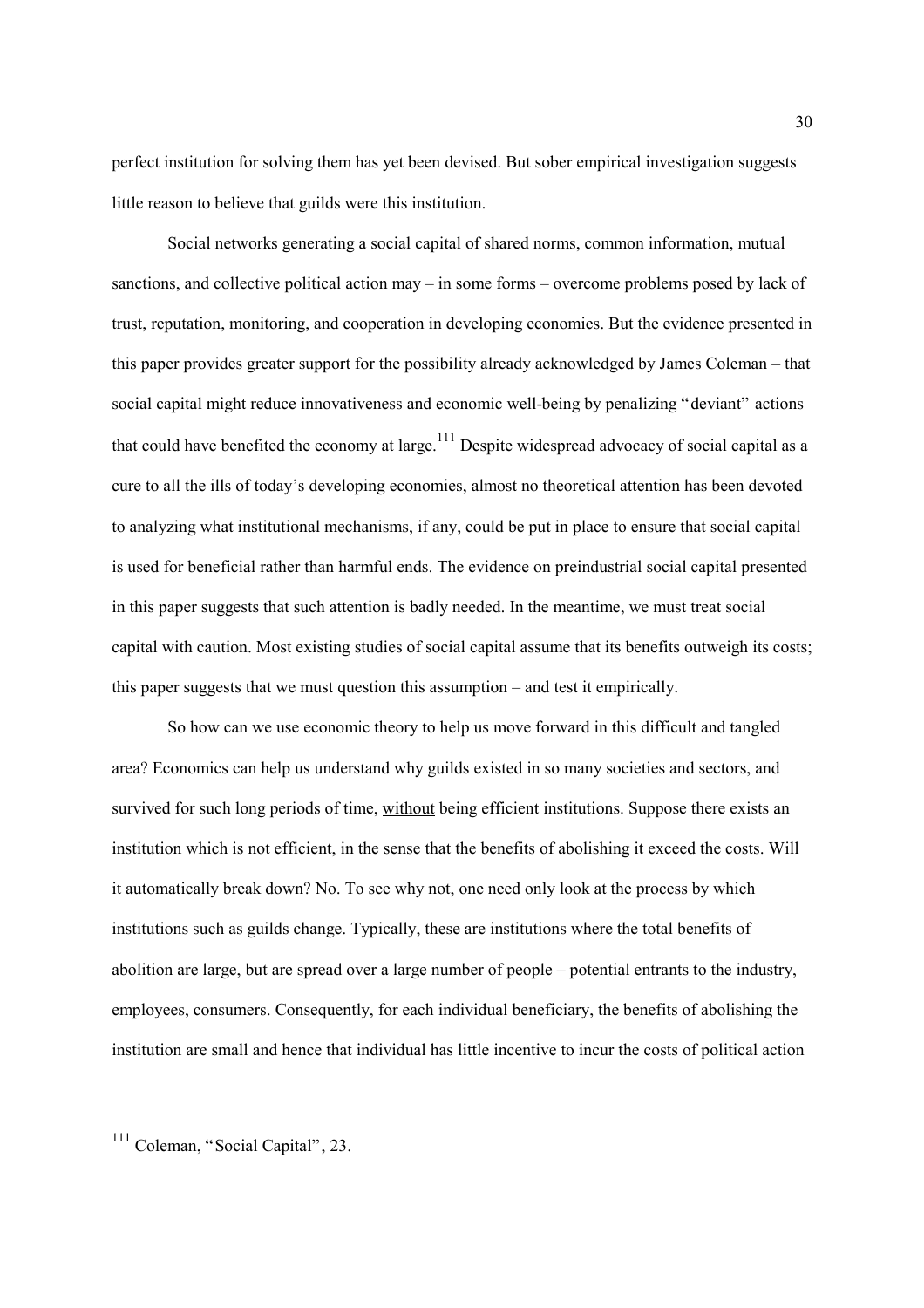to change the institution.<sup>112</sup> The total costs of abolition, by contrast, may be relatively small, but be concentrated on a small group – guild masters, princely officials – so among them, the per capita costs of abolition are high. Thus any one individual loser from abolition has a large incentive to incur the costs of political action to maintain the institution. This "logic of collective action", in Mancur Olson's phrase, means that an institution can survive even if the social benefits of abolition exceed the costs.<sup>113</sup> Economic approaches that do not assume that observed institutions are necessarily efficient open up exciting new perspectives for analysing the complex interactions between individuals, guilds, and political authorities in preindustrial economies.

We cannot, of course, generalize from Württemberg to all other economies with guilds. But Württemberg was probably closer to the norm than more dynamic pre-industrial European economies such as the Netherlands or England, and its low-skilled crafts and industries were typical of the vast majority of the pre-industrial manufacturing sector.<sup>114</sup> The findings for this economy, where guilds were strong and long-lived, show that guilds could create greater incentives to "seek rents" (to distort markets in order to redistribute resources away from others and toward themselves) than to correct market failures. As shown by the difficult and often painful process of development even in the richest and fastest-growing economies of early modern Europe – the Netherlands and England – the preindustrial economy had plenty of market failures, and these could be very hard to correct. But the even more painful development of economies such as Württemberg suggests that powerful guilds were not the answer to correcting them.

<span id="page-32-0"></span> $112$  The institution itself may also ensure that it includes among its benefits most well-off individuals, excluding only those who would not in any case have resources to invest in trying to abolish it.<br><sup>113</sup> Olson, <u>Logic</u>.

<span id="page-32-2"></span><span id="page-32-1"></span><sup>114</sup> Ogilvie, State Corporatism, 398-475.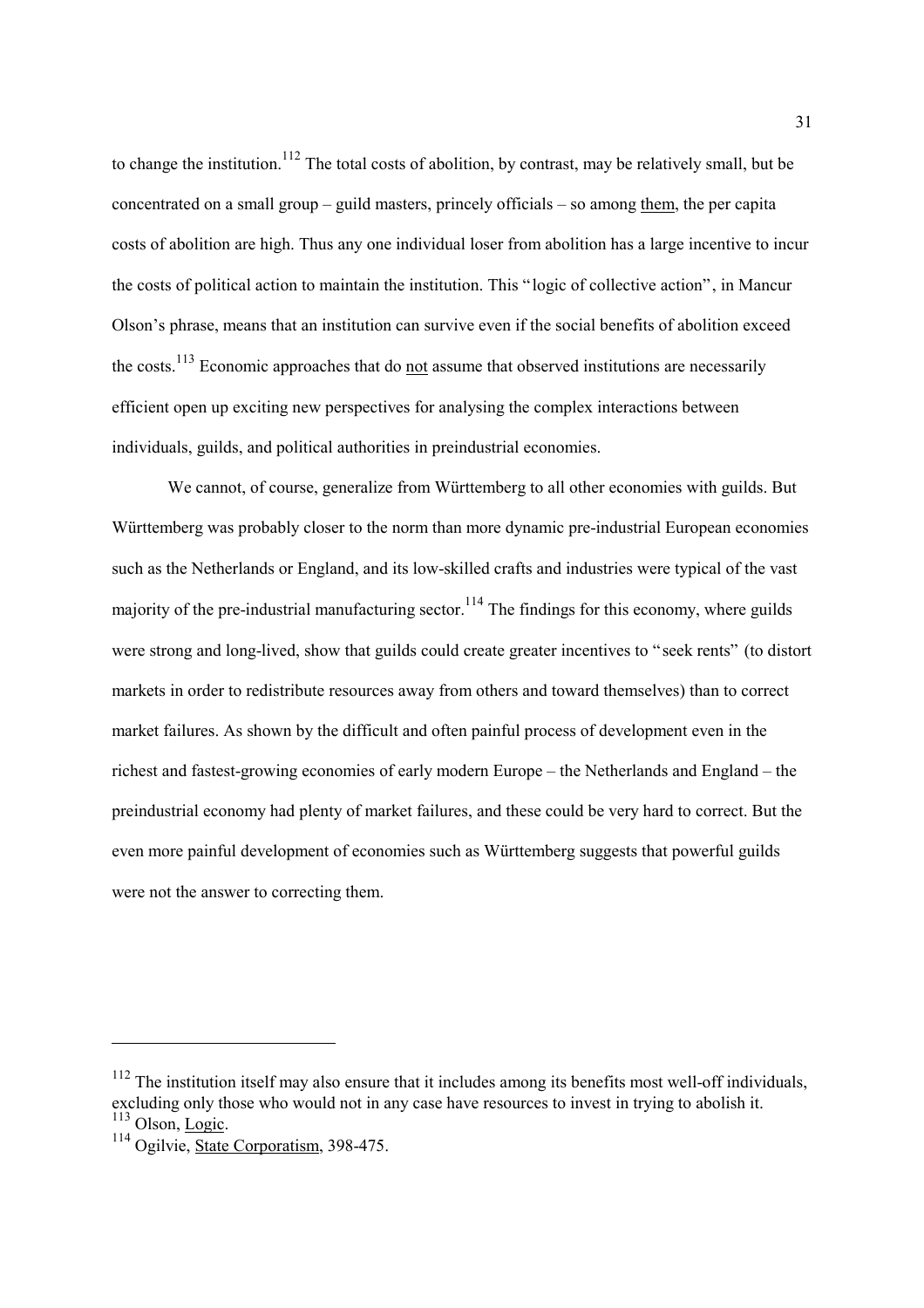#### References

- Coleman, James. "Social Capital in the Creation of Human Capital." In Social Capital. A Multifaceted Perspective, edited by Partha Dasgupta and Ismail Serageldin, 13-39. World Bank: Washington, 2000.
- Dasgupta, Partha, and Paul David. "Priority, Secrecy, Patents and the Socio-Economics of Science and Technology." Working Paper Series: High Technology Impact Program. Stanford University, March 1988.
- Dasgupta, Partha, and Ismail Serageldin, eds. Social Capital. A Multifaceted Perspective. World Bank: Washington, 2000.
- Epstein, S. R. "Craft Guilds, Apprenticeship, and Technological Change in Preindustrial Europe." Journal of Economic History 58 (1998): 684-713.
- Fujita, Masahisa, and Jacques-François Thisse. "Economics of Agglomeration." Journal of Japanese and International Economies, 10 (1996), 339-378.
- Greif, Avner, Paul Milgrom, and Barry R. Weingast. "Coordination, Commitment, and Enforcement: The Case of the Merchant Guild." Journal of Political Economy 102 (1994): 745-76.
- Gustafsson, Bo. "The Rise and Economic Behaviour of Medieval Craft Guilds." Scandinavian Economic History Review, 35 (1987): 1-40.
- Hafter, Daryl M. "Women Who Wove in the Eighteenth-Century Silk Industry of Lyon." In European
	- Women and Preindustrial Craft, edited by Daryl M. Hafter, 42-64. Bloomington and Indianapolis: Indiana University Press, 1995.
- Hafter, Daryl M. "Women in the Underground Business of Eighteenth-Century Lyon." Enterprise and
	- Society, 2 (2001): 11-40.
- Hauptstaatsarchiv Stuttgart (HSAS).
- Irsigler, Franz, "Zur Problematik der Gilde- und Zunftterminologie." In Gilden und Zünfte, edited by Berent Schwineköper, 53-70. Sigmaringen: Jan Thorbecke Verlag, 1985.
- Lourens, Piet, and Jan Lucassen, "Gilden und wanderung: die Niederlände." In Handwerk in Europa vom Spätmittelalter bis zur Frühen Neuzeit, edited by Kurt Schulz and Elisabeth Müller-Luckner, 65-79. Munich: Oldenbourg, 1999.
- Marshall, Alfred, Principles of Economics. 8th edition London: Macmillan, 1920; orig. publ. 1890.
- Medick, Hans, Weben und Überleben in Laichingen, 1650-1900. Göttingen: Vandenhoek & Ruprecht, 1996.
- Ogilvie, Sheilagh. State Corporatism and Proto-Industry: The Württemberg Black Forest, 1580-1797. Cambridge: Cambridge University Press, 1997.
	- . A Bitter Living: Women, Markets, and Social Capital in Early Modern Germany. Oxford: Oxford University Press, 2003.
- Olson, Mancur. The Logic of Collective Action. Cambridge, MA: Harvard University Press, 1971. Pfarrarchiv Ebhausen (PAE), Kirchenkonventsprotokolle (KKP).
- Pfarrarchiv Wildberg (PAW), Kirchenkonventsprotokolle (KKP).
- Pfister, Ulrich. "Craft Guilds and Proto-industrialization in Europe, 16th to 18th Centuries." In Guilds, Economy and Society, edited by S. R. Epstein, H. G. Haupt, Carlo Poni, and Hugo Soly, 11-24. Sevilla: International Economic History Conference, 1998.
- Raiser, Martin, "Informal Institutions, Social Capital and Economic Transition." in Transition and Institutions. The Experience of Gradual and Late Reformers, edited by Giovanni Andrea Cornia and Vladimir Popov, 218-39. Oxford: Oxford University Press, 2001.
- Ray, Debraj. Economic Development. Princeton, NJ: Princeton University Press, 1998.
- Reininghaus, Wilfried. Gewerbe in der frühen Neuzeit. Munich: Oldenbourg, 1990.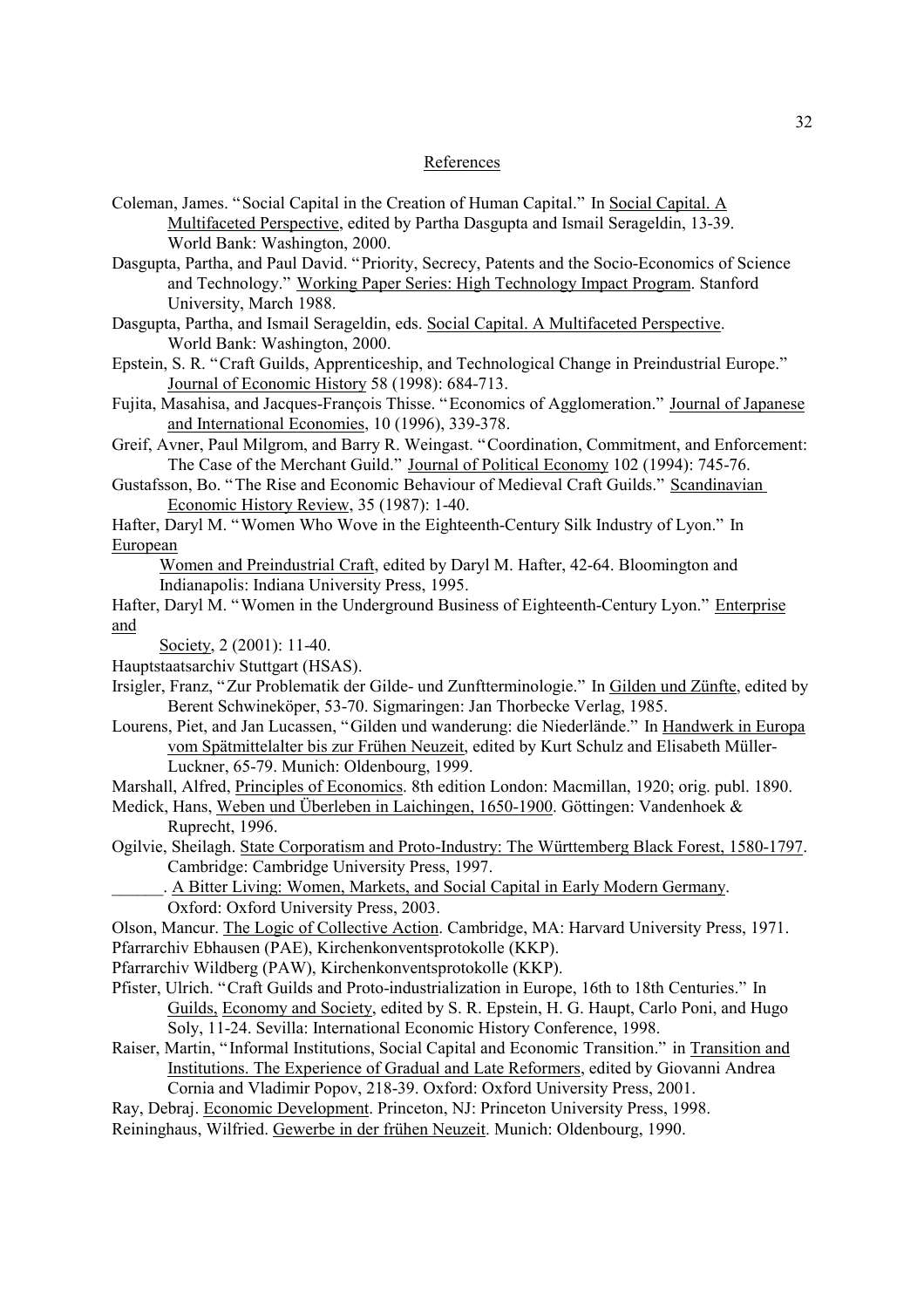Reith, Reinhold. "Technische Innovation im Handwerk der frühen Neuzeit? Traditionen, Probleme und Perspektiven der Forschung". in Stadt und Handwerk in Mittelalter und Früher Neuzeit, edited by Karl Heinrich Kaufhold and Wilfried Reininghaus, 21-60. Köln etc.: Böhlau 2000.

Reyscher, August Ludwig. Vollständige, historisch und kritisch bearbeitete Sammlung der württembergische Gesetze, 19 vols. Stuttgart and Tübingen: Cotta, 1828/51.

Roper, Lyndal. The Holy Household: Women and Morals in Reformation Augsburg. Oxford: Clarendon, 1989.

Rule, John. "The Property of Skill in the Period of Manufacture". in The Historical Meanings of Work, edited by Patrick Joyce, 99-118. Cambridge: Cambridge University Press, 1987.

Simon-Muscheid, Katharina, and Gretha Jacobsen, "Resümee." In "Was nützt die Schusterin dem Schmied?" Frauen und Handwerk vor der Industrialisierung, edited by Katharina Simon-Muscheid, 159-65. Frankfurt and New York: Campus, 1998.

Sonenscher, Michael. The Hatters of Eighteenth-Century France. Berkeley: University of California Press, 1987.

Soto, Hernando de. The Other Path: The Invisible Revolution in the Third World. New York: Basic Books, 1989.

Stuart, Kathy. Defiled Trades and Social Outcasts. Honor and Ritual Pollution in Early Modern Germany. Cambridge: Cambridge University Press, 2000.

Thomson, J. K. J., "Proto-Industrialization in Spain". In European Proto-Industrialization, edited by S. C. Ogilvie and M. Cerman, 85-101. Cambridge: Cambridge University Press, 1996.

Todaro, Michael P. Economic Development in the Third World. Harlow: Longman, 1989.

Troeltsch, Walter. Die Calwer Zeughandlungskompagnie und ihre Arbeiter. Jena: Fischer, 1897.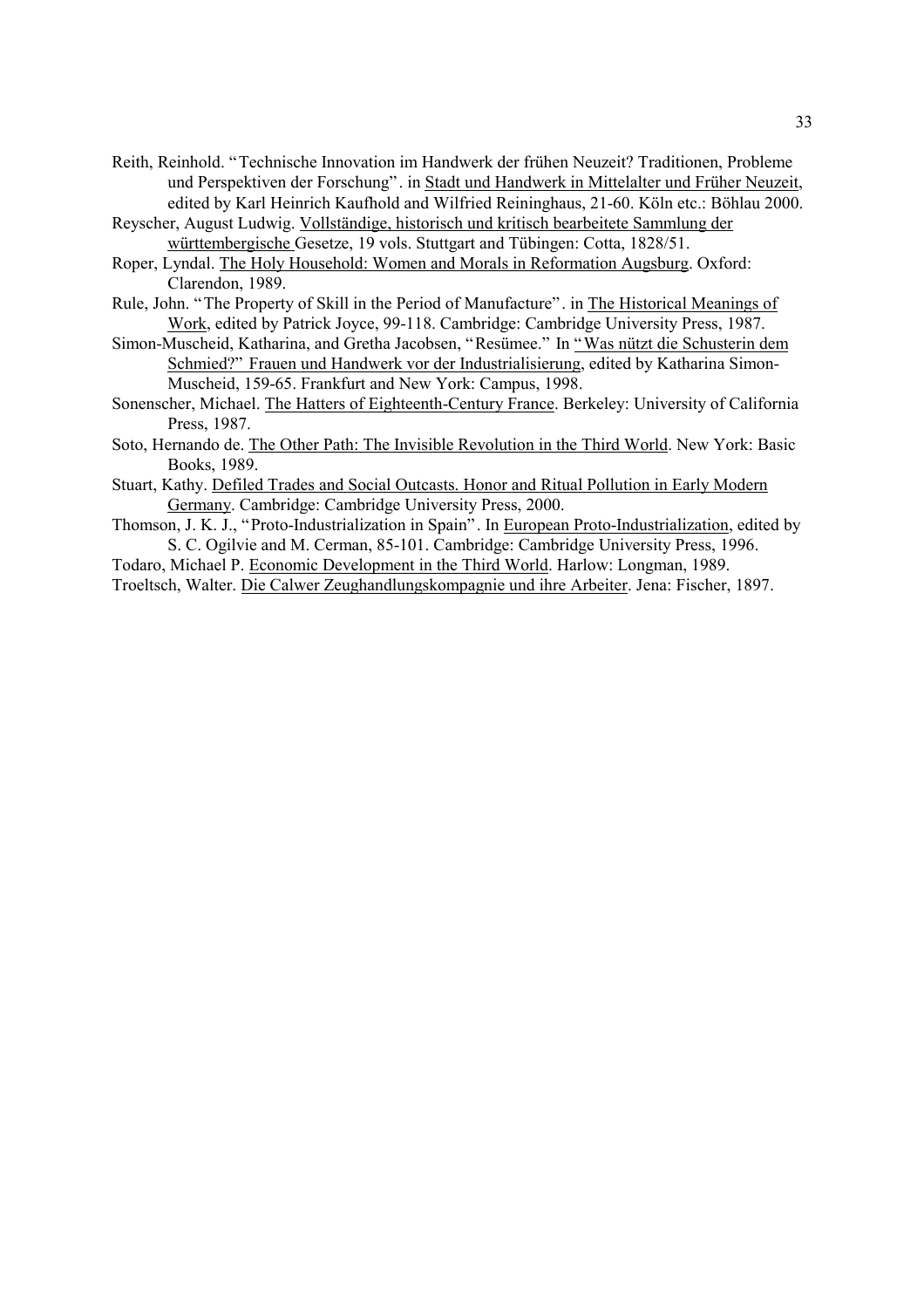## CESifo Working Paper Series

(for full list see [www.cesifo.de\)](http://www.cesifo.de.)/)

- 752 Edward Castronova, On Virtual Economies, July 2002
- 753 Rebecca M. Blank, U.S. Welfare Reform: What's Relevant for Europe?, July 2002

 $\mathcal{L}_\text{max}$  , and the contribution of the contribution of the contribution of the contribution of the contribution of the contribution of the contribution of the contribution of the contribution of the contribution of t

- 754 Ruslan Lukach and Joseph Plasmans, Measuring Knowledge Spillovers Using Patent Citations: Evidence from the Belgian Firm's Data, July 2002
- 755 Aaron Tornell and Frank Westermann, Boom-Bust Cycles in Middle Income Countries: Facts and Explanation, July 2002
- 756 Jan K. Brueckner, Internalization of Airport Congestion: A Network Analysis, July 2002
- 757 Lawrence M. Kahn, The Impact of Wage-Setting Institutions on the Incidence of Public Employment in the OECD: 1960-98, July 2002
- 758 Sijbren Cnossen, Tax Policy in the European Union, August 2002
- 759 Chandima Mendis, External Shocks and Banking Crises in Developing Countries: Does the Exchange Rate Regime Matter?, August 2002
- 760 Bruno S. Frey and Lars P. Feld, Deterrence and Morale in Taxation: An Empirical Analysis, August 2002
- 761 Lars Calmfors and Åsa Johansson, Nominal Wage Flexibility, Wage Indexation and Monetary Union, August 2002
- 762 Alexander R. W. Robson and Stergios Skaperdas, Costly Enforcement of Property Rights and the Coase Theorem, August 2002
- 763 Horst Raff, Preferential Trade Agreements and Tax Competition for Foreign Direct Investment, August 2002
- 764 Alex Cukierman and V. Anton Muscatelli, Do Central Banks have Precautionary Demands for Expansions and for Price Stability? – Theory and Evidence, August 2002
- 765 Giovanni Peri, Knowledge Flows and Knowledge Externalities, August 2002
- 766 Daniel Friedman and Nirvikar Singh, Equilibrium Vengeance, August 2002
- 767 Sam Bucovetsky and Michael Smart, The Efficiency Consequences of Local Revenue Equalization: Tax Competition and Tax Distortions, August 2002
- 768 Tapio Palokangas, International Labour Market Regulation and Economic Growth with Creative Destruction, August 2002
- 769 Rudi Dornbusch, The New International Architecture, September 2002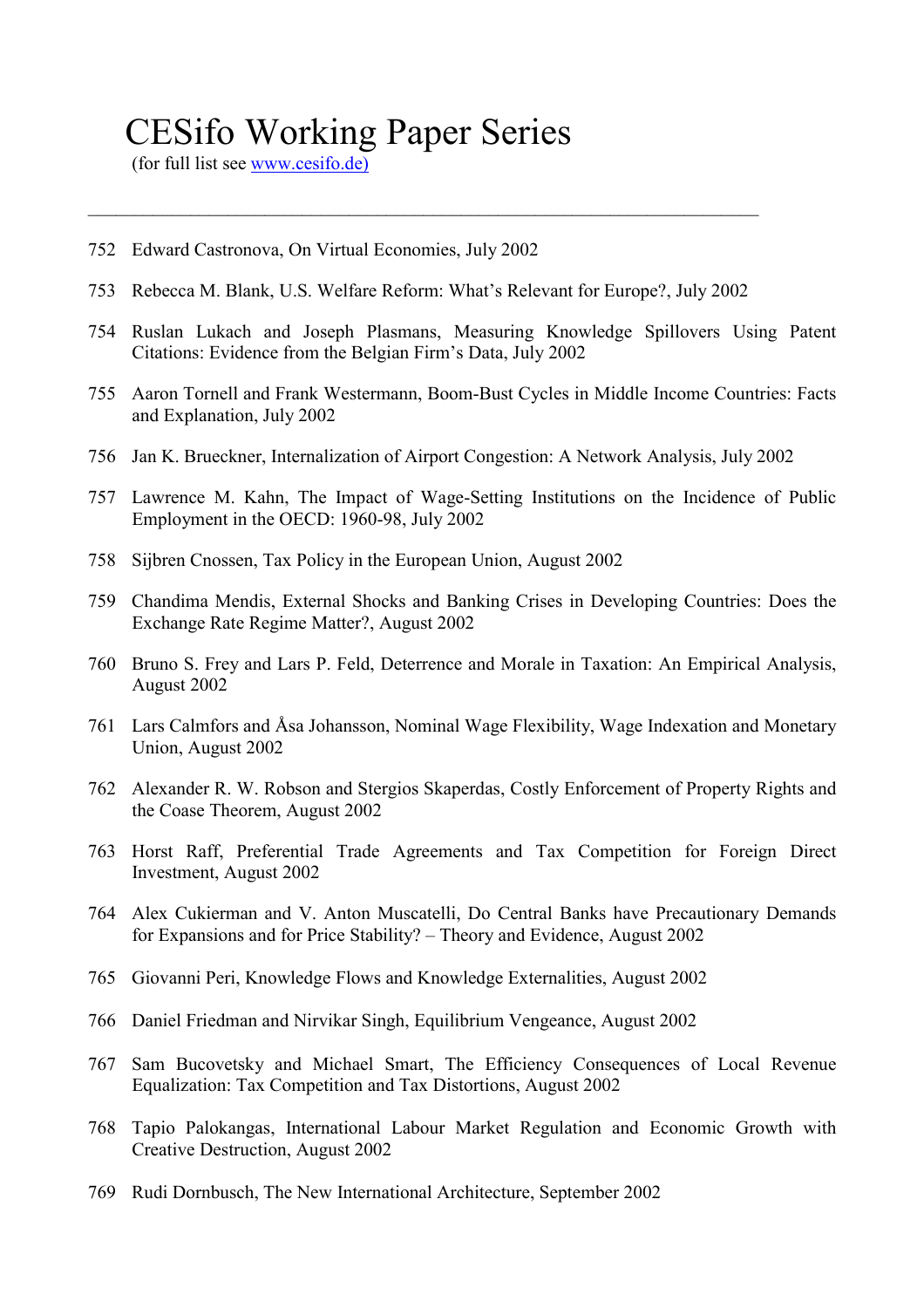- 770 Hans-Werner Sinn, Weber's Law and the Biological Evolution of Risk Preferences: The Selective Dominance of the Logarithmic Utility Function, September 2002
- 771 Thomas Mayer, The Macroeconomic Loss Function: A Critical Note, September 2002
- 772 Seppo Honkapohja and Kaushik Mitra, Learning Stability in Economies with Heterogenous Agents, September 2002
- 773 David Laidler, Inflation Targets Versus International Monetary Integration A Canadian Perspective, September 2002
- 774 Morten I. Lau, Panu Poutvaara, and Andreas Wagener, The Dynamic Cost of the Draft, September 2002
- 775 Steven Brakman, Harry Garretsen, and Charles van Marrewijk, Locational Competition and Agglomeration: The Role of Government Spending, September 2002
- 776 Anke S. Kessler and Christoph Lülfesmann, The Theory of Human Capital Revisited: On the Interaction of General and Specific Investments, September 2002
- 777 Kjell Erik Lommerud, Frode Meland and Lars Sørgard, Unionized Oligopoly, Trade Liberalization and Location Choice, September 2002
- 778 Antonio Merlo and François Ortalo-Magné, Bargaining over Residential Real Estate: Evidence from England, September 2002
- 779 Yu-Fu Chen and Michael Funke, Exchange Rate Uncertainty and Labour Market Adjustment under Fixed and Flexible Exchange Rates, September 2002
- 780 Michael S. Michael, International Migration, Income Taxes and Transfers: A Welfare Analysis, September 2002
- 781 Clemens Fuest and Alfons Weichenrieder, Tax Competition and Profit Shifting: On the Relationship between Personal and Corporate Tax Rates, October 2002
- 782 Jan Bouckaert and Hans Degryse, Softening Competition by Enhancing Entry: An Example from the Banking Industry, October 2002
- 783 Johann K. Brunner and Susanne Pech, Adverse Selection in the Annuity Market with Sequential and Simultaneous Insurance Demand, October 2002
- 784 Gregory D. Hess and Eduard Pelz, The Economic Welfare Cost of Conflict: An Empirical Assessment, October 2002
- 785 Jan Erik Askildsen, Uwe Jirjahn, and Stephen C. Smith, Works Councils and Environmental Investment: Theory and Evidence from German Panel Data, October 2002
- 786 Geir H. Bjønnes, Dagfinn Rime, and Haakon O. Aa. Solheim, Volume and Volatility in the FX-Market: Does it matter who you are?, October 2002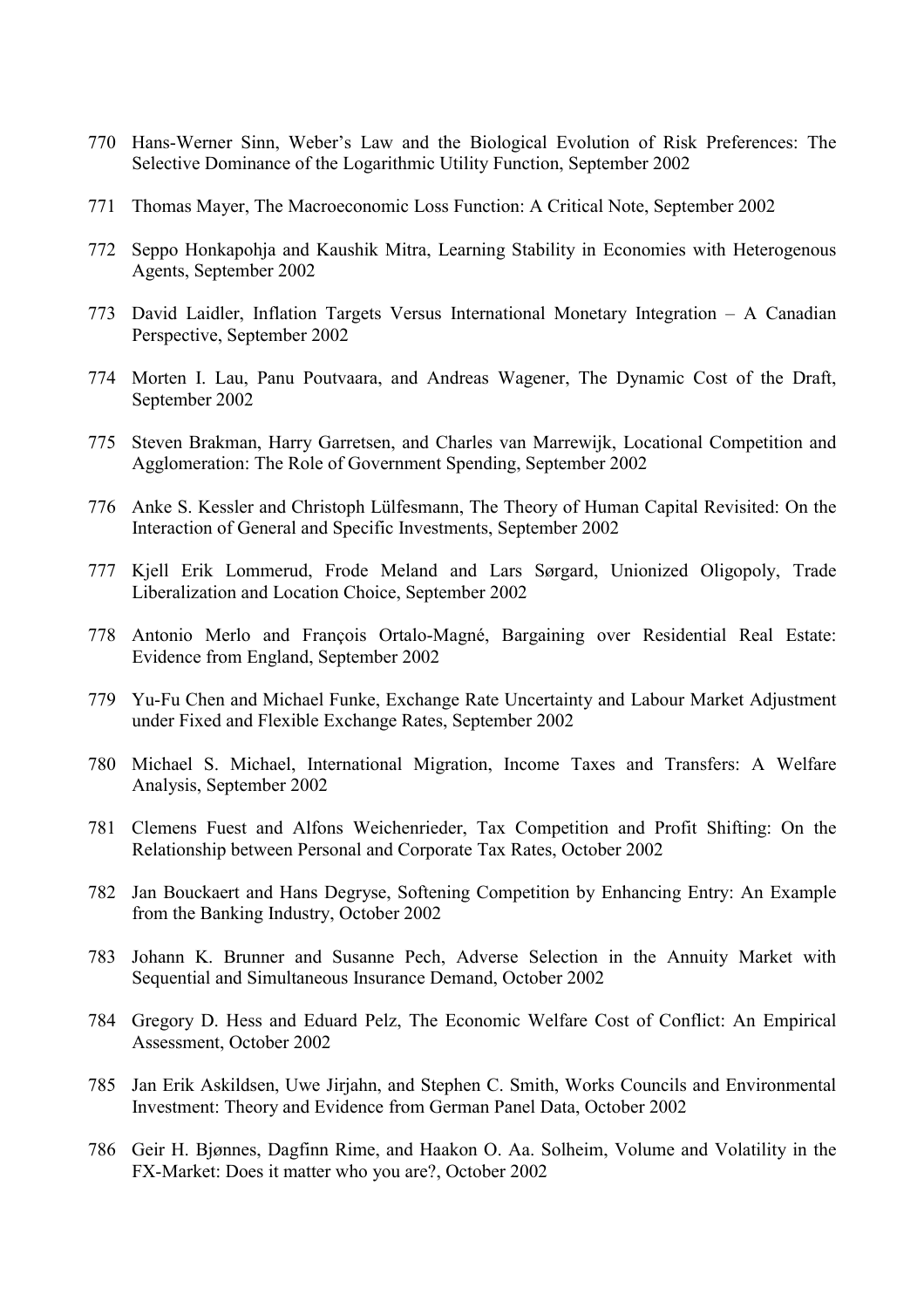- 787 John Evans and John Fingleton, Entry Regulation and the Influence of an Incumbent Special Interest Group, October 2002
- 788 Wolfgang Ochel, International Comparisons and Transfer of Labour Market Institutions, October 2002
- 789 B. Gabriela Mundaca, Moral Hazard Effects of Bailing out under Asymmetric Information, October 2002
- 790 Gene M. Grossman and Edwin L.-C. Lai, International Protection of Intellectual Property, October 2002
- 791 John Hassler, José V. Rodriguez Mora, Kjetil Storesletten, and Fabrizio Zilibotti, A Positive Theory of Geographic Mobility and Social Insurance, October 2002
- 792 Paul De Grauwe and Marianna Grimaldi, The Exchange Rate in a Model with Heterogeneous Agents and Transactions Costs, October 2002
- 793 Guido Friebel and Mariassunta Giannetti, Fighting for Talent: Risk-shifting, Corporate Volatility, and Organizational Change, October 2002
- 794 Jan Erik Askildsen, Badi H. Baltagi, and Tor Helge Holmås, Will Increased Wages Reduce Shortage of Nurses? A Panel Data Analysis of Nurses' Labour Supply, October 2002
- 795 Marko Köthenbürger and Panu Poutvaara, Social Security Reform and Intergenerational Trade: Is there Scope for a Pareto-Improvement?, October 2002
- 796 Paul De Grauwe and Laura Rinaldi, A Model of the Card Payment System and the Interchange Fee, October 2002
- 797 Volker Böhm and Tomoo Kikuchi, Dynamics of Endogenous Business Cycles and Exchange Rate Volatility, October 2002
- 798 Mariam Camarero, Javier Ordóñez, and Cecilio Tamarit, The Euro-Dollar Exchange Rate: Is it Fundamental?, October 2002
- 799 Misa Tanaka, How Do Bank Capital and Capital Adequacy Regulation Affect the Monetary Transmission Mechanism?, October 2002
- 800 Jörg Baten and Andrea Wagner, Autarchy, Market Disintegration, and Health: The Mortality and Nutritional Crisis in Nazi Germany, 1933-1937, October 2002
- 801 Saku Aura, Uncommitted Couples: Some Efficiency and Policy Implications of Marital Bargaining, October 2002
- 802 Wolfram F. Richter, Delaying Integration of Immigrant Labor for the Purpose of Taxation, October 2002
- 803 Gil S. Epstein and Shmuel Nitzan, The Politics of Randomness, October 2002